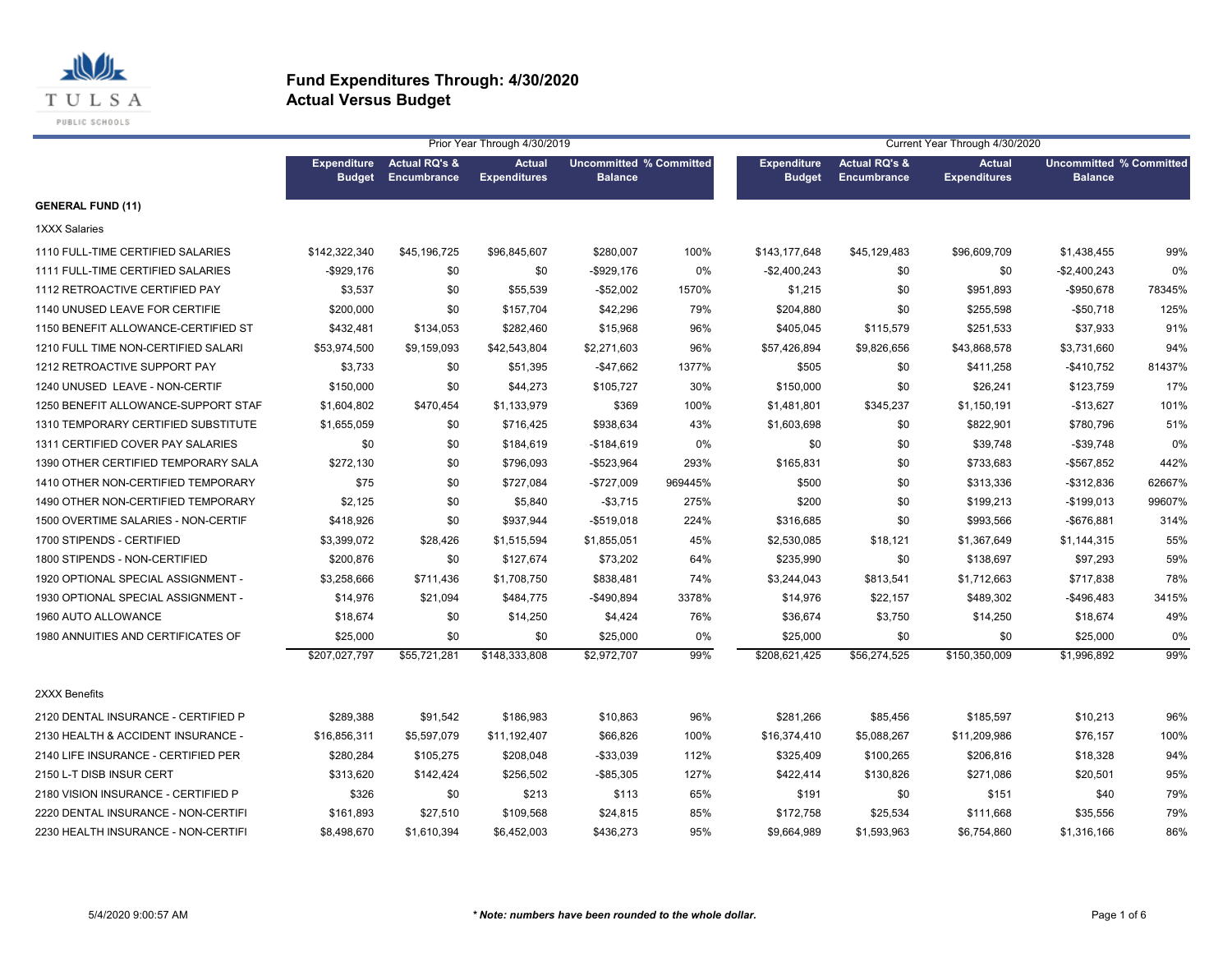

|                                                  |                                     |                                                | Prior Year Through 4/30/2019         |                                                  |      |                                     |                                         | Current Year Through 4/30/2020       |                                                  |      |
|--------------------------------------------------|-------------------------------------|------------------------------------------------|--------------------------------------|--------------------------------------------------|------|-------------------------------------|-----------------------------------------|--------------------------------------|--------------------------------------------------|------|
|                                                  | <b>Expenditure</b><br><b>Budget</b> | <b>Actual RQ's &amp;</b><br><b>Encumbrance</b> | <b>Actual</b><br><b>Expenditures</b> | <b>Uncommitted % Committed</b><br><b>Balance</b> |      | <b>Expenditure</b><br><b>Budget</b> | <b>Actual RQ's &amp;</b><br>Encumbrance | <b>Actual</b><br><b>Expenditures</b> | <b>Uncommitted % Committed</b><br><b>Balance</b> |      |
| <b>GENERAL FUND (11)</b>                         |                                     |                                                |                                      |                                                  |      |                                     |                                         |                                      |                                                  |      |
| 2240 LIFE INSURANCE - NON-CERTIFIED              | \$105,616                           | \$21,306                                       | \$81,556                             | \$2,755                                          | 97%  | \$126,925                           | \$20,439                                | \$85,569                             | \$20,917                                         | 84%  |
| 2250 L-T DISB INSUR                              | \$114,689                           | \$30,261                                       | \$99,513                             | $-$15,085$                                       | 113% | \$161,534                           | \$26,681                                | \$111,548                            | \$23,305                                         | 86%  |
| 2310 FICA - EMPLOYER'S CONTRIBUTION              | \$8,649,485                         | \$2,810,104                                    | \$6,017,858                          | $-$178,477$                                      | 102% | \$9,298,643                         | \$2,582,449                             | \$6,065,179                          | \$651,015                                        | 93%  |
| 2320 MEDICARE - EMPLOYER'S CONTRIBU              | \$1,899,242                         | \$655,743                                      | \$1,418,072                          | $-$174,573$                                      | 109% | \$2,014,262                         | \$601,939                               | \$1,432,319                          | $-$19,996$                                       | 101% |
| 2410 FICA - EMPLOYER'S CONTRIBUTION              | \$3,194,107                         | \$568,231                                      | \$2,715,073                          | -\$89,197                                        | 103% | \$3,453,844                         | \$572,101                               | \$2,833,737                          | \$48,006                                         | 99%  |
| 2420 MEDICARE - EMPLOYER'S CONTRIBU              | \$721,061                           | \$138,891                                      | \$647,604                            | $-$65,434$                                       | 109% | \$800,994                           | \$133,603                               | \$670,562                            | $- $3,171$                                       | 100% |
| 2510 DISTRICT PAID RETIREMENT                    | \$1.019.086                         | \$222,164                                      | \$797,923                            | $-$1,001$                                        | 100% | \$1,079,524                         | \$265,971                               | \$916,455                            | $-$102,902$                                      | 110% |
| 2520 RETIREMENT - FEDERAL MATCHING               | \$773,346                           | \$0                                            | \$773,831                            | $-$485$                                          | 100% | \$1,031,997                         | \$0                                     | \$747,069                            | \$284,929                                        | 72%  |
| 2530 RETIREMENT - EMPLOYER'S CONTRI              | \$14,040,016                        | \$4,631,530                                    | \$9,993,486                          | -\$585,001                                       | 104% | \$14,880,098                        | \$4,267,897                             | \$10,026,417                         | \$585,784                                        | 96%  |
| 2610 RETIREMENT - DISTRICT PAID NON              | \$180,888                           | \$16,381                                       | \$144,652                            | \$19,855                                         | 89%  | \$196,586                           | \$9,031                                 | \$148,141                            | \$39,414                                         | 80%  |
| 2620 RETIREMENT - FEDERAL MATCHING               | \$129,377                           | \$0                                            | \$123,897                            | \$5,480                                          | 96%  | \$163,857                           | \$0                                     | \$149,248                            | \$14,609                                         | 91%  |
| 2630 RETIREMENT - EMPLOYER'S CONTRI              | \$2,164,503                         | \$478,625                                      | \$1,755,952                          | -\$70,073                                        | 103% | \$2,396,724                         | \$435,458                               | \$1,884,261                          | \$77,005                                         | 97%  |
| 2710 UNEMPLOYMENT COMPENSATION - CE              | \$300,000                           | \$0                                            | \$90,871                             | \$209,129                                        | 30%  | \$300,000                           | \$0                                     | \$67,474                             | \$232,526                                        | 22%  |
| 2810 UNEMPLOYMENT COMPENSATION - NO              | \$100,000                           | \$0                                            | \$14,071                             | \$85,929                                         | 14%  | \$100,000                           | \$0                                     | \$58,762                             | \$41,238                                         | 59%  |
|                                                  | \$59,791,908                        | \$17.147.460                                   | \$43,080,080                         | $-$435,632$                                      | 101% | \$63,246,424                        | \$15,939,879                            | \$43,936,905                         | \$3,369,640                                      | 95%  |
| 3XXX Purchased Professional & Technical Services |                                     |                                                |                                      |                                                  |      |                                     |                                         |                                      |                                                  |      |
| 3100 OFFICIAL/ADMINISTRATIVE SERVIC              | \$458,719                           | \$51,611                                       | \$207,014                            | \$200,094                                        | 56%  | \$616,161                           | \$87,461                                | \$386,168                            | \$142,533                                        | 77%  |
| 3120 MANAGEMENT SERVICES                         | \$11,200                            | \$0                                            | \$11,200                             | \$0                                              | 100% | \$0                                 | \$0                                     | \$0                                  | \$0                                              | 0%   |
| 3200 PROFESSIONAL-EDUCATION SERVICE              | \$7,652,612                         | \$2,399,094                                    | \$5,284,890                          | -\$31,372                                        | 100% | \$9,172,661                         | \$2,589,361                             | \$5,996,073                          | \$587,228                                        | 94%  |
| 3220 INSTRUCTIONAL SERVICES                      | \$2,475                             | \$0                                            | \$4,520                              | $-$2,045$                                        | 183% | \$5,000                             | \$0                                     | \$5,000                              | \$0                                              | 100% |
| 3310 ACCOUNTING SERVICES                         | \$195,000                           | \$27,750                                       | \$0                                  | \$167,250                                        | 14%  | \$159,000                           | \$27,500                                | \$0                                  | \$131,500                                        | 17%  |
| 3320 ARCHITECTURAL SERVICES                      | \$2,000                             | \$500                                          | \$1,500                              | \$0                                              | 100% | \$0                                 | \$0                                     | \$0                                  | \$0                                              | 0%   |
| 3340 ENGINEERING SERVICES                        | \$300                               | \$0                                            | \$0                                  | \$300                                            | 0%   | \$0                                 | \$0                                     | \$0                                  | \$0                                              | 0%   |
| 3360 MEDICAL SERVICES                            | \$576,360                           | \$176,715                                      | \$196,578                            | \$203,068                                        | 65%  | \$440,388                           | \$93,469                                | \$70,071                             | \$276,848                                        | 37%  |
| 3370 OTHER PROFESSIONAL SERVICES                 | \$1,142,814                         | \$126,459                                      | \$667,258                            | \$349,097                                        | 69%  | \$717,176                           | \$204,754                               | \$344,004                            | \$168,418                                        | 77%  |
| 3420 DATA PROCESSING SERVICES                    | \$14,000                            | \$3,774                                        | \$6,026                              | \$4,200                                          | 70%  | \$17,000                            | \$8,495                                 | \$8,505                              | \$0                                              | 100% |
| 3430 OFFICIALS                                   | \$136,740                           | \$930                                          | \$128,333                            | \$7,477                                          | 95%  | \$113,140                           | \$95                                    | \$107,722                            | \$5,323                                          | 95%  |
| 3440 SECURITY SERVICES                           | \$40,705                            | \$0                                            | \$0                                  | \$40,705                                         | 0%   | \$41,515                            | \$0                                     | \$0                                  | \$41,515                                         | 0%   |
| 3460 OTHER TECHNICAL SERVICES                    | \$655,829                           | \$233,393                                      | \$364,977                            | \$57,460                                         | 91%  | \$643,719                           | \$158,696                               | \$324,678                            | \$160,345                                        | 75%  |
| 3510 CIVIL LITIGATION-PLAINTIFF                  | \$8,000                             | \$3,404                                        | \$2,364                              | \$2,232                                          | 72%  | \$8,000                             | \$707                                   | \$72,993                             | $-$65,700$                                       | 921% |
| 3520 CIVIL LITIGATION-DEFENDANT                  | \$12,000                            | \$20,094                                       | \$2,406                              | $-$10,500$                                       | 188% | \$12,000                            | \$8,314                                 | \$14,186                             | $-$10,500$                                       | 188% |
| 3530 CONTRACT SVCS: DRAFT & REVIEW               | \$64,313                            | \$4,128                                        | \$1,872                              | \$58,313                                         | 9%   | \$64,313                            | \$5,870                                 | \$130                                | \$58,313                                         | 9%   |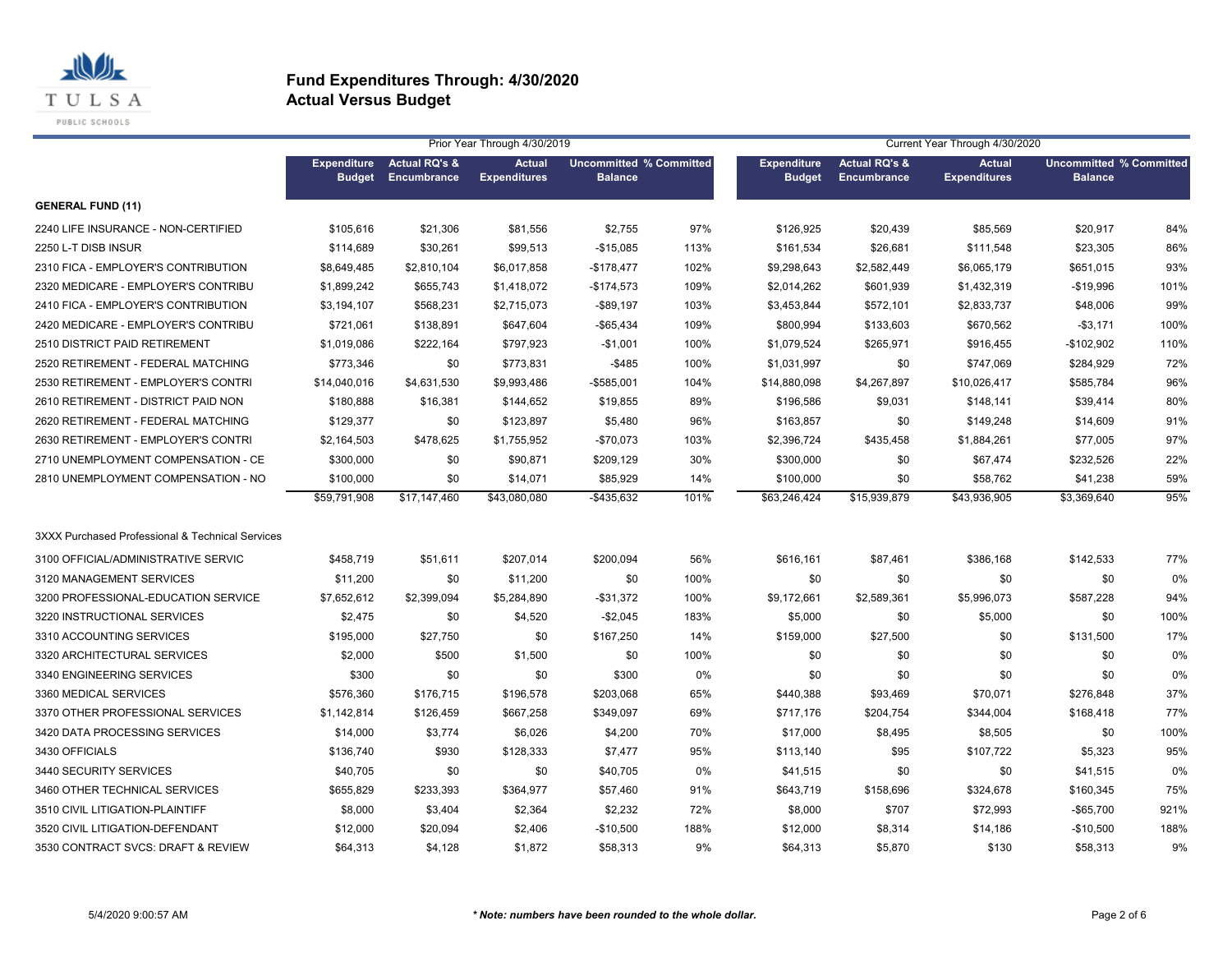

|                                         |                                     |                                         | Prior Year Through 4/30/2019         |                                                  |        |                                     |                                         | Current Year Through 4/30/2020       |                                                  |       |
|-----------------------------------------|-------------------------------------|-----------------------------------------|--------------------------------------|--------------------------------------------------|--------|-------------------------------------|-----------------------------------------|--------------------------------------|--------------------------------------------------|-------|
|                                         | <b>Expenditure</b><br><b>Budget</b> | <b>Actual RQ's &amp;</b><br>Encumbrance | <b>Actual</b><br><b>Expenditures</b> | <b>Uncommitted % Committed</b><br><b>Balance</b> |        | <b>Expenditure</b><br><b>Budget</b> | <b>Actual RQ's &amp;</b><br>Encumbrance | <b>Actual</b><br><b>Expenditures</b> | <b>Uncommitted % Committed</b><br><b>Balance</b> |       |
| <b>GENERAL FUND (11)</b>                |                                     |                                         |                                      |                                                  |        |                                     |                                         |                                      |                                                  |       |
| 3540 LEGAL-BOARD REPRESENTATION         | \$19,000                            | \$6,259                                 | \$24,741                             | $-$12,000$                                       | 163%   | \$19,000                            | \$4,757                                 | \$32,243                             | $-$18,000$                                       | 195%  |
| 3550 DUE PROCESS                        | \$22,050                            | \$32,189                                | \$3,312                              | $-$13,450$                                       | 161%   | \$21,725                            | \$15,478                                | \$3,697                              | \$2,550                                          | 88%   |
| 3560 EMPLOYMENT LAW                     | \$83,425                            | \$35,091                                | \$19,409                             | \$28,925                                         | 65%    | \$71,270                            | \$8,295                                 | \$17,505                             | \$45,470                                         | 36%   |
| 3570 OTHER LEGAL SERVICES               | \$85,987                            | \$49,580                                | \$49,653                             | $-$13,245$                                       | 115%   | \$85,987                            | \$4,803                                 | \$68,197                             | \$12,987                                         | 85%   |
| 3580 LEGAL-GENERAL LEGAL ADVICE         | \$49,000                            | \$0                                     | \$0                                  | \$49,000                                         | 0%     | \$49,000                            | \$0                                     | \$0                                  | \$49,000                                         | 0%    |
| 3590 PROFESSIONAL EMPLOYEE TRAINING     | \$0                                 | \$0                                     | \$0                                  | \$0                                              | 0%     | \$5,915,563                         | \$1,011,977                             | \$4,733,351                          | \$170,234                                        | 97%   |
| 3600 PROFESSIONAL EMPLOYEE TRAINING     | \$7,085,767                         | \$2,266,176                             | \$5,060,538                          | -\$240,947                                       | 103%   | \$67,428                            | \$146,939                               | \$313,474                            | -\$392,986                                       | 683%  |
|                                         | \$18,318,297                        | \$5,437,146                             | \$12,036,590                         | \$844,562                                        | 95%    | \$18,240,045                        | \$4,376,970                             | \$12,497,997                         | \$1,365,078                                      | 93%   |
| <b>4XXX Purchased Property Services</b> |                                     |                                         |                                      |                                                  |        |                                     |                                         |                                      |                                                  |       |
| 4111 WATER/SEWER SERVICES (NON-EMER     | \$1,431,269                         | \$134,141                               | \$1,265,757                          | \$31,370                                         | 98%    | \$1,826,769                         | \$281,768                               | \$1,552,091                          | $-$7,090$                                        | 100%  |
| 4200 SODEXO MANAGEMENT FEE              | \$0                                 | \$0                                     | \$0                                  | \$0                                              | 0%     | \$1,000,000                         | \$0                                     | \$0                                  | \$1,000,000                                      | 0%    |
| 4250 LAUNDRY SERVICES                   | \$10,250                            | \$6,333                                 | \$3,667                              | \$250                                            | 98%    | \$10,250                            | \$8,023                                 | \$1,977                              | \$250                                            | 98%   |
| 4260 LAWN-CARE SERVICES                 | \$21,700                            | \$0                                     | \$1,500                              | \$20,200                                         | 7%     | \$26,005                            | \$0                                     | \$0                                  | \$26,005                                         | 0%    |
| 4300 REPAIRS AND MAINTENANCE SERVIC     | \$72,805                            | \$55,375                                | \$7,957                              | \$9,473                                          | 87%    | \$58,863                            | \$4,439                                 | \$31,650                             | \$22,774                                         | 61%   |
| 4320 COMPUTER SERVICE                   | \$941,273                           | \$16,087                                | \$875,879                            | \$49,307                                         | 95%    | \$1,025,935                         | \$14,040                                | \$977,241                            | \$34,655                                         | 97%   |
| 4360 REP/MAINT OFFICE MACHINE SVCS      | \$7,000                             | \$0                                     | \$3,570                              | \$3,430                                          | 51%    | \$8,472                             | \$0                                     | \$3,330                              | \$5,142                                          | 39%   |
| 4380 OTHER BUILDING SERVICES            | \$720                               | \$655                                   | \$485                                | $-$420$                                          | 158%   | \$720                               | \$1,170                                 | \$0                                  | $-$450$                                          | 163%  |
| 4390 OTHER EQUIPMENT AND VEHICLE SE     | \$175,884                           | \$25,175                                | \$51,700                             | \$99,009                                         | 44%    | \$96,559                            | \$16,154                                | \$64,517                             | \$15,888                                         | 84%   |
| 4392 OTHER EQUIPMENT AND VEHICLE SE     | \$0                                 | \$0                                     | \$0                                  | \$0                                              | 0%     | \$195                               | \$0                                     | \$195                                | \$0                                              | 100%  |
| 4400 RENTAL OR LEASE SERVICES           | \$235,858                           | \$210,500                               | \$280                                | \$25,078                                         | 89%    | \$181,678                           | \$69,705                                | \$116,075                            | $-$4,102$                                        | 102%  |
| 4420 EQUIPMENT AND VEHICLE SERVICES     | \$13,999                            | \$0                                     | \$270                                | \$13,729                                         | 2%     | \$0                                 | \$0                                     | \$0                                  | \$0                                              | 0%    |
| 4421 TPS TRANSPORTATION                 | \$531,512                           | \$60,887                                | -\$202,067                           | \$672,692                                        | $-27%$ | $-$2,906$                           | \$1,686                                 | $-$46,482$                           | \$41,890                                         | 1542% |
| 4430 LAND AND BUILDING SERVICES         | \$0                                 | \$0                                     | \$0                                  | \$0                                              | 0%     | \$48,200                            | \$10,000                                | \$0                                  | \$38,200                                         | 21%   |
| 4440 SOFTWARE SERVICES                  | \$190                               | \$0                                     | \$0                                  | \$190                                            | 0%     | \$0                                 | \$0                                     | \$0                                  | \$0                                              | 0%    |
| 4490 OTHER RENTAL OR LEASE SERVICES     | \$1,000                             | \$0                                     | \$273                                | \$727                                            | 27%    | \$500                               | \$0                                     | \$200                                | \$300                                            | 40%   |
| 4500 CONSTRUCTION SERVICES              | \$76,064                            | \$0                                     | \$42,243                             | \$33,821                                         | 56%    | \$14,700                            | \$0                                     | \$2,612                              | \$12,088                                         | 18%   |
|                                         | \$3,519,523                         | \$509,154                               | \$2,051,514                          | \$958,856                                        | 73%    | \$4,295,940                         | \$406,985                               | \$2,703,405                          | \$1,185,550                                      | 72%   |
| 5XXX Other Purchased Services           |                                     |                                         |                                      |                                                  |        |                                     |                                         |                                      |                                                  |       |
| 5130 STUDENT TRANSPORTATION SERVICE     | \$44,761                            | \$5,121                                 | \$14,491                             | \$25,150                                         | 44%    | \$34,786                            | \$8,708                                 | \$5,960                              | \$20,119                                         | 42%   |
| 5150 STUDENT OUT OF DIST TRVL - LOG     | \$3,933                             | \$1,700                                 | \$718                                | \$1,515                                          | 61%    | \$3,311                             | \$0                                     | \$9,751                              | $-$6,440$                                        | 295%  |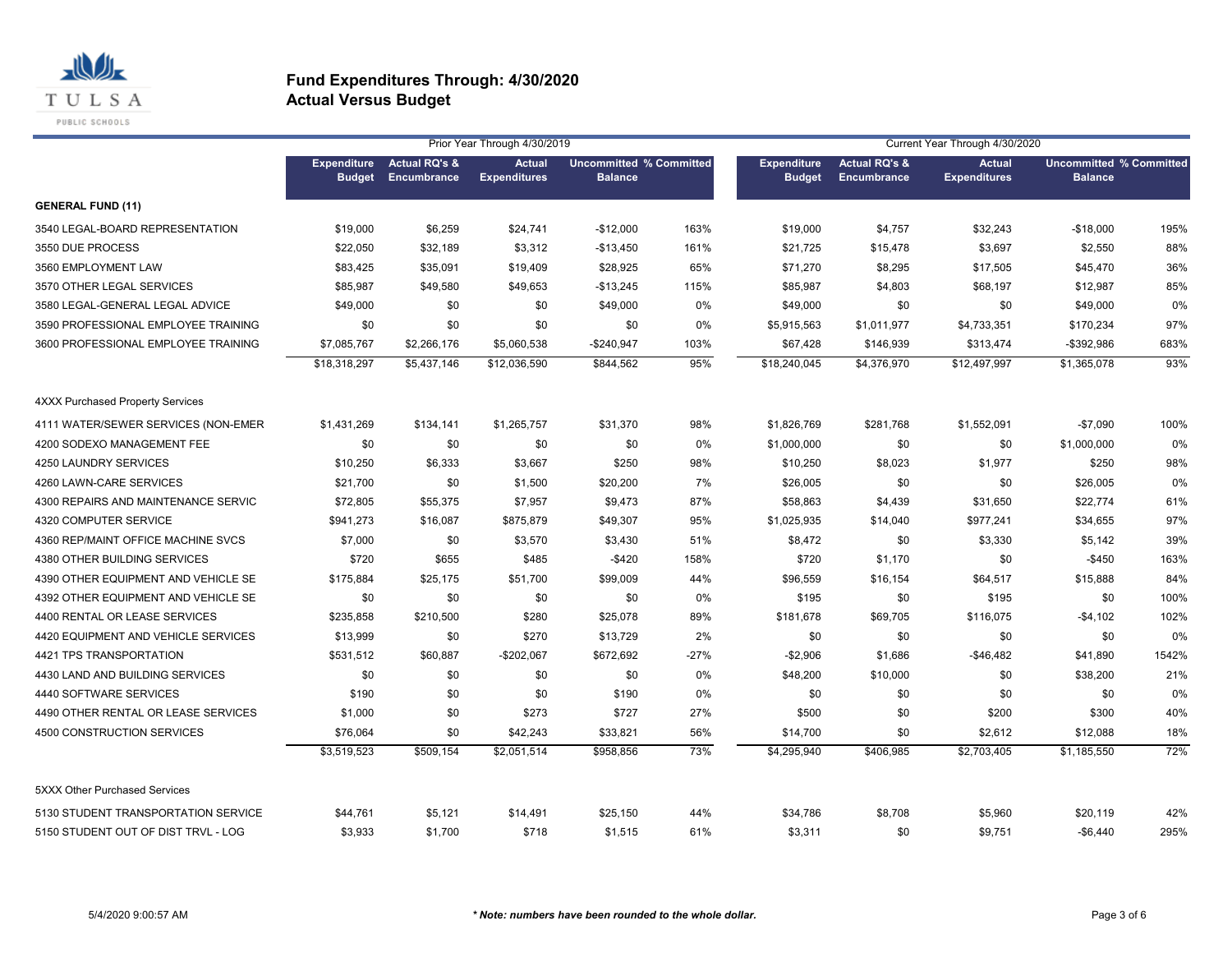

|                                     |                                     |                                         | Prior Year Through 4/30/2019         |                                                  |         |                                     |                                         | Current Year Through 4/30/2020       |                                                  |          |
|-------------------------------------|-------------------------------------|-----------------------------------------|--------------------------------------|--------------------------------------------------|---------|-------------------------------------|-----------------------------------------|--------------------------------------|--------------------------------------------------|----------|
|                                     | <b>Expenditure</b><br><b>Budget</b> | <b>Actual RQ's &amp;</b><br>Encumbrance | <b>Actual</b><br><b>Expenditures</b> | <b>Uncommitted % Committed</b><br><b>Balance</b> |         | <b>Expenditure</b><br><b>Budget</b> | <b>Actual RQ's &amp;</b><br>Encumbrance | <b>Actual</b><br><b>Expenditures</b> | <b>Uncommitted % Committed</b><br><b>Balance</b> |          |
| <b>GENERAL FUND (11)</b>            |                                     |                                         |                                      |                                                  |         |                                     |                                         |                                      |                                                  |          |
| 5160 STUDENT OUT OF DIST TRVL -MEAL | \$3,900                             | \$1,600                                 | \$1,572                              | \$728                                            | 81%     | \$3,400                             | \$0                                     | \$90                                 | \$3,310                                          | 3%       |
| 5220 LIABILITY INSURANCE            | \$214,859                           | \$2,000                                 | \$212,849                            | \$10                                             | 100%    | \$218,161                           | \$0                                     | \$218,161                            | \$0                                              | 100%     |
| 5240 VEHICLE INSURANCE-STUDENT TRAN | \$727                               | \$0                                     | \$0                                  | \$727                                            | 0%      | \$0                                 | \$0                                     | \$0                                  | \$0                                              | 0%       |
| 5250 SURETY BONDS                   | \$18,154                            | \$0                                     | \$18,129                             | \$25                                             | 100%    | \$19,215                            | \$0                                     | \$19,215                             | \$0                                              | 100%     |
| 5290 OTHER INSURANCE SERVICES       | \$375,448                           | \$15,468                                | \$370,155                            | $-$10,175$                                       | 103%    | \$789,308                           | \$15,044                                | \$384,439                            | \$389,825                                        | 51%      |
| 5300 COMMUNICATION SERVICES         | \$95,138                            | \$11,504                                | \$39,679                             | \$43,955                                         | 54%     | \$47,216                            | \$10,350                                | \$18,165                             | \$18,700                                         | 60%      |
| 5310 POSTAGE SERVICES               | \$95,580                            | \$41,194                                | \$48,651                             | \$5,735                                          | 94%     | \$95,382                            | \$74,654                                | \$11,644                             | \$9,083                                          | 90%      |
| 5315 COURIER SERVICES               | \$4,000                             | \$1,422                                 | \$2,579                              | \$0                                              | 100%    | \$4,000                             | \$1,111                                 | \$2,889                              | \$0                                              | 100%     |
| 5320 TELEPHONE OR TELEGRAPH SERVICE | \$205,100                           | \$76,021                                | \$129,079                            | \$0                                              | 100%    | \$200,400                           | \$71,173                                | \$129,227                            | \$0                                              | 100%     |
| 5340 MOBILE COMM DEVICES            | \$116,567                           | \$47,481                                | \$69,931                             | $-$ \$845                                        | 101%    | \$105,871                           | \$20,733                                | \$62,351                             | \$22,787                                         | 78%      |
| 5350 IPAD SERVICE AGREEMENT         | \$52,690                            | \$25,500                                | \$27,306                             | $-$116$                                          | 100%    | \$43,385                            | \$22,416                                | \$21,261                             | $-$ \$292                                        | 101%     |
| 5400 ADVERTISING                    | \$27,564                            | \$359                                   | \$7,520                              | \$19,686                                         | 29%     | \$6,395                             | \$160                                   | \$2,398                              | \$3,837                                          | 40%      |
| 5420 PRINTED ADVERTISING            | \$20,018                            | \$6,206                                 | \$13,812                             | \$0                                              | 100%    | \$20,018                            | \$14,412                                | \$5,589                              | \$18                                             | 100%     |
| 5500 PRINTING AND BINDING           | \$40,230                            | \$25,661                                | \$15,628                             | $-$1,059$                                        | 103%    | \$36,843                            | \$23,689                                | \$6,466                              | \$6,688                                          | 82%      |
| 5591 PRINTING IN HOUSE              | \$97,821                            | \$75,200                                | \$24,073                             | $-$1,453$                                        | 101%    | \$94,731                            | \$0                                     | \$15,044                             | \$79,687                                         | 16%      |
| 5592 PRINTING CLICK CHARGES         | \$700,355                           | \$197,587                               | \$494,417                            | \$8,351                                          | 99%     | \$695,397                           | \$130,341                               | \$546,989                            | \$18,067                                         | 97%      |
| 5610 TUTITIONS TO OTHER DISTRICTS W | \$10,000                            | \$0                                     | \$0                                  | \$10,000                                         | 0%      | \$10,000                            | \$0                                     | \$0                                  | \$10,000                                         | 0%       |
| 5810 TRAVEL IN-DISTRICT / MILEAGE   | \$356,214                           | \$0                                     | \$93,410                             | \$262,804                                        | 26%     | \$366,643                           | \$0                                     | \$88,165                             | \$278,478                                        | 24%      |
| 5820 TRAVEL OUT OF DISTRICT         | \$1,749,207                         | \$540,767                               | \$715,057                            | \$493,383                                        | 72%     | \$1,240,849                         | \$165,177                               | \$547,835                            | \$527,836                                        | 57%      |
| 5990 OTHER PURCHASED SERVICES       | \$3,056,877                         | \$628,435                               | \$2,314,157                          | \$114,285                                        | 96%     | \$2,690,746                         | \$1,465,484                             | \$1,827,936                          | $-$602,674$                                      | 122%     |
|                                     | \$7,289,140                         | \$1,703,224                             | \$4,613,211                          | \$972,705                                        | 87%     | \$6,726,056                         | \$2,023,452                             | \$3,923,575                          | \$779,029                                        | 88%      |
| <b>6XXX Supplies and Materials</b>  |                                     |                                         |                                      |                                                  |         |                                     |                                         |                                      |                                                  |          |
| 6110 PAPER AND COPY SUPPLIES        | \$86,384                            | \$14,852                                | \$7,915                              | \$63,617                                         | 26%     | \$104,944                           | \$30,036                                | \$61,297                             | \$13,611                                         | 87%      |
| 6111 PAPER AND COPY SUPPLIES-WAREHO | \$411,563                           | \$0                                     | \$121,526                            | \$290,037                                        | 30%     | \$477,745                           | \$52                                    | \$131,434                            | \$346,259                                        | 28%      |
| 6112 PAPER AND COPY SUPPLIES-ONLINE | \$123,873                           | \$0                                     | \$19,856                             | \$104,017                                        | 16%     | \$66,347                            | \$157                                   | \$25,388                             | \$40,801                                         | 39%      |
| 6119 ONLINE ORDERING ENCUMBRANCE    | -\$990                              | \$255,860                               | \$0                                  | $-$ \$256,850                                    | -25844% | $-$200$                             | \$286,099                               | \$0                                  | $-$286,299$                                      | -143050% |
| 6120 AUTOMOTIVE/BUS SUPPLIES        | \$799,518                           | \$102,455                               | \$693,389                            | \$3,675                                          | 100%    | \$852,358                           | \$71,444                                | \$771,412                            | \$9,501                                          | 99%      |
| 6130 CONSUMABLE TECHNOLOGY SUPPLIES | \$0                                 | \$0                                     | \$1,630                              | $-$1,630$                                        | 0%      | \$0                                 | \$2,357                                 | \$985                                | $-$ \$3,342                                      | 0%       |
| 6140 TESTING SUPPLIES AND MATERIALS | \$86,160                            | \$14,293                                | \$78,644                             | $-$6,776$                                        | 108%    | \$216,128                           | \$15,465                                | \$87,995                             | \$112,668                                        | 48%      |
| 6150 FILMS VIDEOS AUDIO TAPES AV SU | \$13,900                            | \$0                                     | \$5,843                              | \$8,057                                          | 42%     | \$11,727                            | \$0                                     | \$0                                  | \$11,727                                         | 0%       |
| 6160 FIRST AID SUPPLIES             | \$21,980                            | \$920                                   | \$20,725                             | \$336                                            | 98%     | \$35,270                            | \$11,809                                | \$9,453                              | \$14,008                                         | 60%      |
| 6166 INVENTORY - HEALTH SUPPLIES    | \$17,613                            | \$480                                   | \$8,043                              | \$9,089                                          | 48%     | \$12,613                            | \$0                                     | \$10,877                             | \$1,735                                          | 86%      |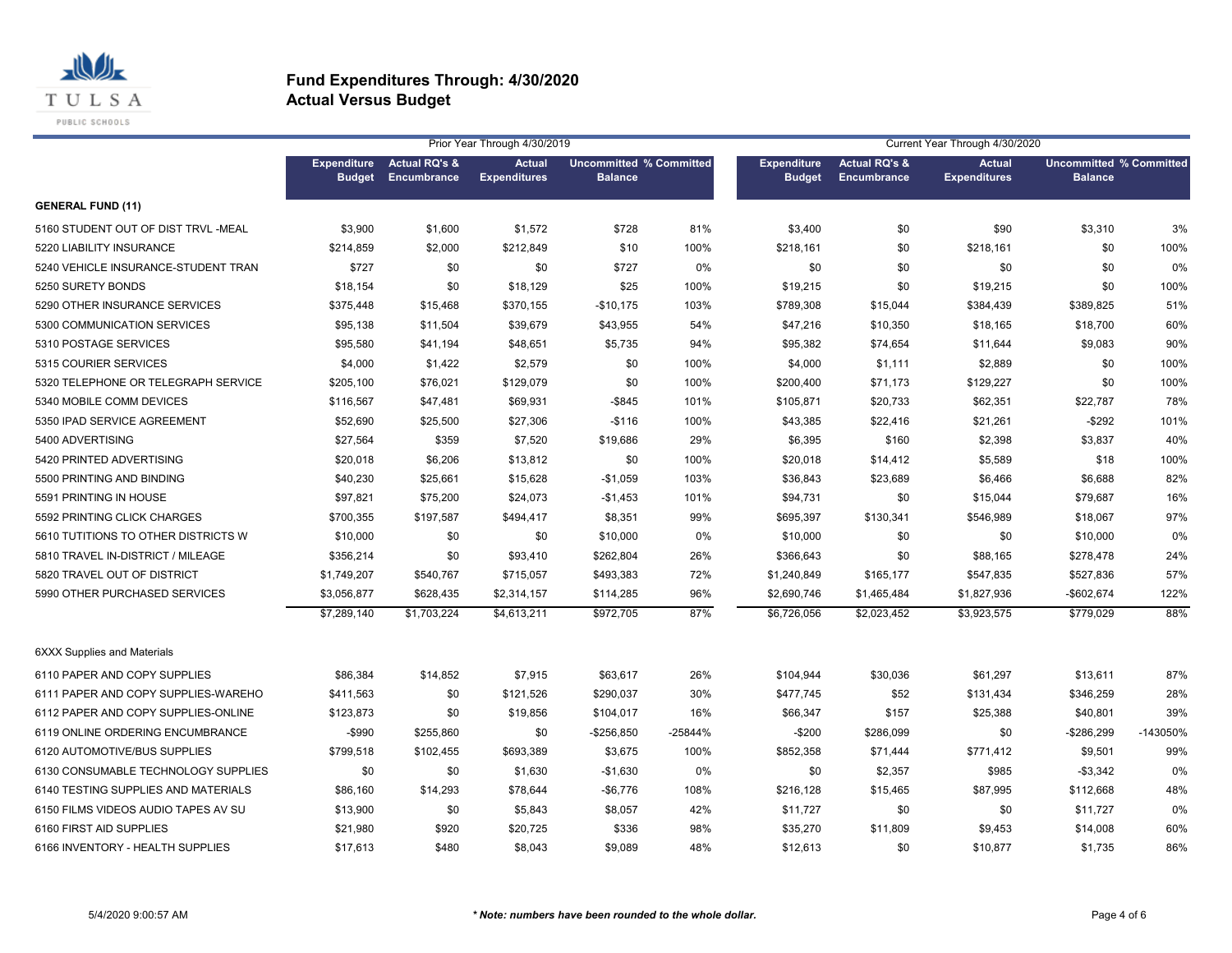

|                                     |                                     |                                         | Prior Year Through 4/30/2019         |                                                  | Current Year Through 4/30/2020<br><b>Actual RQ's &amp;</b><br><b>Actual</b><br><b>Uncommitted % Committed</b><br><b>Expenditure</b> |               |             |                     |                |      |
|-------------------------------------|-------------------------------------|-----------------------------------------|--------------------------------------|--------------------------------------------------|-------------------------------------------------------------------------------------------------------------------------------------|---------------|-------------|---------------------|----------------|------|
|                                     | <b>Expenditure</b><br><b>Budget</b> | <b>Actual RQ's &amp;</b><br>Encumbrance | <b>Actual</b><br><b>Expenditures</b> | <b>Uncommitted % Committed</b><br><b>Balance</b> |                                                                                                                                     | <b>Budget</b> | Encumbrance | <b>Expenditures</b> | <b>Balance</b> |      |
| <b>GENERAL FUND (11)</b>            |                                     |                                         |                                      |                                                  |                                                                                                                                     |               |             |                     |                |      |
| 6169 INVENTORY - ISSUED             | \$0                                 | \$0                                     | \$1,340                              | $-$1,340$                                        | 0%                                                                                                                                  | \$0           | \$87        | $-$1,105$           | \$1,018        | 0%   |
| 6170 PAPER PRODUCTS                 | \$0                                 | \$0                                     | \$0                                  | \$0                                              | 0%                                                                                                                                  | \$0           | \$0         | \$71                | $-$71$         | 0%   |
| 6180 CLEAN-MAINT SUPPLIES CHEMICALS | \$728,769                           | \$0                                     | \$377,012                            | \$351,758                                        | 52%                                                                                                                                 | \$767,795     | \$39,792    | \$361,401           | \$366,602      | 52%  |
| 6181 CLEAN-MAINT SUPPLIES CHEMICALS | \$282                               | \$0                                     | \$35                                 | \$246                                            | 12%                                                                                                                                 | \$282         | \$405       | \$195               | $-$ \$318      | 213% |
| 6190 GENERAL OFFICE SUPPLIES        | \$786,098                           | \$82,735                                | \$184,286                            | \$519,077                                        | 34%                                                                                                                                 | \$748,516     | \$56,918    | \$160,554           | \$531,043      | 29%  |
| 6191 GENERAL OFFICE SUPPLIES-WAREHO | \$295,846                           | \$0                                     | \$107,640                            | \$188,206                                        | 36%                                                                                                                                 | \$321,561     | \$1,167     | \$87,320            | \$233,074      | 28%  |
| 6192 GENERAL OFFICE SUPPLIES-ONLINE | \$364,286                           | \$0                                     | \$105,983                            | \$258,303                                        | 29%                                                                                                                                 | \$323,202     | \$36        | \$80,539            | \$242,627      | 25%  |
| 6195 OTHER SUPPLIES AND MATERIALS   | \$9,536                             | \$709                                   | \$6,215                              | \$2,612                                          | 73%                                                                                                                                 | \$250         | \$0         | \$1,633             | $-$1,383$      | 653% |
| 6196 INVENTORY - NEW INV SYSTEM     | \$300,000                           | \$129,033                               | \$535,474                            | -\$364,506                                       | 222%                                                                                                                                | \$200,000     | \$109,507   | \$250,432           | -\$159,939     | 180% |
| 6199 INVENTORY ISSUED               | \$0                                 | \$0                                     | $-$ \$650,833                        | \$650,833                                        | 0%                                                                                                                                  | \$0           | \$0         | -\$598,828          | \$598,828      | 0%   |
| 6240 ELECTRICITY                    | \$5,057,488                         | \$768,482                               | \$4,045,453                          | \$243,553                                        | 95%                                                                                                                                 | \$5,024,988   | \$1,247,400 | \$3,810,088         | $-$32,500$     | 101% |
| 6250 GASOLINE                       | \$1,009,834                         | \$174,715                               | \$835,238                            | $-$118$                                          | 100%                                                                                                                                | \$1,003,392   | \$364,874   | \$622,740           | \$15,779       | 98%  |
| 6270 NATURAL GAS                    | \$960,185                           | \$70,012                                | \$744,988                            | \$145,185                                        | 85%                                                                                                                                 | \$958,185     | \$385,232   | \$482,111           | \$90,842       | 91%  |
| 6305 SE INVENTORY                   | \$0                                 | \$0                                     | $-$137$                              | \$137                                            | 0%                                                                                                                                  | \$0           | \$0         | \$0                 | \$0            | 0%   |
| 6410 BOOKS                          | \$871,047                           | \$233,587                               | \$398,129                            | \$239,331                                        | 73%                                                                                                                                 | \$1,187,660   | \$1,083,468 | \$431,949           | $-$327,757$    | 128% |
| 6420 PERIODICALS                    | \$17,148                            | \$2,297                                 | \$1,444                              | \$13,407                                         | 22%                                                                                                                                 | \$16,619      | \$1,442     | \$3,613             | \$11,564       | 30%  |
| 6430 STATE ADOPTED TEXTBOOKS        | \$1,702,654                         | \$0                                     | \$0                                  | \$1,702,654                                      | 0%                                                                                                                                  | \$1,651,010   | \$114,975   | \$28,270            | \$1,507,765    | 9%   |
| 6440 SUPPLEMENTAL TEXTBOOKS (NON-ST | \$73,247                            | \$9,075                                 | \$11,298                             | \$52,874                                         | 28%                                                                                                                                 | \$23,747      | \$2,751     | \$17,028            | \$3,968        | 83%  |
| 6450 WORKBOOKS                      | \$44,863                            | \$5,802                                 | \$13,408                             | \$25,653                                         | 43%                                                                                                                                 | \$64,593      | \$25,738    | \$11,296            | \$27,559       | 57%  |
| 6470 NEWSPAPERS                     | \$1,116                             | \$0                                     | \$260                                | \$856                                            | 23%                                                                                                                                 | \$249         | \$0         | \$0                 | \$249          | 0%   |
| 6480 MAGAZINES                      | \$3,188                             | \$2,343                                 | \$4,799                              | $-$3,955$                                        | 224%                                                                                                                                | \$1,404       | \$0         | \$3,113             | $-$1,709$      | 222% |
| 6510 APPLIANCES/FURNITURE/FIXTURES  | \$2,295                             | \$0                                     | \$12,122                             | $-$9,828$                                        | 528%                                                                                                                                | \$160,756     | \$22,132    | \$50,207            | \$88,417       | 45%  |
| 6520 AUDIOVISUAL                    | \$2,500                             | \$395                                   | \$15,059                             | $-$12,954$                                       | 618%                                                                                                                                | \$2,500       | \$700       | \$1,615             | \$185          | 93%  |
| 6530 TECHNOLOGY-RELATED EQUIPMENT   | \$1,830,210                         | \$165,318                               | \$1,402,836                          | \$262,057                                        | 86%                                                                                                                                 | \$3,172,477   | \$1,084,231 | \$1,641,683         | \$446,564      | 86%  |
| 6540 FURNITURE AND FIXTURES         | \$155,367                           | \$19,000                                | \$124,589                            | \$11,778                                         | 92%                                                                                                                                 | \$3,036       | \$0         | \$9,887             | $-$6,851$      | 326% |
| 6550 INSTRUMENTS                    | \$0                                 | \$0                                     | \$0                                  | \$0                                              | 0%                                                                                                                                  | \$3,850       | \$1,305     | \$3,850             | $-$1,305$      | 134% |
| 6570 UNIFORMS                       | \$47,831                            | \$24,386                                | \$58,338                             | $-$34,894$                                       | 173%                                                                                                                                | \$28,922      | \$725       | \$23,274            | \$4,924        | 83%  |
| 6590 FIREARMS AND AMMUNITION        | \$0                                 | \$0                                     | \$0                                  | \$0                                              | 0%                                                                                                                                  | \$1,207       | \$0         | \$1,207             | \$0            | 100% |
| 6810 COCURRICULAR SUPPLIES          | \$2,321,740                         | \$228,685                               | \$749,823                            | \$1,343,232                                      | 42%                                                                                                                                 | \$1,865,116   | \$312,908   | \$653,922           | \$898,286      | 52%  |
| 6811 COCURRICULAR SUPPLIES-WAREHOUS | \$120,416                           | \$0                                     | \$36,624                             | \$83,792                                         | 30%                                                                                                                                 | \$79,116      | \$0         | \$18,492            | \$60,624       | 23%  |
| 6820 AWARDS DECOR REGALIA REFRESHME | \$109,430                           | \$57,558                                | \$36,609                             | \$15,262                                         | 86%                                                                                                                                 | \$104,981     | \$38,074    | \$34,097            | \$32,811       | 69%  |
| 6830 EXTRACURRICULAR SUPPLIES       | \$118,340                           | \$74,646                                | \$88,757                             | $-$45,063$                                       | 138%                                                                                                                                | \$114,819     | \$67,854    | \$30,838            | \$16,128       | 86%  |
|                                     | \$18,493,718                        | \$2.437.637                             | \$10,204,357                         | \$5.851.724                                      | 68%                                                                                                                                 | \$19,607.163  | \$5.379.137 | \$9.320.333         | \$4,907.694    | 75%  |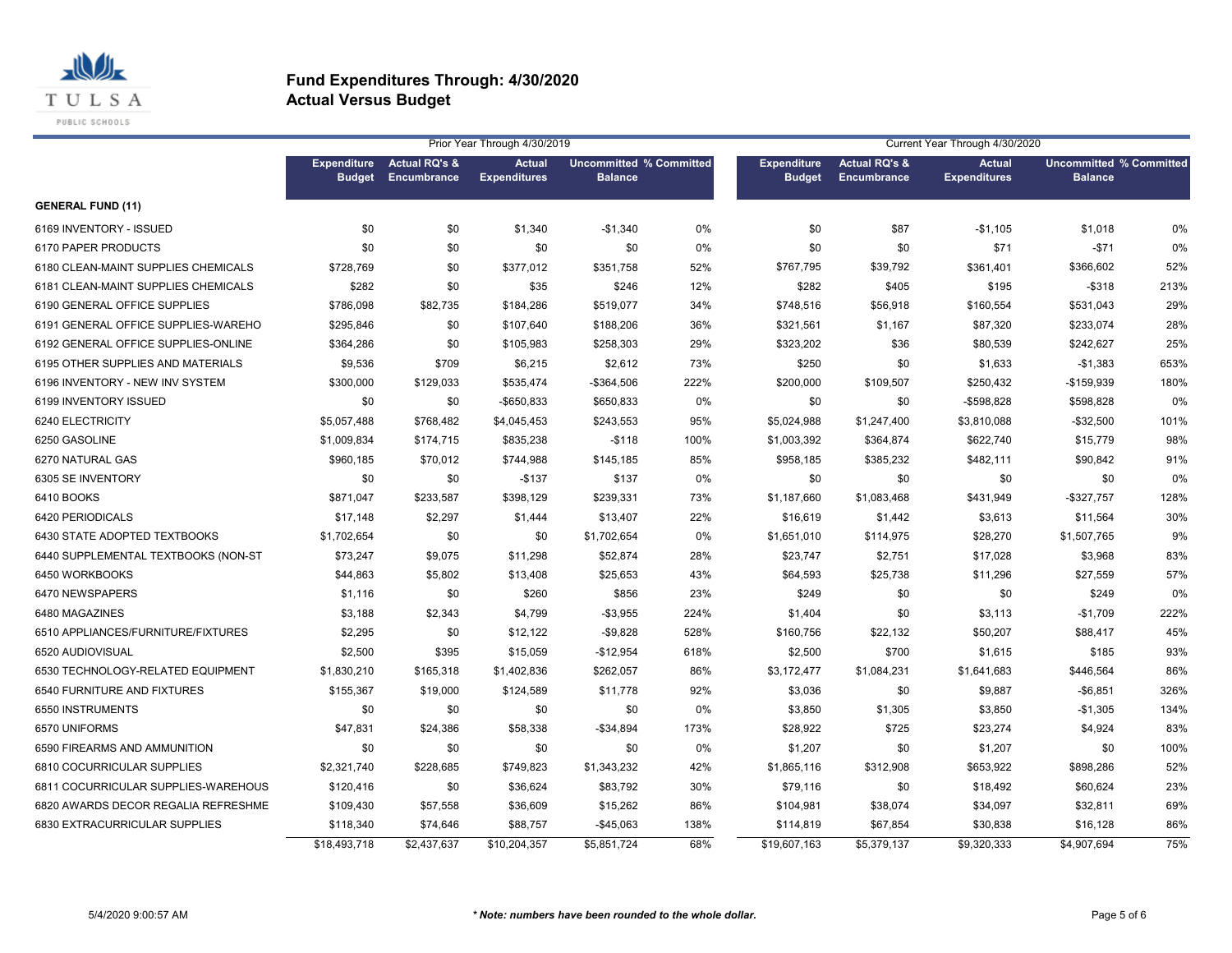

|                                      |                                     |                              | Prior Year Through 4/30/2019         |                                                  |       |                              |                                         | Current Year Through 4/30/2020       |                                                  |         |
|--------------------------------------|-------------------------------------|------------------------------|--------------------------------------|--------------------------------------------------|-------|------------------------------|-----------------------------------------|--------------------------------------|--------------------------------------------------|---------|
|                                      | <b>Expenditure</b><br><b>Budget</b> | Actual RQ's &<br>Encumbrance | <b>Actual</b><br><b>Expenditures</b> | <b>Uncommitted % Committed</b><br><b>Balance</b> |       | Expenditure<br><b>Budget</b> | <b>Actual RQ's &amp;</b><br>Encumbrance | <b>Actual</b><br><b>Expenditures</b> | <b>Uncommitted % Committed</b><br><b>Balance</b> |         |
| <b>GENERAL FUND (11)</b>             |                                     |                              |                                      |                                                  |       |                              |                                         |                                      |                                                  |         |
| 7XXX Property/Equipment              |                                     |                              |                                      |                                                  |       |                              |                                         |                                      |                                                  |         |
| 7100 LAND AND IMPROVEMENTS           | \$1,450                             | \$0                          | \$1,450                              | \$0                                              | 100%  | \$0                          | \$0                                     | \$0                                  | \$0                                              | 0%      |
| 7310 APPLIANCES/FURNITURE/FIXTURES   | \$0                                 | \$0                          | \$0                                  | \$0                                              | 0%    | \$0                          | \$0                                     | \$2,500                              | $-$2,500$                                        | 0%      |
| 7320 EQUIPMENT-AUDIO VISUAL          | \$7,100                             | \$0                          | \$0                                  | \$7,100                                          | $0\%$ | \$5,487                      | \$0                                     | \$1,990                              | \$3,497                                          | 36%     |
| 7330 TECHNOLOGY-RELATED HARDWARE     | \$0                                 | \$0                          | \$2,314                              | $-$2,314$                                        | 0%    | \$17,403                     | \$0                                     | \$29,882                             | $-$12,479$                                       | 172%    |
| 7360 EQUIPMENT-MACHINERY             | \$42,192                            | \$38,715                     | \$2,156                              | \$1,321                                          | 97%   | \$0                          | \$922                                   | \$0                                  | $-$ \$922                                        | 0%      |
| 7390 OTHER EQUIPMENT                 | \$2,000                             | \$2,529                      | \$1,326                              | $-$1,854$                                        | 193%  | \$2,000                      | \$0                                     | \$398                                | \$1,602                                          | 20%     |
| <b>7620 BUSES</b>                    | \$47,088                            | \$29,592                     | \$17,496                             | \$0                                              | 100%  | \$61,560                     | \$16,416                                | \$56,854                             | $-$11,710$                                       | 119%    |
|                                      | \$99,830                            | \$70,836                     | \$24,742                             | \$4,252                                          | 96%   | \$86,450                     | \$17,338                                | \$91,624                             | $-$22,512$                                       | 126%    |
| 8XXX Other Objects and Reserves      |                                     |                              |                                      |                                                  |       |                              |                                         |                                      |                                                  |         |
| 8100 DUES AND FEES FOR SERVICES      | \$189,613                           | \$30,236                     | \$197,534                            | $-$38,157$                                       | 120%  | \$225,429                    | \$49,749                                | \$190,351                            | $-$14,671$                                       | 107%    |
| 8400 BUDGET CONTINGENCY              | $-$124,227$                         | \$0                          | \$0                                  | $-$124,227$                                      | 0%    | $-$1,824,382$                | \$0                                     | \$0                                  | $-$1,824,382$                                    | 0%      |
| 8600 STAFF REGISTRATION AND TUITION  | \$989,007                           | \$320,154                    | \$473,400                            | \$195,454                                        | 80%   | \$1,110,569                  | \$96,228                                | \$262,983                            | \$751,358                                        | 32%     |
| 8622 REGISTRATION - BOARD MEMBERS A  | \$8,113                             | \$1,735                      | \$1,505                              | \$4,873                                          | 40%   | \$3,289                      | \$60                                    | \$270                                | \$2,959                                          | 10%     |
| 8700 COUNTY ASSESSMENTS/REVALUATION  | \$1,505                             | \$0                          | \$0                                  | \$1,505                                          | 0%    | \$5                          | \$0                                     | \$0                                  | \$5                                              | 0%      |
| 8900 OTHER MISCELLANEOUS EXPENDITUR  | \$28,617                            | \$0                          | \$28,617                             | \$0                                              | 100%  | \$0                          | \$0                                     | \$0                                  | \$0                                              | 0%      |
|                                      | \$1,092,627                         | \$352,124                    | \$701,055                            | \$39,447                                         | 96%   | $-$485,091$                  | \$146,037                               | \$453,604                            | $-$1,084,732$                                    | $-124%$ |
| 9XXX Other Uses of Funds             |                                     |                              |                                      |                                                  |       |                              |                                         |                                      |                                                  |         |
| 9300 REIMBURSEMENT                   | \$55,782                            | \$40,000                     | \$45,028                             | $-$29,246$                                       | 152%  | \$139,804                    | \$157,284                               | \$128,201                            | $-$145,682$                                      | 204%    |
| 9600 PETTY CASH                      | \$5,241                             | \$0                          | \$2,689                              | \$2,553                                          | 51%   | \$6,299                      | \$200                                   | \$1,500                              | \$4,599                                          | 27%     |
| 9700 INTRA FUND TRANSFERS            | \$14,987,625                        | \$0                          | \$11,101,053                         | \$3,886,572                                      | 74%   | \$17,760,705                 | \$0                                     | \$14,391,250                         | \$3,369,455                                      | 81%     |
|                                      | \$15,048,648                        | \$40,000                     | \$11,148,770                         | \$3,859,878                                      | 74%   | \$17,906,808                 | \$157,484                               | \$14,520,952                         | \$3,228,371                                      | 82%     |
| <b>Total Fund Expend./Encumb/RQs</b> | \$330,681,488                       | \$83,418,861                 | \$232,194,127                        | \$15,068,499                                     | 95%   | \$338,245,221                | \$84,721,807                            | \$237,798,403                        | \$15,725,012                                     | 95%     |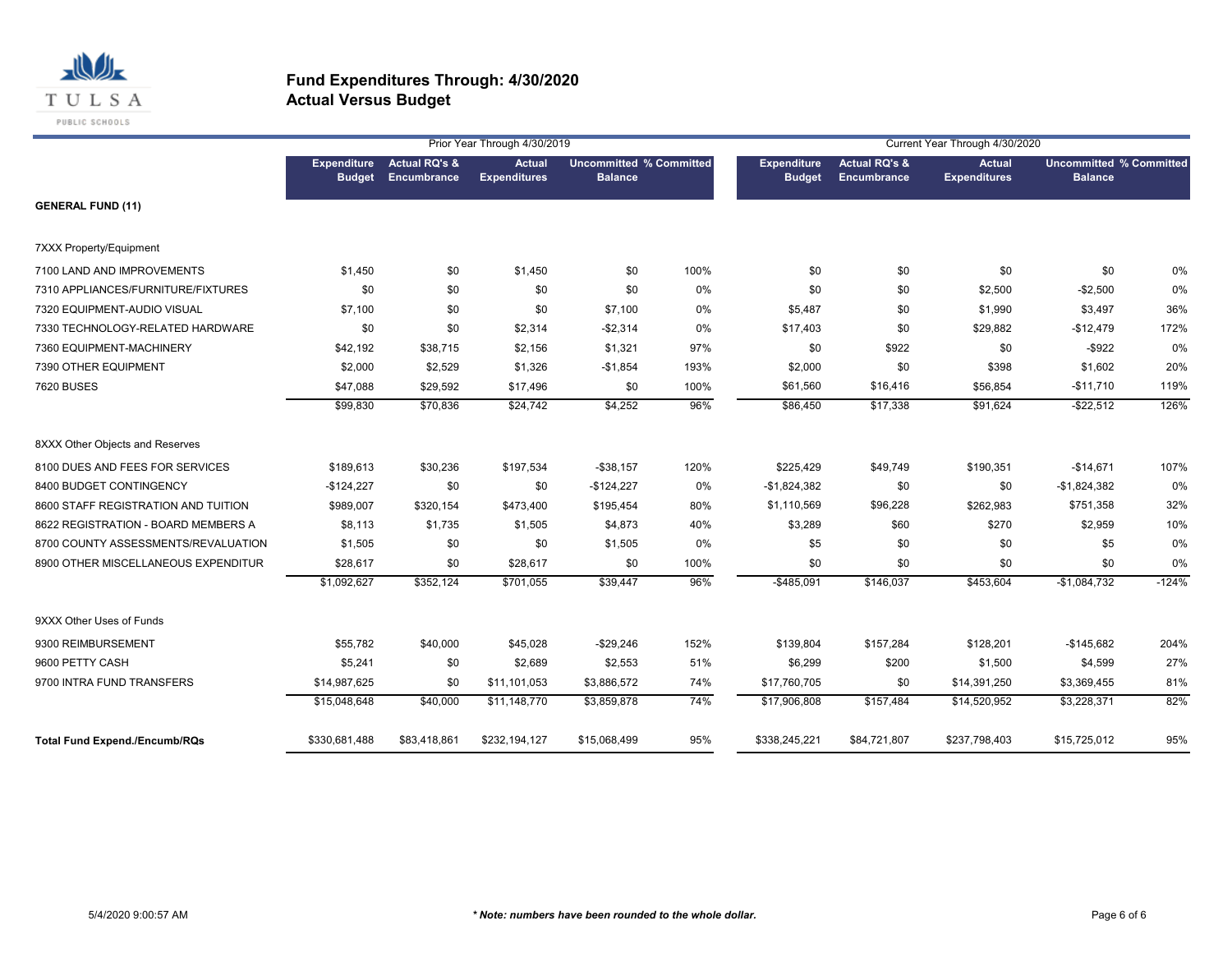

## **Fund Expenditures By Project Through: 4/30/2020**

|                          |                                     |                                     |                                                 | Prior Year Through 4/30/2019         |                                           |      |                                     |                                                 | Current Year Through 4/30/2020       |                                           |      |
|--------------------------|-------------------------------------|-------------------------------------|-------------------------------------------------|--------------------------------------|-------------------------------------------|------|-------------------------------------|-------------------------------------------------|--------------------------------------|-------------------------------------------|------|
|                          | Project Project Name                | <b>Expenditure</b><br><b>Budget</b> | <b>Actual RQ's &amp;</b><br><b>Encumbrances</b> | <b>Actual</b><br><b>Expenditures</b> | Uncommitted % Committed<br><b>Balance</b> |      | <b>Expenditure</b><br><b>Budget</b> | <b>Actual RQ's &amp;</b><br><b>Encumbrances</b> | <b>Actual</b><br><b>Expenditures</b> | Uncommitted % Committed<br><b>Balance</b> |      |
| <b>GENERAL FUND (11)</b> |                                     |                                     |                                                 |                                      |                                           |      |                                     |                                                 |                                      |                                           |      |
|                          | 0000 UNRESTRICTED FUNDS             | \$213,242,066                       | \$59,653,776                                    | \$153,620,555                        | $-$32,264$                                | 100% | \$215,636,367                       | \$60,184,243                                    | \$156,302,638                        | $-$850,514$                               | 100% |
|                          | 0001 SUPERINTENDENT RESERVE         | \$78,800                            | \$0                                             | \$0                                  | \$78,800                                  | 0%   | \$44,944                            | \$0                                             | \$0                                  | \$44,944                                  | 0%   |
|                          | 0002 DISTRICT PROJECT RESERVE       | $-$203,027$                         | \$0                                             | \$0                                  | -\$203,027                                | 0%   | $-$1,869,326$                       | \$0                                             | \$0                                  | $-$1,869,326$                             | 0%   |
|                          | 0005 EARLY CHILDHOOD                | \$8,730                             | \$0                                             | \$0                                  | \$8,730                                   | 0%   | \$8,730                             | \$0                                             | \$0                                  | \$8,730                                   | 0%   |
|                          | 0007 MEDIA SERVICES REVENUE         | \$1,445                             | \$0                                             | \$0                                  | \$1,445                                   | 0%   | \$1,445                             | \$0                                             | \$0                                  | \$1,445                                   | 0%   |
|                          | 0008 THOREAU MICRO SOCIETY          | \$25,000                            | \$9,977                                         | \$14,730                             | \$293                                     | 99%  | \$25,000                            | \$4,668                                         | \$13,175                             | \$7,157                                   | 71%  |
|                          | 0014 RESERVE FOR ONE TIME MONIES    | \$209,343                           | \$0                                             | \$53,962                             | \$155,381                                 | 26%  | \$6,000                             | \$0                                             | \$5,288                              | \$712                                     | 88%  |
|                          | 0019 COVID-19 OUTBREAK              | \$0                                 | \$0                                             | \$0                                  | \$0                                       | 0%   | \$97,845                            | \$86,345                                        | \$6,705                              | \$4,795                                   | 95%  |
|                          | 0020 FINE ARTS                      | \$23,316                            | \$1,025                                         | \$19,544                             | \$2,747                                   | 88%  | \$23,316                            | \$5,880                                         | \$17,306                             | \$130                                     | 99%  |
|                          | 0044 PROFESSIONS DEVELOPMENT FEES   | \$116,614                           | \$0                                             | \$36,060                             | \$80,554                                  | 31%  | \$106,969                           | \$700                                           | \$5,578                              | \$100,691                                 | 6%   |
|                          | 0066 SPECIAL EDUCATION TRANSFERS IN | \$10,000                            | \$0                                             | \$0                                  | \$10,000                                  | 0%   | \$10,000                            | \$0                                             | \$0                                  | \$10,000                                  | 0%   |
|                          | 0067 HOMEBOUND CHILDREN             | \$98,806                            | \$0                                             | \$75,177                             | \$23,628                                  | 76%  | \$98,806                            | \$0                                             | \$43,444                             | \$55,362                                  | 44%  |
|                          | 0068 ATHLETICS                      | \$36,500                            | \$31,200                                        | \$0                                  | \$5,300                                   | 85%  | \$6,500                             | \$0                                             | \$0                                  | \$6,500                                   | 0%   |
|                          | 0071 GRADUATION                     | \$85,000                            | \$45,738                                        | \$5,712                              | \$33,550                                  | 61%  | \$75,000                            | \$4,981                                         | \$5,019                              | \$65,000                                  | 13%  |
|                          | 0072 ACCREDITATION                  | \$10,000                            | \$0                                             | \$0                                  | \$10,000                                  | 0%   | \$10,000                            | \$0                                             | \$0                                  | \$10,000                                  | 0%   |
|                          | 0086 CHARTER COMPACT - NACSA        | \$43,950                            | \$0                                             | \$39,340                             | \$4,610                                   | 90%  | \$0                                 | \$0                                             | \$0                                  | \$0                                       | 0%   |
|                          | 0098 RENTAL/STAGECRAFT              | \$1,000                             | \$0                                             | \$193                                | \$807                                     | 19%  | \$1,000                             | \$0                                             | \$0                                  | \$1,000                                   | 0%   |
|                          | 0100 VIRTUAL SUM SCHL TUITION       | \$35,000                            | \$0                                             | \$0                                  | \$35,000                                  | 0%   | \$35,000                            | \$0                                             | \$0                                  | \$35,000                                  | 0%   |
|                          | 0104 REGULAR ED SUMMER SCHOOL       | \$160,000                           | \$0                                             | \$59,549                             | \$100,451                                 | 37%  | \$160,000                           | \$0                                             | \$83,541                             | \$76,459                                  | 52%  |
|                          | 0115 BBRADSTREET-DISTRICT-TOMLINS   | \$27,622                            | \$0                                             | \$25,369                             | \$2,253                                   | 92%  | \$29,700                            | \$0                                             | \$29,165                             | \$535                                     | 98%  |
|                          | 0127 TULSA CO JUVENILE TRUST AUTH   | \$0                                 | \$14,749                                        | \$5,963                              | $-$20,712$                                | 0%   | \$53,747                            | \$7,849                                         | \$17,850                             | \$28,048                                  | 48%  |
|                          | 0128 POTAWATOMI MOTOR VEHICLE       | \$0                                 | \$0                                             | \$0                                  | \$0                                       | 0%   | \$5,430                             | \$0                                             | \$0                                  | \$5,430                                   | 0%   |
|                          | 0130 CHEROKEE MOTOR VEHICLE REVENUE | \$335,395                           | \$33,178                                        | \$80,669                             | \$221,548                                 | 34%  | \$191,699                           | \$18,773                                        | \$109,401                            | \$63,526                                  | 67%  |
|                          | 0165 ANY GIVEN CHILD                | \$82,710                            | \$2,437                                         | \$24,181                             | \$56,093                                  | 32%  | \$82,710                            | \$18,529                                        | \$30,994                             | \$33,187                                  | 60%  |
|                          | 0172 AP CAPSTONE - EDISON HS        | \$6,000                             | \$0                                             | \$2,905                              | \$3,095                                   | 48%  | \$6,000                             | \$0                                             | \$0                                  | \$6,000                                   | 0%   |
|                          | 0175 QEP GRANT                      | \$77,250                            | \$3,711                                         | \$27,126                             | \$46,414                                  | 40%  | \$41,130                            | \$13,019                                        | \$2,175                              | \$25,936                                  | 37%  |
|                          | 0181 TRANSPORTATION RENTALS - PAYRO | \$0                                 | \$28,501                                        | $-$ \$382,961                        | \$354,460                                 | 0%   | \$0                                 | \$2,634                                         | $-$310,355$                          | \$307,721                                 | 0%   |
|                          | 0190 WALLACE FOUNDATION             | \$285,524                           | \$61,942                                        | \$121,323                            | \$102,260                                 | 64%  | \$0                                 | \$0                                             | \$0                                  | \$0                                       | 0%   |
|                          | 0191 CNG BUS LEASE OR CONVERSION    | \$47,088                            | \$29,592                                        | \$17,496                             | \$0                                       | 100% | \$61,560                            | \$16,416                                        | \$45,144                             | \$0                                       | 100% |
|                          | 0201 LEARNING READINESS PE GRANT-MC | \$63,734                            | \$22,941                                        | \$45,850                             | $-$5,056$                                 | 108% | \$0                                 | \$0                                             | \$0                                  | \$0                                       | 0%   |
|                          | 0224 FOUNDATION FOR TULSA SCHOOLS   | \$8,205,166                         | \$1,841,436                                     | \$5,449,788                          | \$913,941                                 | 89%  | \$7,200,000                         | \$1,315,844                                     | \$5,328,867                          | \$555,288                                 | 92%  |
|                          | 0243 THE BROAD CENTER               | \$156,372                           | \$22,807                                        | \$121,353                            | \$12,211                                  | 92%  | \$264,049                           | \$0                                             | \$73,007                             | \$191,042                                 | 28%  |
|                          | 0244 WALLACE FOUND SEL INITIATIVE   | \$1,417,199                         | \$354,510                                       | \$498,264                            | \$564,425                                 | 60%  | \$1,272,710                         | \$171,488                                       | \$552,133                            | \$549,089                                 | 57%  |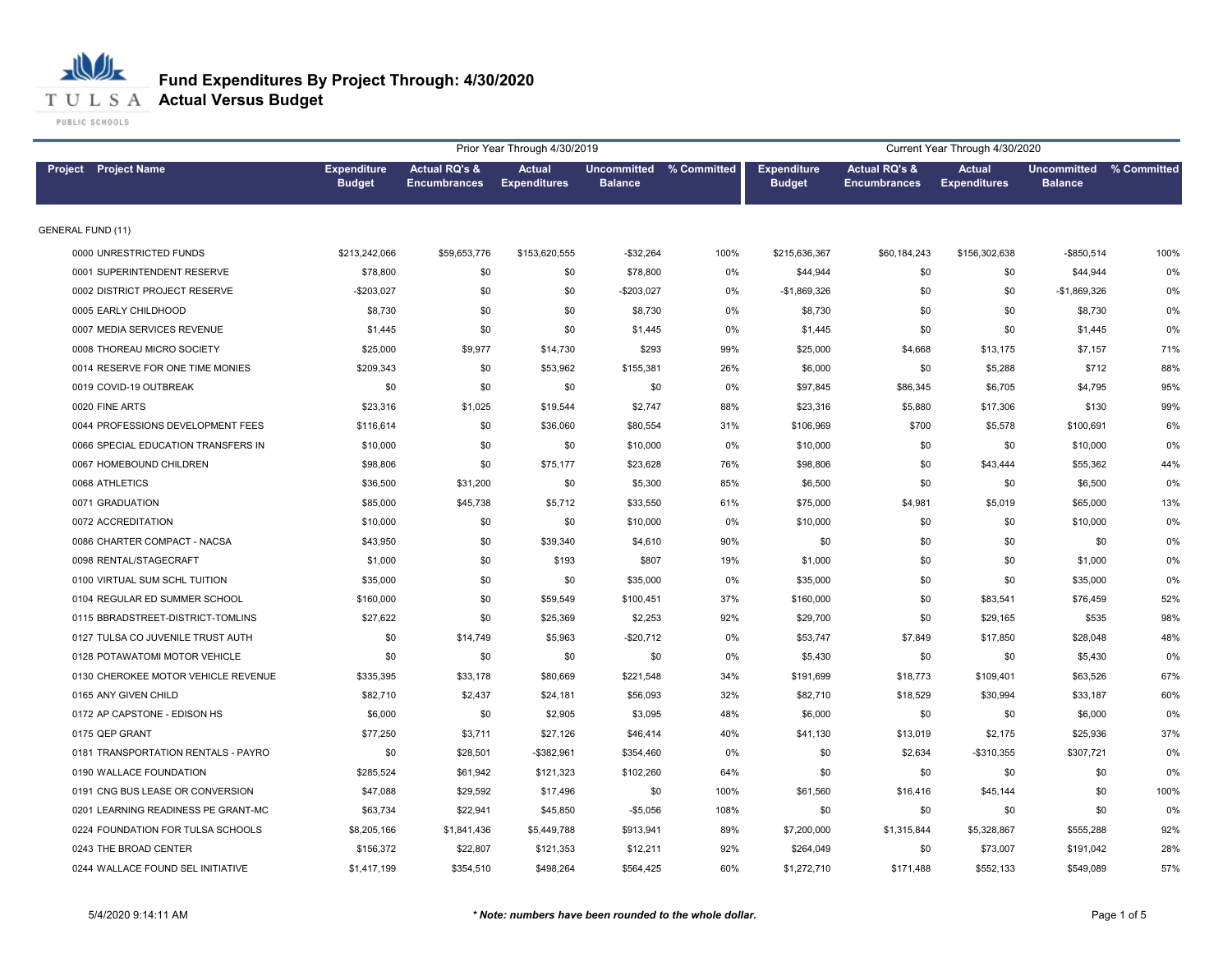

## **Fund Expenditures By Project Through: 4/30/2020**

|                                     |                                     |                                                 | Prior Year Through 4/30/2019         |                |                         |                                     |                                                 | Current Year Through 4/30/2020       |                                           |      |
|-------------------------------------|-------------------------------------|-------------------------------------------------|--------------------------------------|----------------|-------------------------|-------------------------------------|-------------------------------------------------|--------------------------------------|-------------------------------------------|------|
| Project Project Name                | <b>Expenditure</b><br><b>Budget</b> | <b>Actual RQ's &amp;</b><br><b>Encumbrances</b> | <b>Actual</b><br><b>Expenditures</b> | <b>Balance</b> | Uncommitted % Committed | <b>Expenditure</b><br><b>Budget</b> | <b>Actual RQ's &amp;</b><br><b>Encumbrances</b> | <b>Actual</b><br><b>Expenditures</b> | Uncommitted % Committed<br><b>Balance</b> |      |
| <b>GENERAL FUND (11)</b>            |                                     |                                                 |                                      |                |                         |                                     |                                                 |                                      |                                           |      |
| 0246 NFL FOUNDATION GRANT           | \$114,952                           | \$1,350                                         | \$80,601                             | \$33,002       | 71%                     | \$70,890                            | \$425                                           | \$36,773                             | \$33,692                                  | 52%  |
| 0247 WEBSTER - SALE OF IPADS        | \$354                               | \$0                                             | \$354                                | \$0            | 100%                    | \$0                                 | \$0                                             | \$0                                  | \$0                                       | 0%   |
| 0248 GREENWOOD LEARN ACAD CHARGABLE | \$4,000                             | \$0                                             | \$0                                  | \$4,000        | 0%                      | \$4,000                             | \$0                                             | \$0                                  | \$4,000                                   | 0%   |
| 0249 WALMART COMMUNITY GRANT SKELLY | \$10                                | \$0                                             | \$9                                  | \$1            | 90%                     | \$0                                 | \$0                                             | \$0                                  | \$0                                       | 0%   |
| 0250 BLOOMBERG PHILANTHROPIES       | \$1,284,170                         | \$272,656                                       | \$586,671                            | \$424,843      | 67%                     | \$635,000                           | \$97,851                                        | \$390,703                            | \$146,446                                 | 77%  |
| 0251 STRONG TOMORROW                | \$458,569                           | \$74,156                                        | \$240,131                            | \$144,283      | 69%                     | \$395,000                           | \$68,320                                        | \$192,539                            | \$134,141                                 | 66%  |
| 0253 FACE FRENCH DUAL LANG-EISENHOW | \$90                                | \$0                                             | \$89                                 | \$1            | 99%                     | \$0                                 | \$0                                             | \$0                                  | \$0                                       | 0%   |
| 0255 COX INNOVATIONS - PROJ ACCEPT  | \$324                               | \$0                                             | \$302                                | \$23           | 93%                     | \$0                                 | \$0                                             | \$0                                  | \$0                                       | 0%   |
| 0257 ONE TO WORLD DEVICE REPAIRS    | \$480                               | \$0                                             | \$0                                  | \$480          | 0%                      | \$480                               | \$0                                             | \$0                                  | \$480                                     | 0%   |
| 0258 DELL FORMATIVE ASSESSMENT GRNT | \$421,973                           | \$58,149                                        | \$227,066                            | \$136,758      | 68%                     | \$120,000                           | \$9,716                                         | \$83,926                             | \$26,358                                  | 78%  |
| 0259 TPS ED-FI TECHNICAL FTE GRANT  | \$139,843                           | \$23,571                                        | \$91,715                             | \$24,556       | 82%                     | \$24,000                            | \$0                                             | \$24,266                             | $-$266$                                   | 101% |
| 0260 XQ                             | \$542,825                           | \$122,369                                       | \$141,259                            | \$279,196      | 49%                     | \$959,313                           | \$211,006                                       | \$420,233                            | \$328,074                                 | 66%  |
| 0261 CHEROKEE NATION LOCAL FUNDING  | \$4,150                             | \$0                                             | \$1,500                              | \$2,650        | 36%                     | \$3,000                             | \$0                                             | \$1,000                              | \$2,000                                   | 33%  |
| 0262 MURPHY FAMILY FOUNDATION       | \$10,000                            | \$0                                             | \$31,468                             | $-$21,468$     | 315%                    | \$0                                 | \$0                                             | \$0                                  | \$0                                       | 0%   |
| 0263 OERB STEM GRANT                | \$112,923                           | \$0                                             | \$47,053                             | \$65,869       | 42%                     | \$63,750                            | \$0                                             | \$0                                  | \$63,750                                  | 0%   |
| 0264 STRONG TOMORROWS OK DEPT HEALT | \$125,000                           | \$100,239                                       | \$16,717                             | \$8,044        | 94%                     | \$121,469                           | \$26,866                                        | \$90,084                             | \$4,519                                   | 96%  |
| 0267 CAMPUS POLICE/RENTAL SECURITY  | \$0                                 | \$0                                             | \$0                                  | \$0            | 0%                      | \$0                                 | \$0                                             | \$99                                 | -\$99                                     | 0%   |
| 0268 HARTFORD FIRE SAFETY           | \$0                                 | \$0                                             | \$0                                  | \$0            | 0%                      | \$10,611                            | \$10,611                                        | \$0                                  | \$0                                       | 100% |
| 0270 TINKER AFB-STEM AWARD          | \$43                                | \$0                                             | \$42                                 | \$1            | 98%                     | \$0                                 | \$0                                             | \$0                                  | \$0                                       | 0%   |
| 0271 BEST GRANT                     | \$208,880                           | \$58,713                                        | \$123,363                            | \$26,803       | 87%                     | \$1,534,130                         | \$61,402                                        | \$245,485                            | \$1,227,243                               | 20%  |
| 0272 CHIEFS FOR CHANGE AWARD        | \$100,000                           | \$0                                             | \$95,000                             | \$5,000        | 95%                     | \$40,400                            | \$0                                             | \$8,468                              | \$31,932                                  | 21%  |
| 0273 FOUNDATION TULSA COMMITMENT    | \$389,300                           | \$102,125                                       | \$177,808                            | \$109,367      | 72%                     | \$300,000                           | \$44,116                                        | \$84,388                             | \$171,497                                 | 43%  |
| 0274 GENERAL DOLLAR LITERACY - HAMI | \$500                               | \$0                                             | \$500                                | \$0            | 100%                    | \$0                                 | \$0                                             | \$0                                  | \$0                                       | 0%   |
| 0275 TRSA FLIGHT NIGHT              | \$3,501                             | \$0                                             | \$3,443                              | \$58           | 98%                     | \$0                                 | \$0                                             | \$0                                  | \$0                                       | 0%   |
| 0276 PIONEER FELLOWSHIP             | \$43,016                            | \$11,638                                        | \$26,725                             | \$4,653        | 89%                     | \$0                                 | \$0                                             | \$2,328                              | $-$2,328$                                 | 0%   |
| 0277 YST - STRONG TOMORROWS         | \$64,000                            | \$22,369                                        | \$18,274                             | \$23,358       | 64%                     | \$100,000                           | \$19,769                                        | \$75,207                             | \$5,024                                   | 95%  |
| 0278 BURNSTEIN DESIGN LAB           | \$20,000                            | \$200                                           | \$1,324                              | \$18,476       | 8%                      | \$12,500                            | \$0                                             | \$0                                  | \$12,500                                  | 0%   |
| 0279 Q-TRIP PROJECT                 | \$75,000                            | \$0                                             | \$0                                  | \$75,000       | 0%                      | \$30,000                            | \$0                                             | \$110                                | \$29,890                                  | 0%   |
| 0280 BLOOMBERG II                   | \$300,000                           | \$0                                             | \$0                                  | \$300,000      | 0%                      | \$545,600                           | \$29,613                                        | \$160,132                            | \$355,856                                 | 35%  |
| 0281 TULSA TEACHER CORP             | \$0                                 | \$0                                             | \$0                                  | \$0            | 0%                      | \$376,495                           | -\$266,520                                      | \$266,520                            | \$376,495                                 | 0%   |
| 0282 ED DARBY FOUNDATION            | \$0                                 | \$0                                             | \$0                                  | \$0            | 0%                      | \$64,000                            | \$15,330                                        | \$28,896                             | \$19,774                                  | 69%  |
| 0283 DELL ENROLLMENT GRANT          | \$0                                 | \$0                                             | \$0                                  | \$0            | 0%                      | \$50,000                            | \$19,712                                        | \$12,888                             | \$17,400                                  | 65%  |
| 0300 ENERGY MANAGEMENT              | \$7,566,747                         | \$1,023,005                                     | \$6,171,804                          | \$371.937      | 95%                     | \$7,674,217                         | \$1,886,287                                     | \$5,785,949                          | \$1.981                                   | 100% |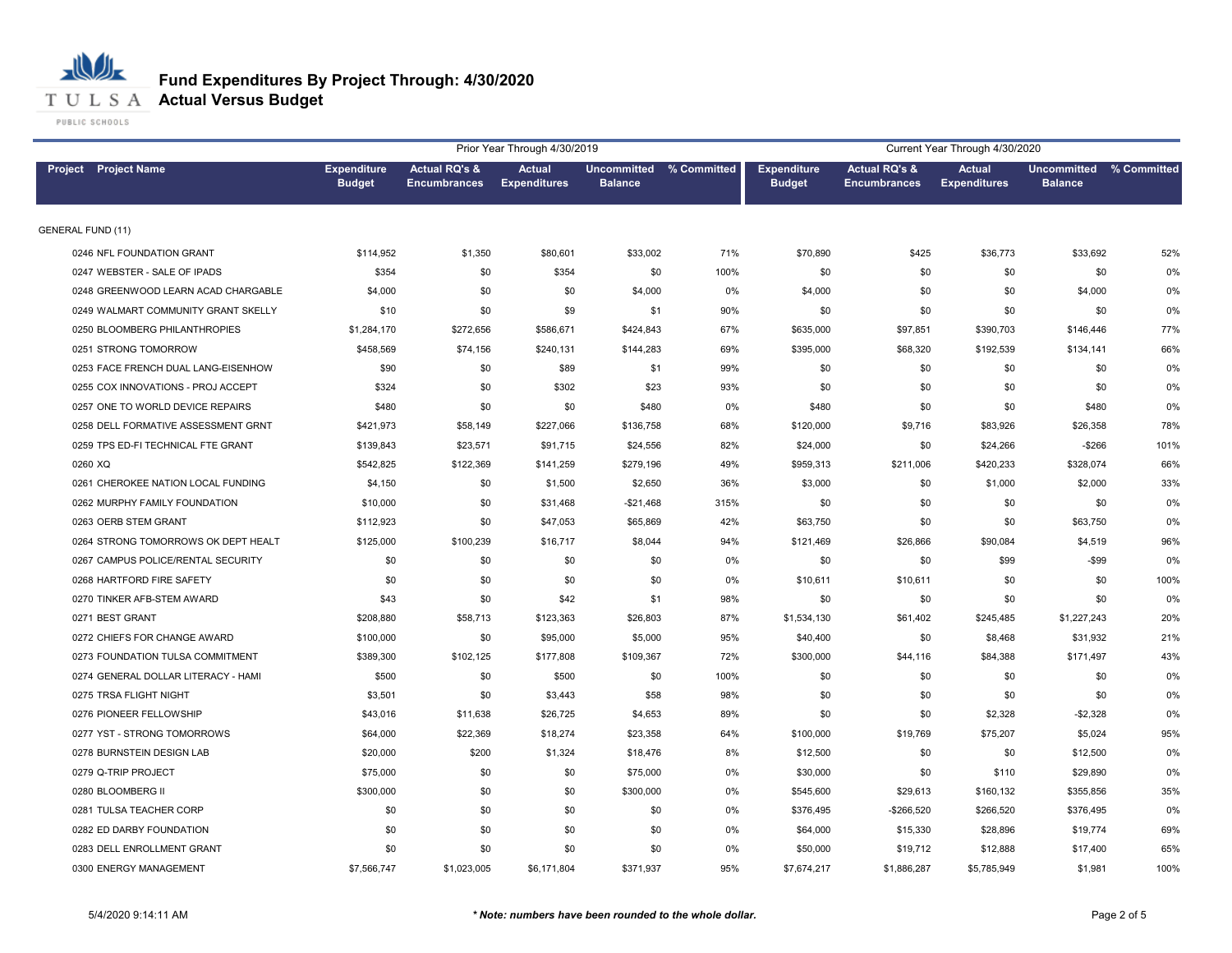

### **Fund Expenditures By Project Through: 4/30/2020**

|                                     |                                     |                                                 | Prior Year Through 4/30/2019         |                |                         |                                     |                                                 | Current Year Through 4/30/2020       |                                           |      |
|-------------------------------------|-------------------------------------|-------------------------------------------------|--------------------------------------|----------------|-------------------------|-------------------------------------|-------------------------------------------------|--------------------------------------|-------------------------------------------|------|
| <b>Project</b> Project Name         | <b>Expenditure</b><br><b>Budget</b> | <b>Actual RQ's &amp;</b><br><b>Encumbrances</b> | <b>Actual</b><br><b>Expenditures</b> | <b>Balance</b> | Uncommitted % Committed | <b>Expenditure</b><br><b>Budget</b> | <b>Actual RQ's &amp;</b><br><b>Encumbrances</b> | <b>Actual</b><br><b>Expenditures</b> | Uncommitted % Committed<br><b>Balance</b> |      |
| <b>GENERAL FUND (11)</b>            |                                     |                                                 |                                      |                |                         |                                     |                                                 |                                      |                                           |      |
| 0301 MANAGED PRINT SERVICES         | \$1,041,261                         | \$284,727                                       | \$755,838                            | \$696          | 100%                    | \$1,041,261                         | \$215,620                                       | \$811,595                            | \$14,046                                  | 99%  |
| 0325 INSURANCE DEDUCTIBLE           | \$750,000                           | \$15,044                                        | \$345,131                            | \$389,825      | 48%                     | \$750,000                           | \$15,044                                        | \$345,131                            | \$389,825                                 | 48%  |
| 0326 PRINT SHOP REVENUE             | \$421                               | \$0                                             | \$0                                  | \$421          | 0%                      | \$1,033                             | \$0                                             | \$0                                  | \$1,033                                   | 0%   |
| 0390 BEFORE AND AFTER SCHOOL ENRICH | \$1,308,012                         | \$358,590                                       | \$921,923                            | \$27,499       | 98%                     | \$1,295,856                         | \$243,556                                       | \$1,010,901                          | \$41,398                                  | 97%  |
| 0515 CARVER IB PROGRAM              | \$25,000                            | \$1,409                                         | \$13,699                             | \$9,893        | 60%                     | \$25,000                            | \$0                                             | \$1,813                              | \$23,187                                  | 7%   |
| 0558 PUBLIC CHARTER SCHOOLS NON-FED | \$14,987,625                        | \$0                                             | \$11,101,053                         | \$3,886,572    | 74%                     | \$17,760,705                        | \$0                                             | \$14,391,250                         | \$3,369,455                               | 81%  |
| 0559 CHARTER SCHOOL CUSTODIAL SVCS  | \$397,029                           | \$72,464                                        | \$319,576                            | \$4,989        | 99%                     | \$509,353                           | \$92,457                                        | \$392,755                            | \$24,141                                  | 95%  |
| 0698 SP ED MEDICAID REIMB II        | \$44,356                            | \$16,387                                        | \$18,953                             | \$9,017        | 80%                     | \$107,198                           | \$0                                             | \$2,890                              | \$104,308                                 | 3%   |
| 0710 CONSOLIDATED SPECIAL FUND      | \$362,175                           | \$47,112                                        | \$223,561                            | \$91,502       | 75%                     | \$362,175                           | \$32,864                                        | \$222,280                            | \$107,031                                 | 70%  |
| 0730 JUNIOR ROTC - NON-FEDERAL      | \$991,484                           | \$204,559                                       | \$767,070                            | \$19,855       | 98%                     | \$1,164,569                         | \$270,601                                       | \$898,229                            | $-$4,260$                                 | 100% |
| 0732 JUNIOR ROTC NON SALARY EXPEND  | \$34,350                            | \$10,169                                        | \$7,976                              | \$16,204       | 53%                     | \$34,350                            | \$11,396                                        | \$5,910                              | \$17,043                                  | 50%  |
| 0735 BTW IB PROGRAM                 | \$121,262                           | \$18,153                                        | \$65,714                             | \$37,395       | 69%                     | \$121,262                           | \$14,386                                        | \$72,074                             | \$34,802                                  | 71%  |
| 0841 FOSTER - RESTITUTION           | \$22                                | \$0                                             | \$0                                  | \$22           | 0%                      | \$22                                | \$0                                             | \$0                                  | \$22                                      | 0%   |
| 0847 ELL (ENGLISH LANGUAGE LEARNERS | \$320,846                           | \$88,432                                        | \$219,323                            | \$13,090       | 96%                     | \$320,587                           | \$62,962                                        | \$258,129                            | $-$504$                                   | 100% |
| 0855 OK REGENTS EDUC RISING-EDISON  | \$500                               | \$192                                           | \$308                                | \$0            | 100%                    | \$0                                 | \$0                                             | \$0                                  | \$0                                       | 0%   |
| 0891 TRANSPORTATION - ATHLETIC EVEN | \$308,100                           | \$16,321                                        | \$288,945                            | \$2,834        | 99%                     | \$268,100                           | \$474                                           | \$236,398                            | \$31,228                                  | 88%  |
| 0950 FEDERAL PROJECTS - ADMIN STATE | \$738,484                           | \$142,610                                       | \$549,187                            | \$46,687       | 94%                     | \$654,008                           | \$90,620                                        | \$484,345                            | \$79,043                                  | 88%  |
| 0951 CORNERSTONE CHILD DEVELOPMENT  | \$109,120                           | \$19,840                                        | \$89,280                             | \$0            | 100%                    | \$80,504                            | \$74,900                                        | \$65,867                             | $-$60,263$                                | 175% |
| 0953 CROSSTOWN DAY CARE CENTER      | \$74,487                            | \$13,543                                        | \$60,944                             | \$0            | 100%                    | \$57,585                            | \$54,210                                        | \$41,880                             | $-$38,505$                                | 167% |
| 0955 HEADSTART                      | \$3,264,550                         | \$575,999                                       | \$2,233,507                          | \$455,045      | 86%                     | \$2,728,320                         | \$1,223,168                                     | \$1,761,743                          | $-$256,592$                               | 109% |
| 0956 TULSA TECHNOLOGY               | \$110.300                           | \$14,000                                        | \$78,750                             | \$17,550       | 84%                     | \$87,500                            | \$5,250                                         | \$87,500                             | $-$5,250$                                 | 106% |
| 0960 EDUCARE                        | \$208,894                           | \$37,981                                        | \$170,913                            | \$0            | 100%                    | \$146,290                           | \$89,202                                        | \$119,692                            | $-$62,604$                                | 143% |
| 0961 EDUCARE - CUSTODIAL SERVICES   | \$241,550                           | \$27,470                                        | \$147,992                            | \$66,088       | 73%                     | \$235,229                           | \$30,886                                        | \$130,951                            | \$73,392                                  | 69%  |
| 3110 PROFESSIONAL DEVELOPMENT/ADA B | \$120,005                           | \$58,969                                        | \$58,140                             | \$2,896        | 98%                     | \$120,005                           | \$3,726                                         | \$21,011                             | \$95,269                                  | 21%  |
| 3120 STAFF DEVELOPMENT STIPEND      | \$317,382                           | \$0                                             | \$278,850                            | \$38,532       | 88%                     | \$317,382                           | \$0                                             | \$249,800                            | \$67,582                                  | 79%  |
| 3310 FBA COMPENSATION - NO MED      | \$462,952                           | \$143,928                                       | \$302,778                            | \$16,247       | 96%                     | \$434,204                           | \$123,263                                       | \$269,879                            | \$41,061                                  | 91%  |
| 3320 FLEX BENEFIT ALLOWANCE-SUPPORT | \$1,718,408                         | \$498,380                                       | \$1,217,291                          | \$2,737        | 100%                    | \$1,591,508                         | \$367,234                                       | \$1,237,110                          | $-$12,836$                                | 101% |
| 3330 STATE TEXTBOOK                 | \$1,701,857                         | \$0                                             | \$0                                  | \$1,701,857    | 0%                      | \$1,650,212                         | \$174,783                                       | \$40,762                             | \$1,434,668                               | 13%  |
| 3340 BENEFIT ALLOWANCE-CERTIFIED    | \$16,916,213                        | \$5,624,474                                     | \$11,238,959                         | \$52,779       | 100%                    | \$16,455,158                        | \$5,119,874                                     | \$11,267,540                         | \$67,744                                  | 100% |
| 3350 BENEFIT ALLOWANCE-SUPPORT STAF | \$8,531,234                         | \$1,622,775                                     | \$6,482,158                          | \$426,301      | 95%                     | \$9,708,370                         | \$1,605,515                                     | \$6,793,660                          | \$1,309,195                               | 87%  |
| 3372 OK ARTS COUNCIL - KEY          | \$0                                 | \$0                                             | \$0                                  | \$0            | 0%                      | \$500                               | \$0                                             | \$499                                | \$1                                       | 100% |
| 3374 OK ARTS - MAKING COMICS - HALE | \$2,475                             | \$0                                             | \$2,475                              | \$0            | 100%                    | \$0                                 | \$0                                             | \$0                                  | \$0                                       | 0%   |
| 3610 ACE TECHNOLOGY                 | \$138                               | \$0                                             | \$0                                  | \$138          | 0%                      | \$224,249                           | \$210,744                                       | \$0                                  | \$13,505                                  | 94%  |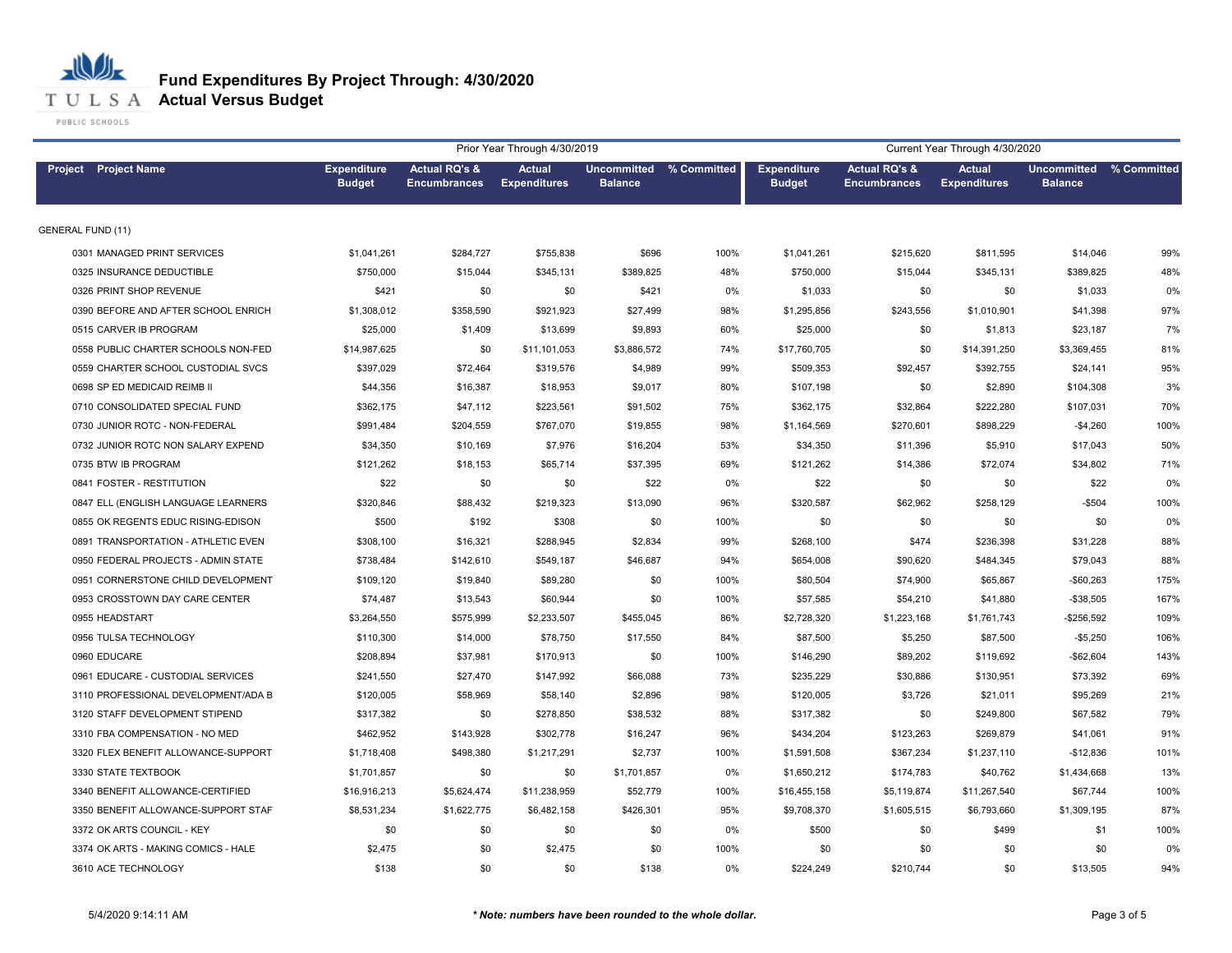

**T U L S A Actual Versus Budget** 

|                                     |                                     |                                                 | Prior Year Through 4/30/2019         |                |                         |                                     |                                                 | Current Year Through 4/30/2020       |                                      |             |
|-------------------------------------|-------------------------------------|-------------------------------------------------|--------------------------------------|----------------|-------------------------|-------------------------------------|-------------------------------------------------|--------------------------------------|--------------------------------------|-------------|
| Project Project Name                | <b>Expenditure</b><br><b>Budget</b> | <b>Actual RQ's &amp;</b><br><b>Encumbrances</b> | <b>Actual</b><br><b>Expenditures</b> | <b>Balance</b> | Uncommitted % Committed | <b>Expenditure</b><br><b>Budget</b> | <b>Actual RQ's &amp;</b><br><b>Encumbrances</b> | <b>Actual</b><br><b>Expenditures</b> | <b>Uncommitted</b><br><b>Balance</b> | % Committed |
| <b>GENERAL FUND (11)</b>            |                                     |                                                 |                                      |                |                         |                                     |                                                 |                                      |                                      |             |
| 3621 DIST FINANCED ACE REMEDIATION  | \$186,720                           | \$29,046                                        | \$123,766                            | \$33,908       | 82%                     | \$142,082                           | \$257                                           | \$39,080                             | \$102,744                            | 28%         |
| 3670 READING SUFFICIENCY ACT        | \$566,472                           | \$16,270                                        | \$407,387                            | \$142,815      | 75%                     | \$544,369                           | \$0                                             | \$272,088                            | \$272,281                            | 50%         |
| 3880 ALTERNATIVE EDUCATION ACADEMIE | \$1,318,851                         | \$415,417                                       | \$911,137                            | $-$7,703$      | 101%                    | \$1,155,780                         | \$424,126                                       | \$928,222                            | $-$196,567$                          | 117%        |
| 3890 PUBLIC SCHOOL CLASSROOM SUPPOR | \$0                                 | \$0                                             | \$0                                  | \$0            | 0%                      | \$4,898                             | \$0                                             | \$4,898                              | \$0                                  | 100%        |
| 4110 VOC ED. SALARY REIMBURSE - GEN | \$98,120                            | \$30,877                                        | \$67,844                             | $-$ \$602      | 101%                    | \$106,720                           | \$33,335                                        | \$73,320                             | \$65                                 | 100%        |
| 4120 VOCATIONAL EDUCATION           | \$695,827                           | \$213,234                                       | \$419,507                            | \$63,086       | 91%                     | \$606,803                           | \$83,000                                        | \$413,804                            | \$110,000                            | 82%         |
| 4210 C. PERKINS VOC ED. - CUR/SP PO | \$748,312                           | \$211,965                                       | \$549,411                            | $-$13,065$     | 102%                    | \$716,923                           | \$173,783                                       | \$481,232                            | \$61,908                             | 91%         |
| 4560 DRS-VOC ED REHAB REIMBURSEMENT | \$157,322                           | \$0                                             | \$44,115                             | \$113,207      | 28%                     | \$60,000                            | \$0                                             | \$39,343                             | \$20,657                             | 66%         |
| 4690 TECHNOLOGY GRANT               | \$65,260                            | \$0                                             | \$57,076                             | \$8,184        | 87%                     | \$60,000                            | \$0                                             | \$44,411                             | \$15,589                             | 74%         |
| 5118 TITLE 1                        | \$17,163,924                        | \$4,871,241                                     | \$11,752,240                         | \$540,443      | 97%                     | \$19,678,107                        | \$6,015,155                                     | \$12,462,526                         | \$1,200,426                          | 94%         |
| 5150 PROGRAM IMPROVEMENT            | \$1,524,539                         | \$100,776                                       | \$1,181,342                          | \$242,421      | 84%                     | \$2,337,325                         | \$329,310                                       | \$1,364,631                          | \$643,384                            | 72%         |
| 5190 SCHOOL IMPROVEMENT GRANT-ACCOU | \$279,649                           | \$21,391                                        | \$225,661                            | \$32,597       | 88%                     | \$297,500                           | \$35,202                                        | \$224,437                            | \$37,861                             | 87%         |
| 5320 LOCAL DELINQUENT PROGRAM       | \$82,939                            | \$15,919                                        | \$35,315                             | \$31,706       | 62%                     | \$83,758                            | \$19,220                                        | \$43,804                             | \$20,734                             | 75%         |
| 5380 OK STRIVING READERS COMPREHENS | \$480,403                           | \$325,125                                       | \$72,550                             | \$82,728       | 83%                     | \$536,253                           | \$171,232                                       | \$316,449                            | \$48,572                             | 91%         |
| 5410 TEACHER AND PRINCIPAL TRAINING | \$2,500,778                         | \$412,123                                       | \$1,624,892                          | \$463,762      | 81%                     | \$2,548,682                         | \$346,389                                       | \$1,175,134                          | \$1,027,159                          | 60%         |
| 5520 TITLE IV STUDENT SUPT & ACAD E | \$601,904                           | \$92,901                                        | \$125,784                            | \$383,220      | 36%                     | \$870,114                           | \$257,704                                       | \$342,123                            | \$270,288                            | 69%         |
| 5610 INDIAN EDUCATION PROGRAM       | \$630,045                           | \$173,958                                       | \$443,313                            | \$12,774       | 98%                     | \$632,281                           | \$168,132                                       | \$410,759                            | \$53,390                             | 92%         |
| 5630 JOHNSON O'MALLEY CREEK         | \$70,664                            | \$13,709                                        | \$43,118                             | \$13,838       | 80%                     | \$63,000                            | \$7,308                                         | \$36,335                             | \$19,356                             | 69%         |
| 5631 JOHNSON O'MALLEY CHEROKEE      | \$26,400                            | \$0                                             | \$26,400                             | \$0            | 100%                    | \$26,400                            | \$0                                             | \$24,920                             | \$1,480                              | 94%         |
| 5640 CREEK NATION JOM               | \$42,254                            | \$804                                           | \$41,450                             | \$0            | 100%                    | \$25,994                            | \$0                                             | \$25,994                             | \$0                                  | 100%        |
| 5710 TITLE III IMMIGRANT            | \$246,224                           | \$88,124                                        | \$117,080                            | \$41,019       | 83%                     | \$242,593                           | \$51,700                                        | \$145,173                            | \$45,720                             | 81%         |
| 5720 TITLE III LEP                  | \$776,295                           | \$134,909                                       | \$582,872                            | \$58,514       | 92%                     | \$790,752                           | \$159,433                                       | \$523,184                            | \$108,135                            | 86%         |
| 5960 HOMELESS CHILD                 | \$205,230                           | \$573                                           | \$201,905                            | \$2,751        | 99%                     | \$56,482                            | \$725                                           | \$40,854                             | \$14,902                             | 74%         |
| 6130 SPECIAL ED DISCRETIONARY       | \$2,332                             | \$127                                           | \$341                                | \$1,864        | 20%                     | \$8,500                             | \$972                                           | \$3,573                              | \$3,955                              | 53%         |
| 6150 PROJECT ECCO                   | \$129,920                           | \$44,414                                        | \$79,595                             | \$5,911        | 95%                     | \$118,584                           | \$33,729                                        | \$37,086                             | \$47,769                             | 60%         |
| 6210 FEDERAL SP.ED. - FLOW THRU-NEW | \$7,648,142                         | \$1,648,482                                     | \$5,446,688                          | \$552,972      | 93%                     | \$8,884,009                         | \$1,545,515                                     | \$5,264,307                          | \$2,074,188                          | 77%         |
| 6230 SPECIAL EDUCATION EARLY INTERV | \$333,309                           | \$100,737                                       | \$192,540                            | \$40,032       | 88%                     | \$484,165                           | \$109,762                                       | \$256,269                            | \$118,134                            | 76%         |
| 6250 FLOW THRU, IDEA-PART B, PRIVAT | \$58,565                            | \$1,964                                         | \$53,468                             | \$3,133        | 95%                     | \$3,163                             | \$0                                             | \$3,582                              | $-$419$                              | 113%        |
| 6410 FEDERAL HANDICAPPED PRESCHOOL  | \$162,223                           | \$47,000                                        | \$100,923                            | \$14,300       | 91%                     | \$218,737                           | \$48,005                                        | \$104,226                            | \$66,506                             | 70%         |
| 6980 SP ED MEDICAID REIMB           | \$205,000                           | \$80,000                                        | \$2,483                              | \$122,517      | 40%                     | \$205,000                           | \$193,537                                       | \$16,463                             | $-$5,000$                            | 102%        |
| 7730 JUNIOR ROTC                    | \$662,400                           | \$137,471                                       | \$513,126                            | \$11,803       | 98%                     | \$563,765                           | \$106,051                                       | \$433,731                            | \$23,982                             | 96%         |
| 7789 THE SCHOOL LEADERSHIP PROJECT  | \$391,017                           | \$102,754                                       | \$213,523                            | \$74,740       | 81%                     | \$0                                 | \$0                                             | \$715                                | $-$715$                              | 0%          |
| 7860 CONSOLIDATION OF ADMIN COSTS   | \$732,700                           | \$145,960                                       | \$531,615                            | \$55,124       | 92%                     | \$1,098,800                         | \$189,620                                       | \$753,062                            | \$156,117                            | 86%         |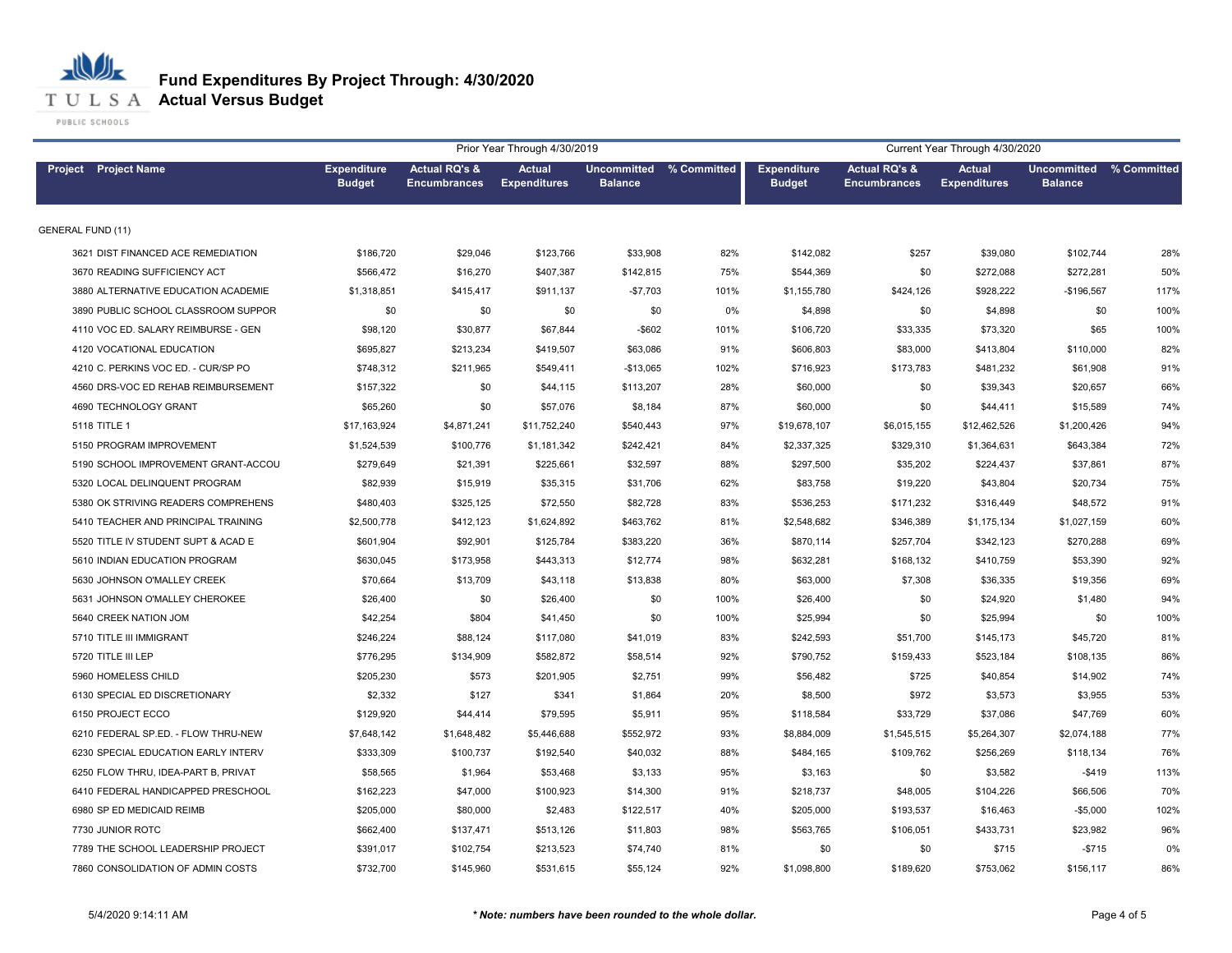

|                                     |                                     |                                                 | Prior Year Through 4/30/2019  |                |                         |                                     |                                                 | Current Year Through 4/30/2020 |                                           |     |
|-------------------------------------|-------------------------------------|-------------------------------------------------|-------------------------------|----------------|-------------------------|-------------------------------------|-------------------------------------------------|--------------------------------|-------------------------------------------|-----|
| <b>Project</b> Project Name         | <b>Expenditure</b><br><b>Budget</b> | <b>Actual RQ's &amp;</b><br><b>Encumbrances</b> | Actual<br><b>Expenditures</b> | <b>Balance</b> | Uncommitted % Committed | <b>Expenditure</b><br><b>Budget</b> | <b>Actual RQ's &amp;</b><br><b>Encumbrances</b> | Actual<br><b>Expenditures</b>  | Uncommitted % Committed<br><b>Balance</b> |     |
| <b>GENERAL FUND (11)</b>            |                                     |                                                 |                               |                |                         |                                     |                                                 |                                |                                           |     |
| Total Project Expenditures for Fund | \$330,681,488                       | \$83,418,861                                    | \$232,194,127                 | \$15,068,499   | 95%                     | \$338,245,221                       | \$84,721,807                                    | \$237,798,403                  | \$15,725,012                              | 95% |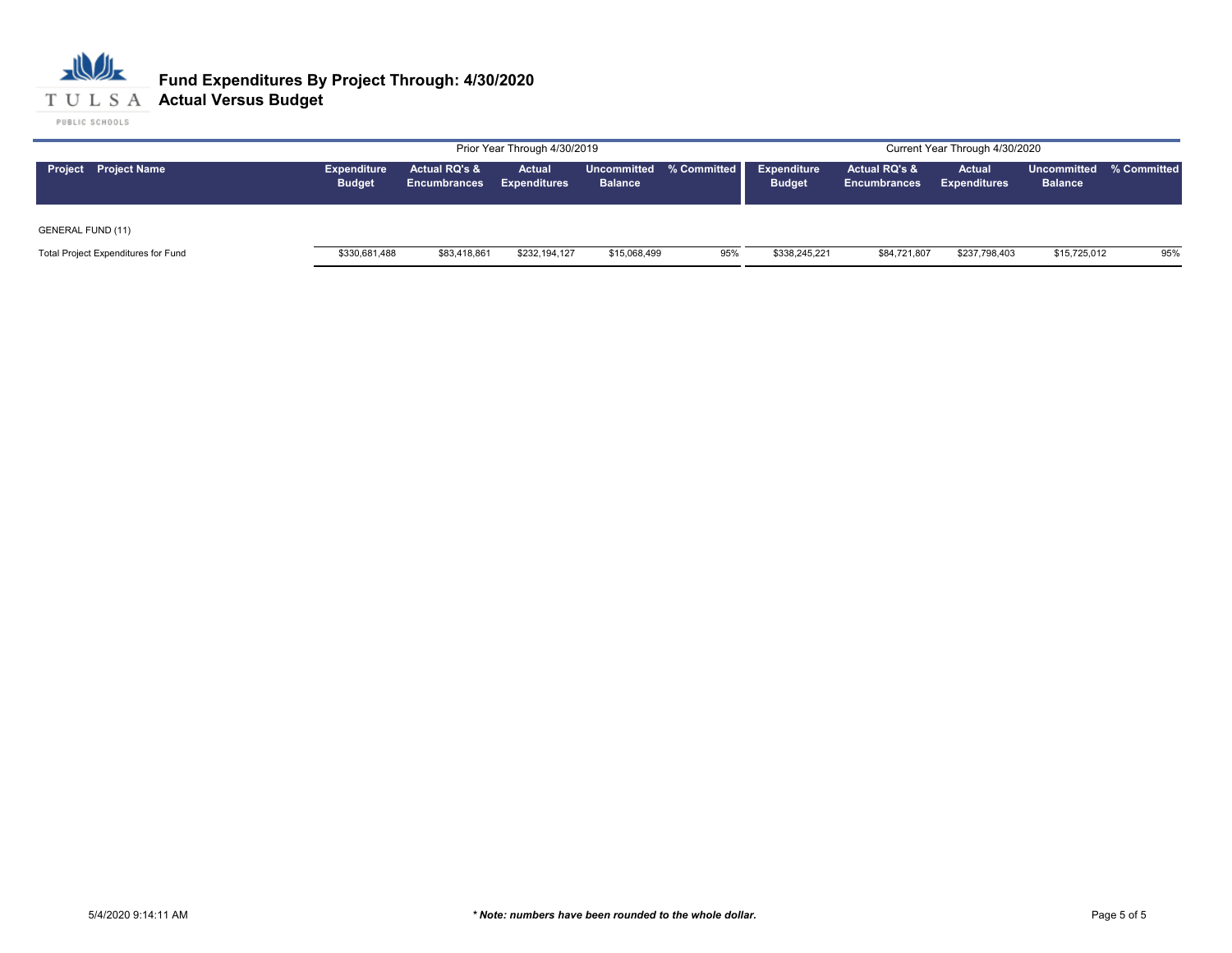

|             |                                    | Current Year Through 4/30/2020      |                                                 |                               |                                           |      |                                     |                                                 |                                      |                                                  |      |
|-------------|------------------------------------|-------------------------------------|-------------------------------------------------|-------------------------------|-------------------------------------------|------|-------------------------------------|-------------------------------------------------|--------------------------------------|--------------------------------------------------|------|
| <b>Site</b> | <b>Site Name</b>                   | <b>Expenditure</b><br><b>Budget</b> | <b>Actual RQ's &amp;</b><br><b>Encumbrances</b> | Actual<br><b>Expenditures</b> | Uncommitted % Committed<br><b>Balance</b> |      | <b>Expenditure</b><br><b>Budget</b> | <b>Actual RQ's &amp;</b><br><b>Encumbrances</b> | <b>Actual</b><br><b>Expenditures</b> | <b>Uncommitted % Committed</b><br><b>Balance</b> |      |
|             | <b>GENERAL FUND (11)</b>           |                                     |                                                 |                               |                                           |      |                                     |                                                 |                                      |                                                  |      |
|             | 000 DISTRICT WIDE                  | $-$6,308,021$                       | \$0                                             | $-$198,466$                   | $-$6,109,555$                             | 3%   | $-$12,235,549$                      | \$0                                             | $-$36,624$                           | $-$12,198,925$                                   | 0%   |
|             | 002 MAINTENANCE & PLANT OPERATIONS | \$1,500,240                         | \$150,701                                       | \$905,668                     | \$443,872                                 | 70%  | \$1,706,346                         | \$188,845                                       | \$937,694                            | \$579,806                                        | 66%  |
|             | 003 TRANSPORTATION                 | \$10,390,593                        | \$1,743,541                                     | \$9,067,837                   | $-$420,786$                               | 104% | \$10,939,540                        | \$1,829,968                                     | \$9,307,831                          | $-$198,260$                                      | 102% |
|             | 005 DESIGN & INNOVATION OFFICE     | \$3,285,151                         | \$489,945                                       | \$1,557,891                   | \$1,237,315                               | 62%  | \$2,562,348                         | \$299,676                                       | \$886,729                            | \$1,375,942                                      | 46%  |
|             | 006 GENERAL COUNSEL                | \$1,173,039                         | \$317,092                                       | \$757.265                     | \$98,681                                  | 92%  | \$1,150,475                         | \$211,281                                       | \$849.952                            | \$89,242                                         | 92%  |
|             | 007 DATA STRATEGY & ANALYTICS      | \$1,831,154                         | \$524,835                                       | \$1,111,708                   | \$194,611                                 | 89%  | \$1,526,410                         | \$403,397                                       | \$932,250                            | \$190,763                                        | 88%  |
|             | 008 WAREHOUSE                      | \$29,271                            | \$0                                             | \$20,974                      | \$8,297                                   | 72%  | \$29,271                            | \$0                                             | \$14,954                             | \$14,317                                         | 51%  |
|             | 020 STUDENT & FAMILY SERVICES      | \$3,151,245                         | \$863,296                                       | \$1,705,555                   | \$582,395                                 | 82%  | \$2,811,447                         | \$489,293                                       | \$1,573,966                          | \$748,188                                        | 73%  |
|             | 021 DEPUTY SUPERINTENDENT          | \$1,036,473                         | \$260,504                                       | \$652,726                     | \$123,243                                 | 88%  | \$1,547,978                         | \$255,028                                       | \$859,139                            | \$433,811                                        | 72%  |
|             | 024 HELMZAR CHALLENGE COURSE       | \$15,000                            | \$0                                             | \$16,497                      | $-$1,497$                                 | 110% | \$21,000                            | \$0                                             | \$23,136                             | $-$2,136$                                        | 110% |
|             | 025 SUPPORT SERVICES               | \$1,863,366                         | \$1,037,662                                     | \$1,016,746                   | $-$191,042$                               | 110% | \$2,275,111                         | \$2,096,888                                     | \$1,498,408                          | $-$1,320,185$                                    | 158% |
|             | 026 ISS OPERATIONS                 | \$1,200,471                         | \$212,845                                       | \$859,864                     | \$127,762                                 | 89%  | \$950,835                           | \$81,278                                        | \$779,056                            | \$90,502                                         | 90%  |
|             | 028 CLIENT SERVICES                | \$1,212,921                         | \$195,321                                       | \$962,354                     | \$55,246                                  | 95%  | \$1,163,887                         | \$213,170                                       | \$800,538                            | \$150,179                                        | 87%  |
|             | 030 INFORMATION TECHNOLOGY         | \$442,707                           | \$73,491                                        | \$249,006                     | \$120,210                                 | 73%  | \$314,185                           | \$61,337                                        | \$250,405                            | \$2,443                                          | 99%  |
|             | 031 PRINT SHOP                     | \$835,356                           | \$174,964                                       | \$369,545                     | \$290,847                                 | 65%  | \$602,512                           | \$164,969                                       | \$416,929                            | \$20,614                                         | 97%  |
|             | 037 BOND PROJECTS/ENERGY MGMT      | \$208,924                           | \$43,904                                        | \$163,906                     | \$1,115                                   | 99%  | \$221,588                           | \$47,780                                        | \$173,907                            | $-$ \$99                                         | 100% |
|             | 039 BEFORE & AFTER CARE            | \$508,644                           | \$250,491                                       | \$233,956                     | \$24,197                                  | 95%  | \$440,241                           | \$153,151                                       | \$428,947                            | $-$141,857$                                      | 132% |
|             | 041 TALENT MANAGEMENT              | \$7,126,149                         | \$1,536,344                                     | \$4,660,147                   | \$929,658                                 | 87%  | \$9,637,839                         | \$1,537,921                                     | \$6,052,670                          | \$2,047,248                                      | 79%  |
|             | 044 EDUC EFFCTNESS & PROF LEARNING | \$3,158,516                         | \$469,788                                       | \$1,715,517                   | \$973,211                                 | 69%  | \$4,055,864                         | \$950,303                                       | \$3,165,559                          | $-$59,997$                                       | 101% |
|             | 049 CAMPUS POLICE & SECURITY SERV  | \$6,295                             | \$65                                            | \$6,230                       | \$0                                       | 100% | \$2,327                             | \$91                                            | \$2,191                              | \$45                                             | 98%  |
|             | 052 ACCOUNTING/PAYROLL             | \$1,827,888                         | \$263,330                                       | \$1,140,852                   | \$423,706                                 | 77%  | \$1,703,840                         | \$231,915                                       | \$1,021,921                          | \$450,004                                        | 74%  |
|             | 054 MATERIALS MANAGEMENT           | \$1,856,672                         | \$530,133                                       | \$1,053,069                   | \$273,470                                 | 85%  | \$1,712,654                         | \$487,549                                       | \$731,512                            | \$493,593                                        | 71%  |
|             | 056 APPLICATION DEVELOPMENT        | \$1,562,730                         | \$151,980                                       | \$1,195,274                   | \$215,476                                 | 86%  | \$1,995,405                         | \$225,735                                       | \$1,409,718                          | \$359,952                                        | 82%  |
|             | 057 SERVICE DESK                   | \$562,429                           | \$96,498                                        | \$437,806                     | \$28,125                                  | 95%  | \$611,456                           | \$161,116                                       | \$527,371                            | $-$77,031$                                       | 113% |
|             | 058 ENROLLMENT & STUDENT SERVICES  | \$2,002,733                         | \$392,430                                       | \$1,597,562                   | \$12,740                                  | 99%  | \$2,012,272                         | \$352,531                                       | \$1,622,040                          | \$37,701                                         | 98%  |
|             | 059 HEALTH & WELLNESS              | \$263,919                           | \$71,998                                        | \$165,994                     | \$25,928                                  | 90%  | \$270,883                           | \$49,474                                        | \$159,522                            | \$61,887                                         | 77%  |
|             | 060 CHIEF LEARNING OFFICER         | \$1,121,750                         | \$367,445                                       | \$776,606                     | $-$22,301$                                | 102% | \$258,959                           | \$24,753                                        | \$192,490                            | \$41,715                                         | 84%  |
|             | 062 COMMUNICATIONS                 | \$606,499                           | \$130,062                                       | \$413,523                     | \$62,914                                  | 90%  | \$653,553                           | \$129,451                                       | \$489,707                            | \$34,395                                         | 95%  |
|             | 064 SECONDARY PATHWAYS             | \$1,150,207                         | \$237,219                                       | \$819,647                     | \$93,341                                  | 92%  | \$1,013,939                         | \$159,627                                       | \$575,330                            | \$278,982                                        | 72%  |
|             | 065 CHIEF OF SCHOOLS               | \$533,078                           | \$27,165                                        | \$213,943                     | \$291,970                                 | 45%  | \$408,899                           | \$19,608                                        | \$151,645                            | \$237,646                                        | 42%  |
|             | 066 SPECIAL EDUCATION              | \$7,385,711                         | \$920,079                                       | \$3,412,995                   | \$3,052,638                               | 59%  | \$6,012,683                         | \$1,389,788                                     | \$3,312,069                          | \$1,310,826                                      | 78%  |
|             | 068 ATHLETICS/ACTIVITIES           | \$961,914                           | \$106,164                                       | \$571,921                     | \$283,829                                 | 70%  | \$943,717                           | \$139,280                                       | \$592,149                            | \$212,288                                        | 78%  |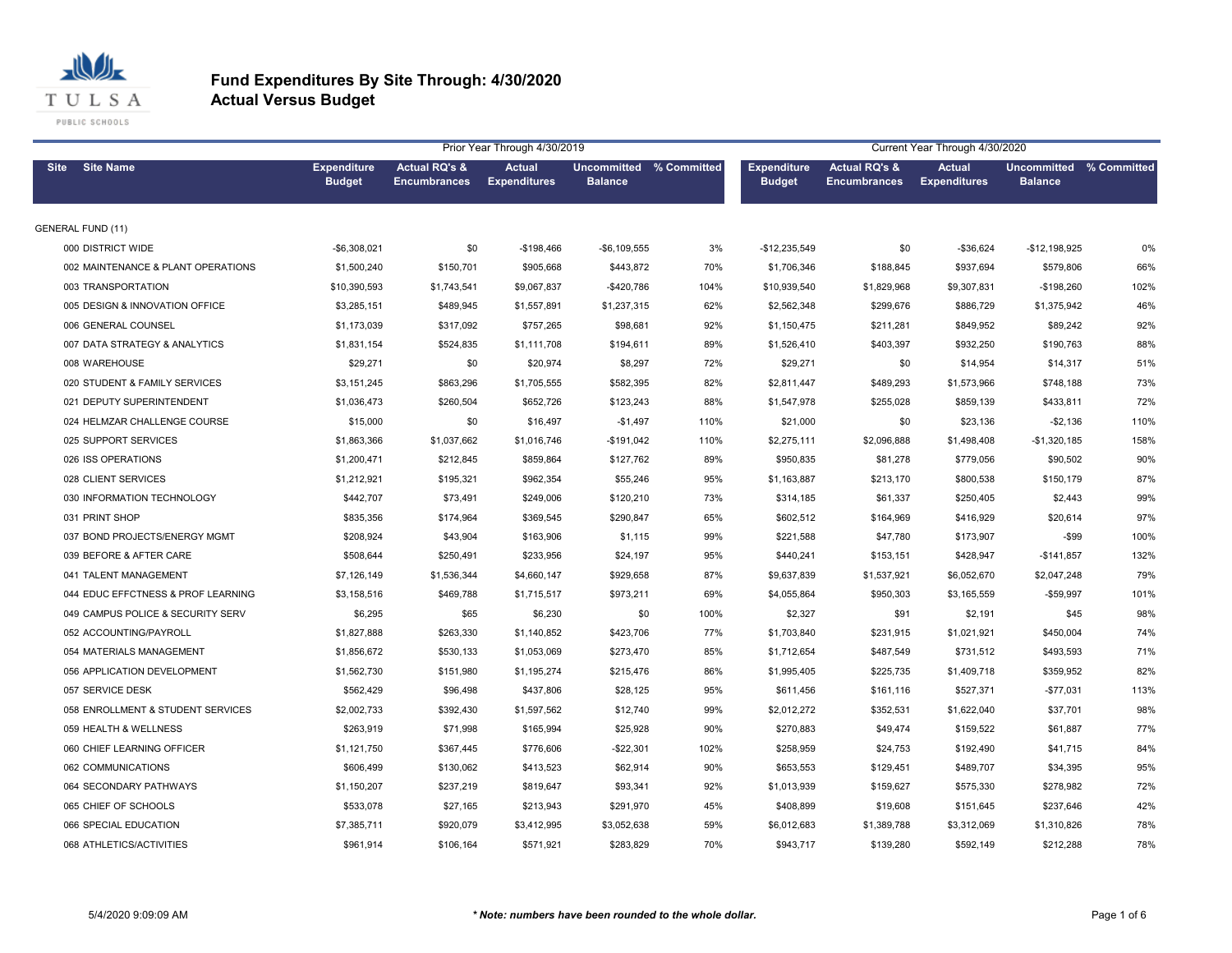

| Prior Year Through 4/30/2019       |                                     |                                                 |                                      |                                                  |      |                                     | Current Year Through 4/30/2020                  |                                      |                                                  |      |  |  |
|------------------------------------|-------------------------------------|-------------------------------------------------|--------------------------------------|--------------------------------------------------|------|-------------------------------------|-------------------------------------------------|--------------------------------------|--------------------------------------------------|------|--|--|
| <b>Site Name</b><br><b>Site</b>    | <b>Expenditure</b><br><b>Budget</b> | <b>Actual RQ's &amp;</b><br><b>Encumbrances</b> | <b>Actual</b><br><b>Expenditures</b> | <b>Uncommitted % Committed</b><br><b>Balance</b> |      | <b>Expenditure</b><br><b>Budget</b> | <b>Actual RQ's &amp;</b><br><b>Encumbrances</b> | <b>Actual</b><br><b>Expenditures</b> | <b>Uncommitted % Committed</b><br><b>Balance</b> |      |  |  |
| <b>GENERAL FUND (11)</b>           |                                     |                                                 |                                      |                                                  |      |                                     |                                                 |                                      |                                                  |      |  |  |
| 069 PERSONALIZED LEARNING          | \$162,463                           | \$10,596                                        | \$34,454                             | \$117,413                                        | 28%  | \$91,831                            | \$2,092                                         | \$16,823                             | \$72,916                                         | 21%  |  |  |
| 070 TEACHING & LEARNING            | \$7,715,002                         | \$1,859,392                                     | \$5,166,124                          | \$689,486                                        | 91%  | \$8,961,653                         | \$1,043,419                                     | \$4,220,032                          | \$3,698,201                                      | 59%  |  |  |
| 071 ILD 1                          | \$184,794                           | \$37,415                                        | \$146,020                            | \$1,360                                          | 99%  | \$183,768                           | \$32,625                                        | \$140,708                            | \$10,435                                         | 94%  |  |  |
| 072 ILD 2                          | \$183,984                           | \$36,563                                        | \$144,896                            | \$2,525                                          | 99%  | \$186,525                           | \$33,814                                        | \$143,242                            | \$9,470                                          | 95%  |  |  |
| 073 ILD 3                          | \$177.246                           | \$36,000                                        | \$138,909                            | \$2,337                                          | 99%  | \$180,438                           | \$36,348                                        | \$143,081                            | \$1,008                                          | 99%  |  |  |
| 076 ILD 5                          | \$325,852                           | \$95,297                                        | \$153,735                            | \$76,819                                         | 76%  | \$316,371                           | \$52,401                                        | \$156,436                            | \$107,534                                        | 66%  |  |  |
| 078 ILD 6                          | \$194,634                           | \$37,763                                        | \$151,691                            | \$5,180                                          | 97%  | \$197,478                           | \$39,098                                        | \$157,857                            | \$524                                            | 100% |  |  |
| 079 LEAD ILD                       | \$566,677                           | \$42,280                                        | \$159,162                            | \$365,235                                        | 36%  | \$568,491                           | \$43,270                                        | \$162,655                            | \$362,566                                        | 36%  |  |  |
| 080 ILD 7                          | \$174,192                           | \$36,474                                        | \$134,623                            | \$3,096                                          | 98%  | \$175,841                           | \$36,299                                        | \$138,246                            | \$1,295                                          | 99%  |  |  |
| 087 TEACHER LEADER EFFECTIVENESS   | \$20,160                            | \$0                                             | \$6,921                              | \$13,239                                         | 34%  | \$20,160                            | \$0                                             | \$0                                  | \$20,160                                         | 0%   |  |  |
| 091 OFFICE OF THE SUPERINTENDENT   | \$951,046                           | \$161,687                                       | \$645,293                            | \$144,065                                        | 85%  | \$920,424                           | \$154,101                                       | \$668,041                            | \$98,282                                         | 89%  |  |  |
| 092 BOARD OF EDUCATION             | \$206,093                           | \$4,794                                         | \$25,565                             | \$175,734                                        | 15%  | \$164,833                           | \$202                                           | \$5,921                              | \$158,709                                        | 4%   |  |  |
| 093 FEDERAL PROGRAMS/SPECIAL PROJ  | \$7,737,288                         | \$1,001,745                                     | \$3,391,629                          | \$3,343,913                                      | 57%  | \$5,755,175                         | \$1,880,993                                     | \$3,340,781                          | \$533,401                                        | 91%  |  |  |
| 095 ESC CUSTODIANS                 | \$243,583                           | \$47,122                                        | \$198,007                            | $-$1,546$                                        | 101% | \$276,512                           | \$49,398                                        | \$214,813                            | \$12,301                                         | 96%  |  |  |
| 097 TREASURER                      | \$880,849                           | \$169,595                                       | \$689,080                            | \$22,174                                         | 97%  | \$856,251                           | \$158,383                                       | \$641,308                            | \$56,560                                         | 93%  |  |  |
| 098 FINANCIAL SERVICES & BUDGET    | \$2,195,769                         | \$228,119                                       | \$1,940,692                          | \$26,957                                         | 99%  | \$1,903,553                         | \$187,504                                       | \$1,575,541                          | \$140,508                                        | 93%  |  |  |
| 100 EDUCATION SERVICE CENTER       | \$180,652                           | \$0                                             | \$141,147                            | \$39,505                                         | 78%  | \$176,652                           | \$0                                             | \$137,504                            | \$39,148                                         | 78%  |  |  |
| 103 ACADEMY CENTRAL ELEMENTARY     | \$1,366,216                         | \$336,538                                       | \$935,865                            | \$93,812                                         | 93%  | \$1,727,017                         | \$279,045                                       | \$858,855                            | \$589,116                                        | 66%  |  |  |
| 105 ADDAMS ELEMENTARY              | \$4,000                             | \$0                                             | \$0                                  | \$4,000                                          | 0%   | \$0                                 | \$0                                             | \$0                                  | \$0                                              | 0%   |  |  |
| 111 ANDERSON ELEMENTARY            | \$2,613,893                         | \$685,770                                       | \$1,862,661                          | \$65,462                                         | 97%  | \$3,792,460                         | \$759,337                                       | \$2,089,260                          | \$943,863                                        | 75%  |  |  |
| 112 ZARROW INTERNATIONAL SCHOOL    | \$2,510,325                         | \$702,201                                       | \$1,815,537                          | $-$7,413$                                        | 100% | \$2,816,073                         | \$763,669                                       | \$1,937,714                          | \$114,690                                        | 96%  |  |  |
| 118 BELL ELEMENTARY                | \$3,196,897                         | \$840,268                                       | \$2,161,172                          | \$195,458                                        | 94%  | \$2,913,339                         | \$769,596                                       | \$1,913,288                          | \$230,455                                        | 92%  |  |  |
| 135 BURROUGHS ELEMENTARY           | \$2,406,277                         | \$671,014                                       | \$1,677,932                          | \$57,331                                         | 98%  | \$2,252,066                         | \$614,174                                       | \$1,560,699                          | \$77,193                                         | 97%  |  |  |
| 140 CARNEGIE ELEMENTARY            | \$2,381,084                         | \$680,087                                       | \$1,698,587                          | \$2,410                                          | 100% | \$2,680,279                         | \$717,616                                       | \$1,827,031                          | \$135,632                                        | 95%  |  |  |
| 145 CELIA CLINTON ELEMENTARY       | \$3,605,350                         | \$988,208                                       | \$2,437,798                          | \$179,344                                        | 95%  | \$3,277,709                         | \$916,156                                       | \$2,300,466                          | \$61,087                                         | 98%  |  |  |
| 155 WAYMAN TISDALE FINE ARTS ACADE | \$2,540,543                         | \$689,888                                       | \$1,812,218                          | \$38,437                                         | 98%  | \$2,552,993                         | \$678,749                                       | \$1,798,177                          | \$76,067                                         | 97%  |  |  |
| 156 DOLORES HUERTA ELEMENTARY      | \$2,467,731                         | \$698,232                                       | \$1,721,143                          | \$48,356                                         | 98%  | \$2,603,134                         | \$704,532                                       | \$1,736,188                          | \$162,413                                        | 94%  |  |  |
| 158 COOPER ELEMENTARY              | \$4,035,228                         | \$1,171,250                                     | \$2,802,107                          | \$61,871                                         | 98%  | \$4,215,438                         | \$1,183,392                                     | \$2,843,866                          | \$188,180                                        | 96%  |  |  |
| 161 CLINTON WEST ELEMENTARY        | \$3,099,189                         | \$846,388                                       | \$2,248,311                          | \$4,490                                          | 100% | \$3,362,098                         | \$896,133                                       | \$2,297,772                          | \$168,192                                        | 95%  |  |  |
| 163 DUAL LANGUAGE IMMERSION PROG   | \$1,683,016                         | \$468,303                                       | \$1,182,318                          | \$32,394                                         | 98%  | \$1,779,156                         | \$501,936                                       | \$1,272,333                          | \$4,887                                          | 100% |  |  |
| 167 ECDC-BUNCHE                    | \$1,089,282                         | \$258,971                                       | \$804,843                            | \$25,467                                         | 98%  | \$7,693                             | \$0                                             | \$31,592                             | $-$23,899$                                       | 411% |  |  |
| 168 ECDC-PORTER                    | \$0                                 | \$0                                             | \$0                                  | \$0                                              | 0%   | \$3.119                             | \$0                                             | \$0                                  | \$3,119                                          | 0%   |  |  |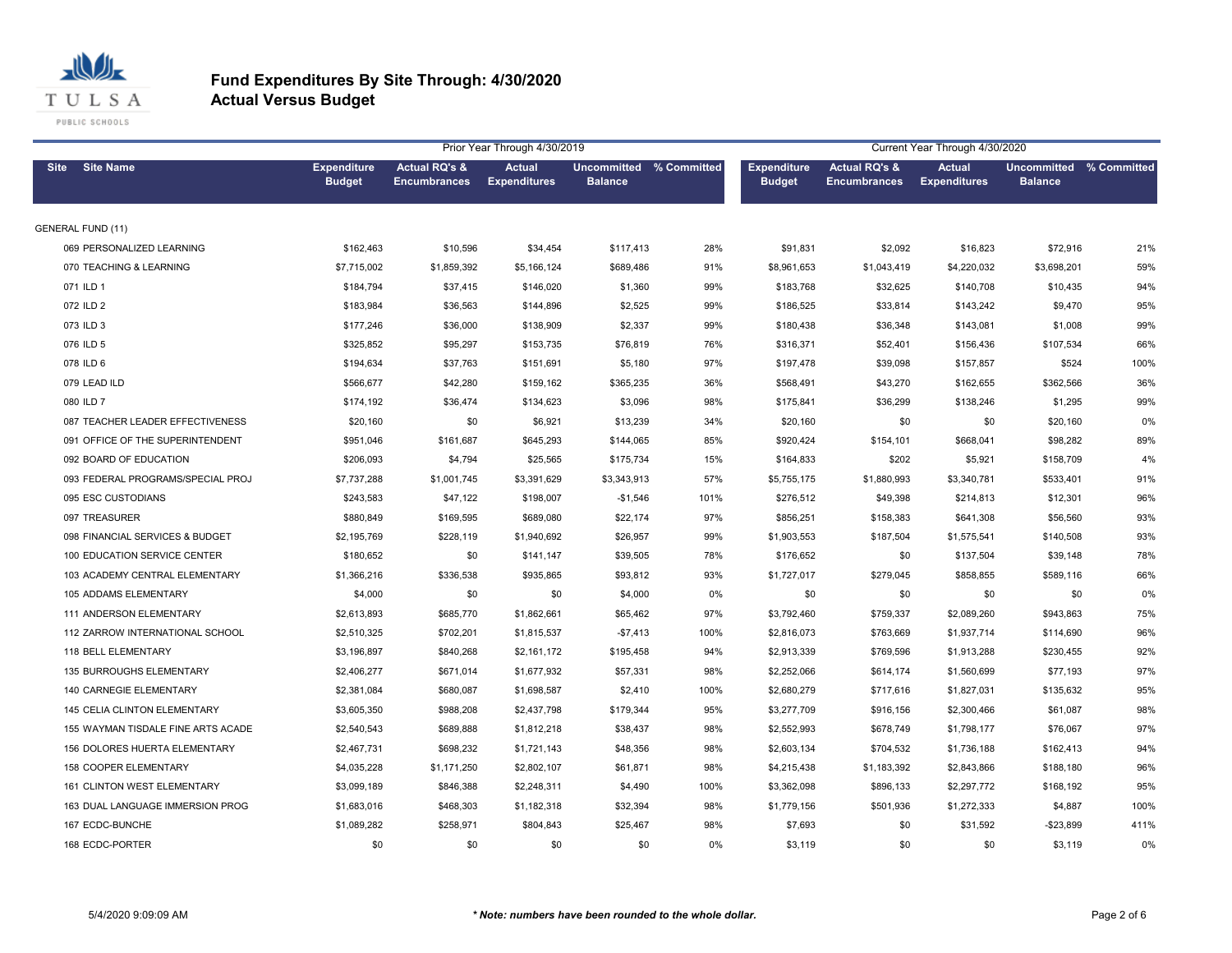

|             |                                    |                                     |                                      | Current Year Through 4/30/2020 |                                           |       |                                     |                                      |                                      |                                                  |      |
|-------------|------------------------------------|-------------------------------------|--------------------------------------|--------------------------------|-------------------------------------------|-------|-------------------------------------|--------------------------------------|--------------------------------------|--------------------------------------------------|------|
| <b>Site</b> | <b>Site Name</b>                   | <b>Expenditure</b><br><b>Budget</b> | Actual RQ's &<br><b>Encumbrances</b> | Actual<br><b>Expenditures</b>  | Uncommitted % Committed<br><b>Balance</b> |       | <b>Expenditure</b><br><b>Budget</b> | Actual RQ's &<br><b>Encumbrances</b> | <b>Actual</b><br><b>Expenditures</b> | <b>Uncommitted % Committed</b><br><b>Balance</b> |      |
|             | <b>GENERAL FUND (11)</b>           |                                     |                                      |                                |                                           |       |                                     |                                      |                                      |                                                  |      |
|             | 170 EISENHOWER ELEMENTARY          | \$3,416,781                         | \$992,998                            | \$2,406,051                    | \$17,732                                  | 99%   | \$3,674,241                         | \$1,041,744                          | \$2,503,337                          | \$129,160                                        | 96%  |
|             | <b>175 ELIOT ELEMENTARY</b>        | \$2,111,478                         | \$583,972                            | \$1,530,429                    | $-$2,923$                                 | 100%  | \$2,174,815                         | \$621,603                            | \$1,424,510                          | \$128,701                                        | 94%  |
|             | 180 EMERSON ELEMENTARY             | \$2,183,438                         | \$628,982                            | \$1,523,740                    | \$30,715                                  | 99%   | \$2,847,918                         | \$680,590                            | \$1,933,407                          | \$233,920                                        | 92%  |
|             | 181 EMERSON UPPER                  | \$5,465                             | \$781                                | \$3,324                        | \$1,360                                   | 75%   | \$0                                 | \$0                                  | \$0                                  | \$0                                              | 0%   |
|             | 185 EUGENE FIELD ELEMENTARY        | \$2,552,218                         | \$714,606                            | \$1,817,692                    | \$19,919                                  | 99%   | \$2,656,167                         | \$709,728                            | \$1,769,826                          | \$176,613                                        | 93%  |
|             | 194 GREENWOOD LEADERSHIP ACADEMY   | \$1,473,938                         | \$274,084                            | \$1,088,939                    | \$110,914                                 | 92%   | \$1,658,896                         | \$6,018                              | \$1,401,901                          | \$250,977                                        | 85%  |
|             | 195 WILSON TEACHING & LEARNING ACA | \$0                                 | \$0                                  | \$0                            | \$0                                       | $0\%$ | \$0                                 | \$0                                  | \$16,782                             | $-$16,782$                                       | 0%   |
|             | 198 JOHN HOPE FRANKLIN ELEMENTARY  | \$2,374,598                         | \$708,320                            | \$1,705,504                    | $-$39,226$                                | 102%  | \$3,146,823                         | \$772,028                            | \$1,988,872                          | \$385,924                                        | 88%  |
|             | <b>199 GRIMES ELEMENTARY</b>       | \$1,995,580                         | \$580,404                            | \$1,439,281                    | $-$24,104$                                | 101%  | \$1,813,063                         | \$455,081                            | \$1,215,162                          | \$142,820                                        | 92%  |
|             | 200 HAWTHORNE ELEMENTARY           | \$1,932,166                         | \$587,687                            | \$1,395,788                    | $-$51,309$                                | 103%  | \$2,304,026                         | \$640,823                            | \$1,620,040                          | \$43,162                                         | 98%  |
|             | 204 HAMILTON ELEMENTARY            | \$3,648,299                         | \$935,733                            | \$2,601,452                    | \$111,114                                 | 97%   | \$3,635,155                         | \$927,616                            | \$2,582,297                          | \$125,242                                        | 97%  |
|             | 205 PATRICK HENRY ELEMENTARY       | \$2,611,142                         | \$755,783                            | \$1,868,655                    | $-$13,297$                                | 101%  | \$2,437,080                         | \$675,990                            | \$1,626,452                          | \$134,638                                        | 94%  |
|             | 215 HOOVER ELEMENTARY              | \$3,358,654                         | \$915,731                            | \$2,456,213                    | $-$13,289$                                | 100%  | \$3,671,908                         | \$997,391                            | \$2,554,129                          | \$120,388                                        | 97%  |
|             | 230 UNITY LEARNING ACADEMY         | \$2,265,853                         | \$669,033                            | \$1,657,314                    | $-$60,494$                                | 103%  | \$2,198,212                         | \$587,834                            | \$1,499,277                          | \$111,102                                        | 95%  |
|             | 245 JONES ELEMENTARY               | \$2,238,217                         | \$702,372                            | \$1,580,533                    | $-$44,688$                                | 102%  | \$2,431,753                         | \$656,209                            | \$1,641,642                          | \$133,903                                        | 94%  |
|             | 251 KENDALL-WHITTIER ELEMENTARY    | \$5,653,228                         | \$1,671,914                          | \$3,971,099                    | \$10,215                                  | 100%  | \$5,992,632                         | \$1,703,356                          | \$4,074,091                          | \$215,186                                        | 96%  |
|             | 252 KERR ELEMENTARY                | \$3,094,500                         | \$923,354                            | \$2,136,467                    | \$34,679                                  | 99%   | \$3,272,105                         | \$920,241                            | \$2,257,381                          | \$94,483                                         | 97%  |
|             | 255 KEY ELEMENTARY                 | \$2,598,571                         | \$741,461                            | \$1,842,307                    | \$14,803                                  | 99%   | \$2,751,631                         | \$755,279                            | \$1,893,782                          | \$102,569                                        | 96%  |
|             | 260 LANIER ELEMENTARY              | \$2,183,371                         | \$621,914                            | \$1,507,128                    | \$54,329                                  | 98%   | \$2,209,966                         | \$595,809                            | \$1,535,449                          | \$78,708                                         | 96%  |
|             | 265 COUNCIL OAK ELEMENTARY         | \$2,490,753                         | \$692,848                            | \$1,722,654                    | \$75,252                                  | 97%   | \$2,668,012                         | \$698,739                            | \$1,814,956                          | \$154,317                                        | 94%  |
|             | 269 LEWIS & CLARK ELEMENTARY       | \$3,903,215                         | \$1,136,142                          | \$2,729,529                    | \$37,544                                  | 99%   | \$3,908,487                         | \$1,098,091                          | \$2,613,714                          | \$196,682                                        | 95%  |
|             | 275 LINDBERGH ELEMENTARY           | \$2,848,881                         | \$818,637                            | \$1,942,664                    | \$87,580                                  | 97%   | \$2,937,446                         | \$847,839                            | \$1,940,221                          | \$149,386                                        | 95%  |
|             | 305 MACARTHUR ELEMENTARY           | \$3,288,308                         | \$842,731                            | \$2,403,253                    | \$42,323                                  | 99%   | \$3,178,736                         | \$1,017,093                          | \$2,062,956                          | \$98,687                                         | 97%  |
|             | 310 MARSHALL ELEMENTARY            | \$2,255,552                         | \$680,373                            | \$1,637,519                    | $-$62,341$                                | 103%  | \$2,451,631                         | \$698,165                            | \$1,632,971                          | \$120,495                                        | 95%  |
|             | 315 MAYO DEMONSTRATION SCHOOL      | \$2,468,520                         | \$724,356                            | \$1,704,478                    | \$39,686                                  | 98%   | \$2,517,076                         | \$688,768                            | \$1,721,321                          | \$106,987                                        | 96%  |
|             | 320 MCCLURE ELEMENTARY             | \$2,906,063                         | \$860,450                            | \$2,112,154                    | $-$66,541$                                | 102%  | \$3,034,252                         | \$807,080                            | \$2,119,616                          | \$107,556                                        | 96%  |
|             | 325 MCKINLEY ELEMENTARY            | \$3,393,818                         | \$967,563                            | \$2,393,392                    | \$32,864                                  | 99%   | \$3,439,496                         | \$943,090                            | \$2,329,725                          | \$166,681                                        | 95%  |
|             | 330 MITCHELL ELEMENTARY            | \$2,870,251                         | \$815,194                            | \$2,008,222                    | \$46,835                                  | 98%   | \$2,880,978                         | \$831,695                            | \$1,995,610                          | \$53,673                                         | 98%  |
|             | 345 OWEN ELEMENTARY                | \$2,868,627                         | \$885,336                            | \$2,003,989                    | $-$20,698$                                | 101%  | \$2,934,979                         | \$833,962                            | \$1,962,613                          | \$138,403                                        | 95%  |
|             | 350 PARK ELEMENTARY                | \$400                               | \$0                                  | \$0                            | \$400                                     | 0%    | \$400                               | \$0                                  | \$0                                  | \$400                                            | 0%   |
|             | 351 PEARY ELEMENTARY               | \$2,437,728                         | \$712,183                            | \$1,736,697                    | $-$11,152$                                | 100%  | \$2,646,096                         | \$747,015                            | \$1,817,800                          | \$81,281                                         | 97%  |
|             | 355 PENN ELEMENTARY                | \$2,072,018                         | \$585,010                            | \$1,459,524                    | \$27.484                                  | 99%   | \$27,212                            | \$1                                  | \$40,261                             | $-$13,050$                                       | 148% |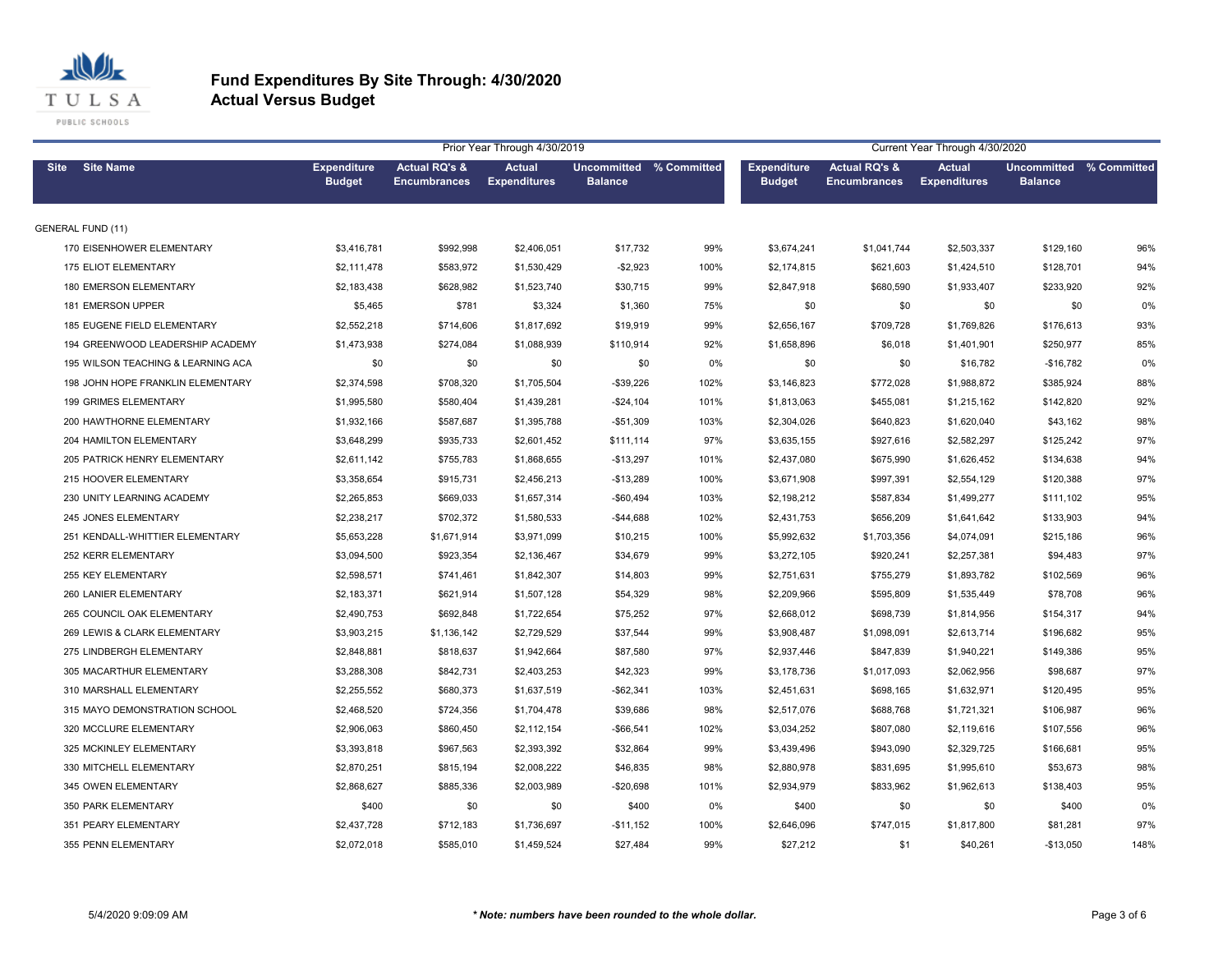

|             |                                   |                                     |                                      | Prior Year Through 4/30/2019  |                                           | Current Year Through 4/30/2020 |                                     |                                      |                                      |                                                  |      |
|-------------|-----------------------------------|-------------------------------------|--------------------------------------|-------------------------------|-------------------------------------------|--------------------------------|-------------------------------------|--------------------------------------|--------------------------------------|--------------------------------------------------|------|
| <b>Site</b> | <b>Site Name</b>                  | <b>Expenditure</b><br><b>Budget</b> | Actual RQ's &<br><b>Encumbrances</b> | Actual<br><b>Expenditures</b> | Uncommitted % Committed<br><b>Balance</b> |                                | <b>Expenditure</b><br><b>Budget</b> | Actual RQ's &<br><b>Encumbrances</b> | <b>Actual</b><br><b>Expenditures</b> | <b>Uncommitted % Committed</b><br><b>Balance</b> |      |
|             | <b>GENERAL FUND (11)</b>          |                                     |                                      |                               |                                           |                                |                                     |                                      |                                      |                                                  |      |
|             | 378 REMINGTON ELEMENTARY          | \$310                               | \$0                                  | \$0                           | \$310                                     | 0%                             | \$1,407                             | \$0                                  | \$0                                  | \$1,407                                          | 0%   |
|             | 395 ROBERTSON ELEMENTARY          | \$2,585,043                         | \$723,019                            | \$1,801,525                   | \$60,498                                  | 98%                            | \$2,345,317                         | \$675,104                            | \$1,545,937                          | \$124,276                                        | 95%  |
|             | 397 ROOSEVELT ELEMENTARY          | \$26,513                            | \$5,013                              | \$20,369                      | \$1,131                                   | 96%                            | \$27,568                            | \$5,194                              | \$21,526                             | \$848                                            | 97%  |
|             | <b>400 ROSS</b>                   | \$39,950                            | \$0                                  | \$35,482                      | \$4,468                                   | 89%                            | \$42,950                            | \$0                                  | \$40,997                             | \$1,953                                          | 95%  |
|             | <b>402 SALK ELEMENTARY</b>        | \$3,749,985                         | \$1,109,716                          | \$2,583,627                   | \$56,642                                  | 98%                            | \$4,030,456                         | \$1,173,511                          | \$2,775,353                          | \$81,593                                         | 98%  |
|             | <b>403 SANDBURG ELEMENTARY</b>    | \$14,860                            | \$0                                  | \$13,274                      | \$1,586                                   | 89%                            | \$14,860                            | \$0                                  | \$12,886                             | \$1,974                                          | 87%  |
|             | 405 SEQUOYAH ELEMENTARY           | \$3,616,334                         | \$1,062,226                          | \$2,461,499                   | \$92,609                                  | 97%                            | \$3,838,133                         | \$1,126,607                          | \$2,532,457                          | \$179,069                                        | 95%  |
|             | 410 SKELLY ELEMENTARY             | \$5,471,424                         | \$1,590,272                          | \$3,906,657                   | $-$25,505$                                | 100%                           | \$5,936,174                         | \$1,675,060                          | \$4,062,227                          | \$198,887                                        | 97%  |
|             | 411 SKELLY - LOWER                | \$46,109                            | \$6,373                              | \$12,157                      | \$27,579                                  | 40%                            | \$5,777                             | \$379                                | \$2,631                              | \$2,768                                          | 52%  |
|             | 415 SPRINGDALE ELEMENTARY         | \$2,947,109                         | \$876,634                            | \$2,091,240                   | $-$20,766$                                | 101%                           | \$2,989,699                         | \$855,615                            | \$2,020,278                          | \$113,807                                        | 96%  |
|             | 423 PROJECT ACCEPT-TRAICE ELEM    | \$1,339,679                         | \$372,539                            | \$1,013,199                   | $-$46,059$                                | 103%                           | \$1,450,585                         | \$313,415                            | \$980,577                            | \$156,593                                        | 89%  |
|             | <b>425 MARK TWAIN ELEMENTARY</b>  | \$2,617,779                         | \$746,156                            | \$1,850,745                   | \$20,879                                  | 99%                            | \$2,624,161                         | \$675,114                            | \$1,807,512                          | \$141,535                                        | 95%  |
|             | 435 WHITMAN ELEMENTARY            | \$2,357,251                         | \$637,385                            | \$1,590,785                   | \$129,081                                 | 95%                            | \$2,288,601                         | \$525,887                            | \$1,389,430                          | \$373,284                                        | 84%  |
|             | 444 WRIGHT ELEMENTARY             | \$3,197,960                         | \$761,468                            | \$2,295,248                   | \$141,243                                 | 96%                            | \$3,220,624                         | \$758,909                            | \$2,226,486                          | \$235,228                                        | 93%  |
|             | 447 DISNEY ELEMENTARY             | \$4,254,925                         | \$1,285,047                          | \$3,031,023                   | $-$61,145$                                | 101%                           | \$4,528,383                         | \$1,346,991                          | \$3,140,855                          | \$40,536                                         | 99%  |
|             | 449 GRISSOM ELEMENTARY            | \$2,184,949                         | \$635,381                            | \$1,556,860                   | $-$7,293$                                 | 100%                           | \$2,131,348                         | \$601,884                            | \$1,481,646                          | \$47,818                                         | 98%  |
|             | 515 CARVER MIDDLE SCHOOL          | \$3,090,142                         | \$916,156                            | \$2,205,029                   | $-$31,044$                                | 101%                           | \$3,299,994                         | \$884,382                            | \$2,246,269                          | \$169,344                                        | 95%  |
|             | 530 WEBSTER MIDDLE SCHOOL         | \$2,544,591                         | \$812,301                            | \$1,702,842                   | \$29,448                                  | 99%                            | \$2,711,981                         | \$813,747                            | \$1,792,713                          | \$105,521                                        | 96%  |
|             | 537 EDISON PREPARATORY MIDDLE     | \$4,481,496                         | \$1,290,326                          | \$3,130,341                   | \$60,829                                  | 99%                            | \$4,751,402                         | \$1,266,588                          | \$3,208,724                          | \$276,091                                        | 94%  |
|             | 563 MONROE DEMONSTRATION (6-8)    | \$1,866,967                         | \$520,629                            | \$1,336,694                   | \$9,644                                   | 99%                            | \$5,427,130                         | \$1,466,046                          | \$3,751,518                          | \$209,565                                        | 96%  |
|             | 573 THOREAU DEMONSTRATION ACADEMY | \$3,221,584                         | \$892,334                            | \$2,360,349                   | $-$31,099$                                | 101%                           | \$3,227,439                         | \$876,292                            | \$2,322,244                          | \$28,904                                         | 99%  |
|             | 574 TRAICE MIDDLE SCHOOL          | \$166,705                           | \$46,847                             | \$113,751                     | \$6,107                                   | 96%                            | \$14,168                            | \$2,598                              | \$20,911                             | $-$9,342$                                        | 166% |
|             | 600 TULSA TECHNOLOGY              | \$92,750                            | \$14,000                             | \$78,750                      | \$0                                       | 100%                           | \$87,500                            | \$5,250                              | \$87,500                             | $-$5,250$                                        | 106% |
|             | 601 MARGARET HUDSON               | \$230,642                           | \$0                                  | \$54,908                      | \$175,734                                 | 24%                            | \$117,000                           | \$0                                  | \$59,359                             | \$57,641                                         | 51%  |
|             | 603 LEARNING CENTER               | \$17,550                            | \$0                                  | \$0                           | \$17,550                                  | 0%                             | \$0                                 | \$0                                  | \$0                                  | \$0                                              | 0%   |
|             | 604 INDIAN PUPIL EDUCATION        | \$854,227                           | \$201,720                            | \$600,252                     | \$52,254                                  | 94%                            | \$909,082                           | \$198,460                            | \$598,142                            | \$112,481                                        | 88%  |
|             | 606 STREET SCHOOL                 | \$644,559                           | \$210,179                            | \$466,401                     | $-$32,021$                                | 105%                           | \$856,447                           | \$266,187                            | \$580,330                            | \$9,930                                          | 99%  |
|             | 607 SHADOW MT BEHAVIORAL HLTH SYS | \$279,585                           | \$71,482                             | \$169,635                     | \$38,468                                  | 86%                            | \$271,558                           | \$13,222                             | \$59,199                             | \$199,137                                        | 27%  |
|             | 609 POSITIVE CHANGE               | \$342,885                           | \$99,308                             | \$199,644                     | \$43,933                                  | 87%                            | \$422,601                           | \$145,930                            | \$311,180                            | $-$34,509$                                       | 108% |
|             | 613 CALM CENTER                   | \$48,819                            | \$14,007                             | \$34,785                      | \$27                                      | 100%                           | \$50,989                            | \$14,516                             | \$35,883                             | \$589                                            | 99%  |
|             | 615 JUVENILE DETENTION CENTER     | \$304,959                           | \$81,239                             | \$160,346                     | \$63,374                                  | 79%                            | \$321,201                           | \$101,489                            | \$212,520                            | \$7,192                                          | 98%  |
|             | 621 PARKSIDE                      | \$306,668                           | \$101.488                            | \$207.845                     | $-$2.664$                                 | 101%                           | \$311.075                           | \$100.734                            | \$210.167                            | \$174                                            | 100% |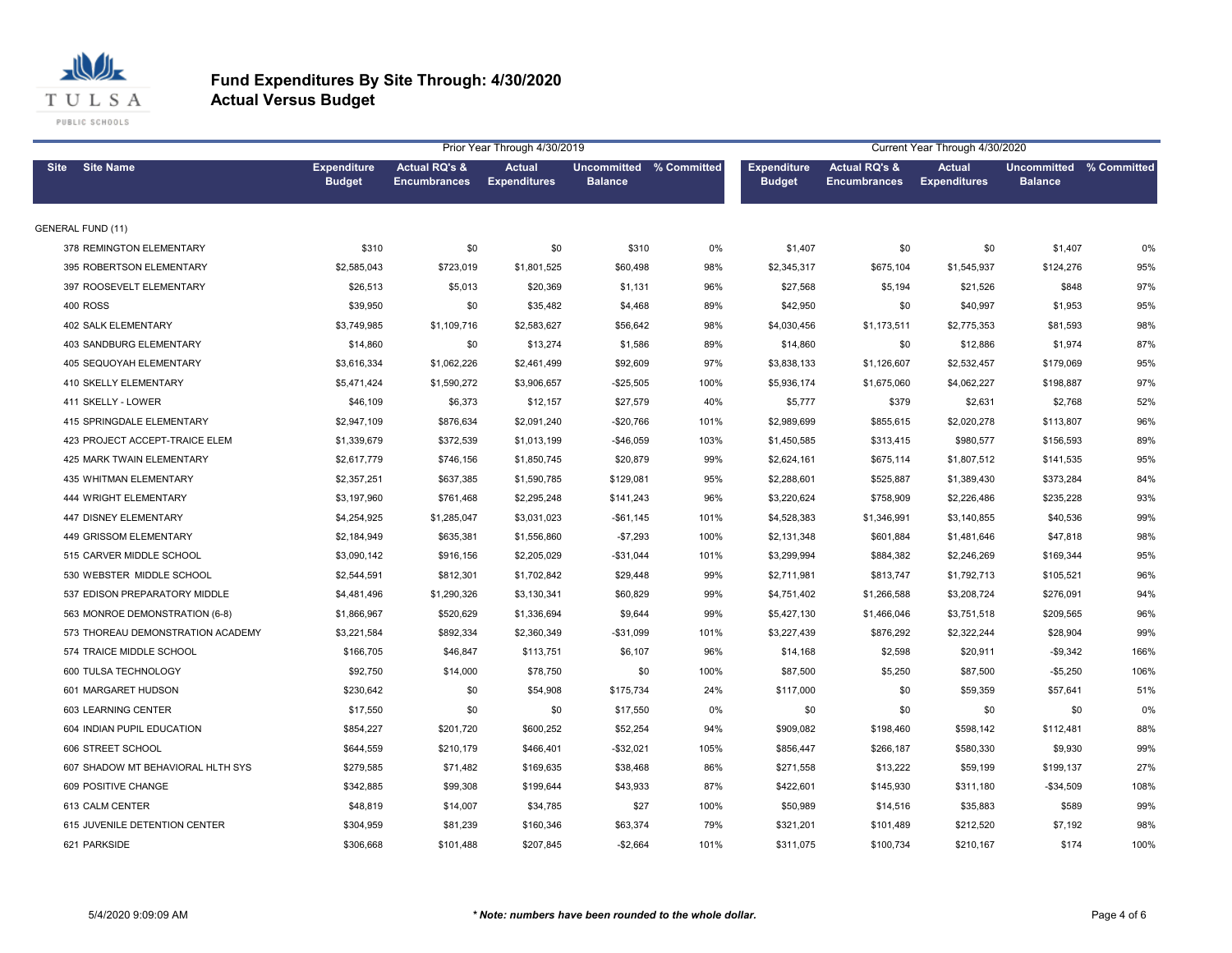

| Prior Year Through 4/30/2019 |                                   |                                     |                                      |                               |                                           |      |                                     | Current Year Through 4/30/2020       |                                      |                                                  |      |  |  |
|------------------------------|-----------------------------------|-------------------------------------|--------------------------------------|-------------------------------|-------------------------------------------|------|-------------------------------------|--------------------------------------|--------------------------------------|--------------------------------------------------|------|--|--|
| <b>Site</b>                  | <b>Site Name</b>                  | <b>Expenditure</b><br><b>Budget</b> | Actual RQ's &<br><b>Encumbrances</b> | Actual<br><b>Expenditures</b> | Uncommitted % Committed<br><b>Balance</b> |      | <b>Expenditure</b><br><b>Budget</b> | Actual RQ's &<br><b>Encumbrances</b> | <b>Actual</b><br><b>Expenditures</b> | <b>Uncommitted % Committed</b><br><b>Balance</b> |      |  |  |
|                              | <b>GENERAL FUND (11)</b>          |                                     |                                      |                               |                                           |      |                                     |                                      |                                      |                                                  |      |  |  |
|                              | 628 PHOENIX RISING                | \$716,126                           | \$225,338                            | \$491,401                     | -\$614                                    | 100% | \$869,807                           | \$236,302                            | \$551,565                            | \$81,940                                         | 91%  |  |  |
|                              | 631 SHADOW MT RIVERSIDE           | \$274,692                           | \$78,909                             | \$177,738                     | \$18,045                                  | 93%  | \$55,491                            | \$3,544                              | \$19,207                             | \$32,740                                         | 41%  |  |  |
|                              | 636 TLA/VIRTUAL SCHOOL            | \$846,144                           | \$200,131                            | \$601,528                     | \$44,485                                  | 95%  | \$995,777                           | \$275,436                            | \$778,408                            | $-$58,067$                                       | 106% |  |  |
|                              | 640 DAVID L MOSS CORRECTIONAL CTR | \$184,944                           | \$59,573                             | \$119,032                     | \$6,339                                   | 97%  | \$258,314                           | \$84,053                             | \$183,589                            | $-$9,328$                                        | 104% |  |  |
|                              | 643 VIRTUAL SCHOOL                | \$35,000                            | \$0                                  | \$0                           | \$35,000                                  | 0%   | \$35,000                            | \$0                                  | \$0                                  | \$35,000                                         | 0%   |  |  |
|                              | 644 LAURA DESTER SHELTER          | \$147,821                           | \$27,576                             | \$35,894                      | \$84,350                                  | 43%  | \$103,277                           | \$22,890                             | \$55,920                             | \$24,467                                         | 76%  |  |  |
|                              | 657 SHADOW MT HOPE                | \$47,364                            | \$5,893                              | \$33,115                      | \$8,355                                   | 82%  | \$20,361                            | \$3,544                              | \$14,827                             | \$1,990                                          | 90%  |  |  |
|                              | 658 CENTRAL JUNIOR HIGH SCHOOL    | \$1,594,562                         | \$451,305                            | \$1,059,337                   | \$83,919                                  | 95%  | \$1,653,521                         | \$471,925                            | \$1,045,151                          | \$136,444                                        | 92%  |  |  |
|                              | 659 EAST CENTRAL JUNIOR HIGH      | \$3,485,286                         | \$1,025,080                          | \$2,410,332                   | \$49,874                                  | 99%  | \$3,884,484                         | \$1,091,898                          | \$2,726,406                          | \$66,179                                         | 98%  |  |  |
|                              | 661 HALE JUNIOR HIGH              | \$3,390,514                         | \$1,029,120                          | \$2,280,668                   | \$80,726                                  | 98%  | \$3,784,274                         | \$1,034,024                          | \$2,664,317                          | \$85,932                                         | 98%  |  |  |
|                              | 662 MCLAIN JUNIOR HIGH SCHOOL     | \$1,312,981                         | \$419,864                            | \$885,838                     | \$7,279                                   | 99%  | \$126,091                           | \$460                                | \$57,075                             | \$68,557                                         | 46%  |  |  |
|                              | 663 MEMORIAL JUNIOR HIGH          | \$2,918,547                         | \$839,860                            | \$2,078,533                   | \$154                                     | 100% | \$3,130,432                         | \$838,781                            | \$2,108,746                          | \$182,905                                        | 94%  |  |  |
|                              | 664 ROGERS COLLEGE JR HIGH        | \$2,857,644                         | \$920,018                            | \$1,994,974                   | $-$57,349$                                | 102% | \$3,218,684                         | \$984,849                            | \$2,124,172                          | \$109,663                                        | 97%  |  |  |
|                              | 667 TULSA MET JUNIOR HIGH         | \$273,215                           | \$92,113                             | \$200,913                     | $-$19,810$                                | 107% | \$274,193                           | \$60,021                             | \$165,836                            | \$48,336                                         | 82%  |  |  |
|                              | 668 MCLAIN 7TH GRADE ACADEMY      | \$1,322,128                         | \$367,367                            | \$900,938                     | \$53,823                                  | 96%  | \$38,612                            | \$0                                  | \$25,968                             | \$12,645                                         | 67%  |  |  |
|                              | 676 CROSSTOWN DAYCARE HEAD START  | \$74,487                            | \$13,543                             | \$60,944                      | \$0                                       | 100% | \$57,585                            | \$54,210                             | \$41,880                             | $-$38,505$                                       | 167% |  |  |
|                              | 687 FROST                         | \$152,716                           | \$14,610                             | \$90,577                      | \$47,529                                  | 69%  | \$138,814                           | \$16,178                             | \$88,294                             | \$34,342                                         | 75%  |  |  |
|                              | 688 REED HEADSTART                | \$196,196                           | \$31,369                             | \$141,851                     | \$22,976                                  | 88%  | \$158,341                           | \$1,503                              | \$2,790                              | \$154,048                                        | 3%   |  |  |
|                              | 691 IN DISTRICT HEAD START        | \$3,072,573                         | \$578,916                            | \$2,109,036                   | \$384,621                                 | 87%  | \$2,595,992                         | \$1,246,450                          | \$1,786,017                          | -\$436,476                                       | 117% |  |  |
|                              | 692 OUT OF DISTRICT HEAD START    | \$0                                 | \$19,780                             | \$25,124                      | $-$44,905$                                | 0%   | \$75,894                            | \$17,353                             | \$39,174                             | \$19,367                                         | 74%  |  |  |
|                              | 694 CORNERSTONE CHILD DEVELOPMENT | \$109,120                           | \$19,840                             | \$89,280                      | \$0                                       | 100% | \$80,504                            | \$74,900                             | \$65,867                             | $-$60,263$                                       | 175% |  |  |
|                              | 696 EDUCARE                       | \$306,331                           | \$83,487                             | \$240,266                     | $-$17,421$                                | 106% | \$329,106                           | \$107,036                            | \$201,933                            | \$20,137                                         | 94%  |  |  |
|                              | 698 EDUCARE II                    | \$94,089                            | \$23,169                             | \$66,035                      | \$4,885                                   | 95%  | \$114,532                           | \$16,088                             | \$66,704                             | \$31,740                                         | 72%  |  |  |
|                              | 699 EDUCARE III                   | \$100,624                           | \$17,075                             | \$64,431                      | \$19,118                                  | 81%  | \$101,933                           | \$13,051                             | \$54,724                             | \$34,159                                         | 66%  |  |  |
|                              | 705 CENTRAL HIGH SCHOOL           | \$3,817,655                         | \$944,488                            | \$2,715,569                   | \$157,597                                 | 96%  | \$3,931,651                         | \$882,576                            | \$2,517,219                          | \$531,856                                        | 86%  |  |  |
|                              | 710 EAST CENTRAL HIGH SCHOOL      | \$5,857,233                         | \$1,679,943                          | \$4,110,224                   | \$67,066                                  | 99%  | \$6,389,125                         | \$1,832,646                          | \$4,342,154                          | \$214,324                                        | 97%  |  |  |
|                              | 712 EDISON PREPARATORY HS         | \$6,381,620                         | \$1,721,562                          | \$4,612,304                   | \$47,753                                  | 99%  | \$6,794,756                         | \$1,827,878                          | \$4,736,269                          | \$230,608                                        | 97%  |  |  |
|                              | 715 HALE HIGH SCHOOL              | \$6,645,403                         | \$1,961,248                          | \$4,675,954                   | \$8,201                                   | 100% | \$6,888,858                         | \$1,934,959                          | \$4,856,289                          | \$97,610                                         | 99%  |  |  |
|                              | 720 MCLAIN HS FOR SCIENCE & TECH  | \$4,111,760                         | \$1,187,372                          | \$2,998,984                   | $-$74,596$                                | 102% | \$5,140,870                         | \$1,426,823                          | \$3,538,233                          | \$175,813                                        | 97%  |  |  |
|                              | 725 MEMORIAL HIGH SCHOOL          | \$6,249,589                         | \$1,795,519                          | \$4,526,261                   | $-$72,191$                                | 101% | \$6,487,810                         | \$1,733,598                          | \$4,583,682                          | \$170,529                                        | 97%  |  |  |
|                              | 730 ROGERS COLLEGE HIGH           | \$4,429,284                         | \$1,205,248                          | \$3,135,154                   | \$88,881                                  | 98%  | \$4,996,068                         | \$1,333,267                          | \$3,544,784                          | \$118,018                                        | 98%  |  |  |
|                              | 735 WASHINGTON HIGH SCHOOL        | \$6,859,156                         | \$1,894,990                          | \$4,895,135                   | \$69,030                                  | 99%  | \$7,147,176                         | \$1,991,284                          | \$5,013,729                          | \$142,163                                        | 98%  |  |  |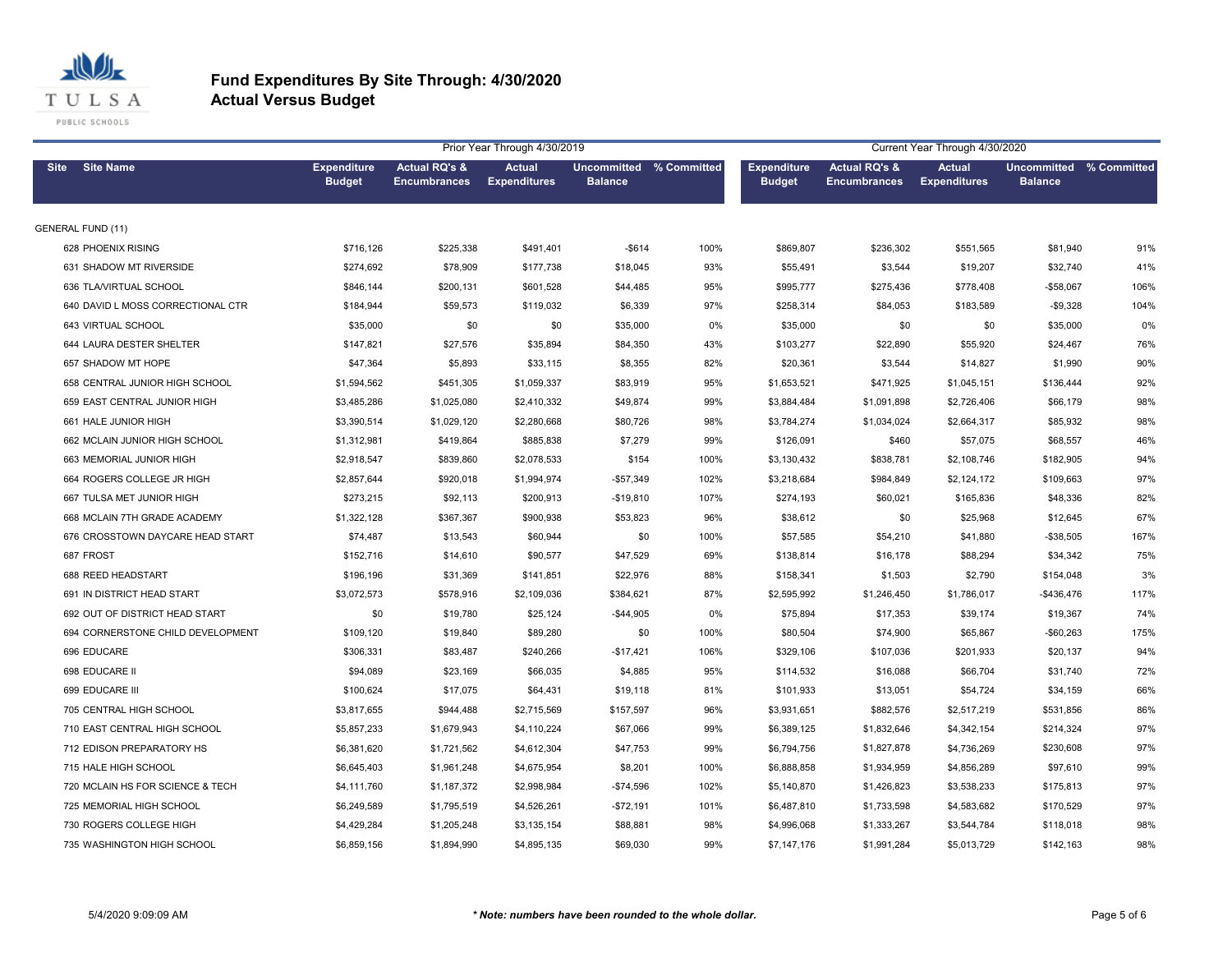

|                                    |                                     |                                                 | Prior Year Through 4/30/2019  |                               |             | Current Year Through 4/30/2020      |                                      |                                      |                                      |             |  |
|------------------------------------|-------------------------------------|-------------------------------------------------|-------------------------------|-------------------------------|-------------|-------------------------------------|--------------------------------------|--------------------------------------|--------------------------------------|-------------|--|
| <b>Site Name</b><br><b>Site</b>    | <b>Expenditure</b><br><b>Budget</b> | <b>Actual RQ's &amp;</b><br><b>Encumbrances</b> | Actual<br><b>Expenditures</b> | Uncommitted<br><b>Balance</b> | % Committed | <b>Expenditure</b><br><b>Budget</b> | Actual RQ's &<br><b>Encumbrances</b> | <b>Actual</b><br><b>Expenditures</b> | <b>Uncommitted</b><br><b>Balance</b> | % Committed |  |
| <b>GENERAL FUND (11)</b>           |                                     |                                                 |                               |                               |             |                                     |                                      |                                      |                                      |             |  |
| 740 WEBSTER HIGH SCHOOL            | \$3,608,914                         | \$1,061,059                                     | \$2,660,142                   | $-$112,287$                   | 103%        | \$3,920,688                         | \$1,067,087                          | \$2,901,777                          | $-$ \$48,175                         | 101%        |  |
| 745 TULSA MET HIGH SCHOOL          | \$1,666,809                         | \$466,825                                       | \$1,179,950                   | \$20,034                      | 99%         | \$1,639,892                         | \$490,848                            | \$1,233,369                          | $-$84,324$                           | 105%        |  |
| 750 TRAICE ACADEMY HS              | \$2,072,282                         | \$577,622                                       | \$1,528,103                   | $-$ \$33,443                  | 102%        | \$2,501,229                         | \$684,662                            | \$1,666,063                          | \$150,505                            | 94%         |  |
| 799 CONCURRENT ENROLLMENT          | \$0                                 | \$0                                             | \$0                           | \$0                           | 0%          | \$0                                 | \$16,308                             | \$1,692                              | $-$18,000$                           | 0%          |  |
| 974 TULSA SCHOOL OF ARTS & SCIENCE | \$2,682,278                         | \$14,141                                        | \$1,972,147                   | \$695,990                     | 74%         | \$2,870,943                         | \$14,194                             | \$2,331,966                          | \$524,783                            | 82%         |  |
| 975 TULSA KIPP ACADEMY             | \$2,601,400                         | \$13,581                                        | \$1,956,753                   | \$631,066                     | 76%         | \$3,247,094                         | \$24,626                             | \$2,652,878                          | \$569,590                            | 82%         |  |
| 976 TULSA LEGACY                   | \$3,692,367                         | \$24,973                                        | \$2,714,901                   | \$952,493                     | 74%         | \$4,109,503                         | \$24,356                             | \$3,338,989                          | \$746,158                            | 82%         |  |
| 977 COLLEGE BOUND ACADEMY          | \$2,623,247                         | \$19,922                                        | \$1,959,801                   | \$643,523                     | 75%         | \$3,298,554                         | \$19,367                             | \$2,673,357                          | \$605,830                            | 82%         |  |
| 978 TULSA HONOR ACADEMY            | \$2,537,363                         | \$11,978                                        | \$1,903,139                   | \$622,245                     | 75%         | \$3,414,260                         | \$19,315                             | \$2,755,133                          | \$639,812                            | 81%         |  |
| 979 COLLEGIATE HALL CHARTER SCHOOL | \$1,283,749                         | \$0                                             | \$958,011                     | \$325,739                     | 75%         | \$1,311,492                         | \$1,043                              | \$1,062,071                          | \$248,378                            | 81%         |  |
| 986 KIPP TULSA UNIVERSITY PREP HS  | \$0                                 | \$0                                             | \$0                           | \$0                           | 0%          | \$56,989                            | \$4,999                              | \$19,277                             | \$32,713                             | 43%         |  |
| Total Site Expenditures for Fund   | \$330,681,488                       | \$83,418,861                                    | \$232,194,127                 | \$15,068,499                  | 95%         | \$338,245,221                       | \$84,721,807                         | \$237,798,403                        | \$15,725,012                         | 95%         |  |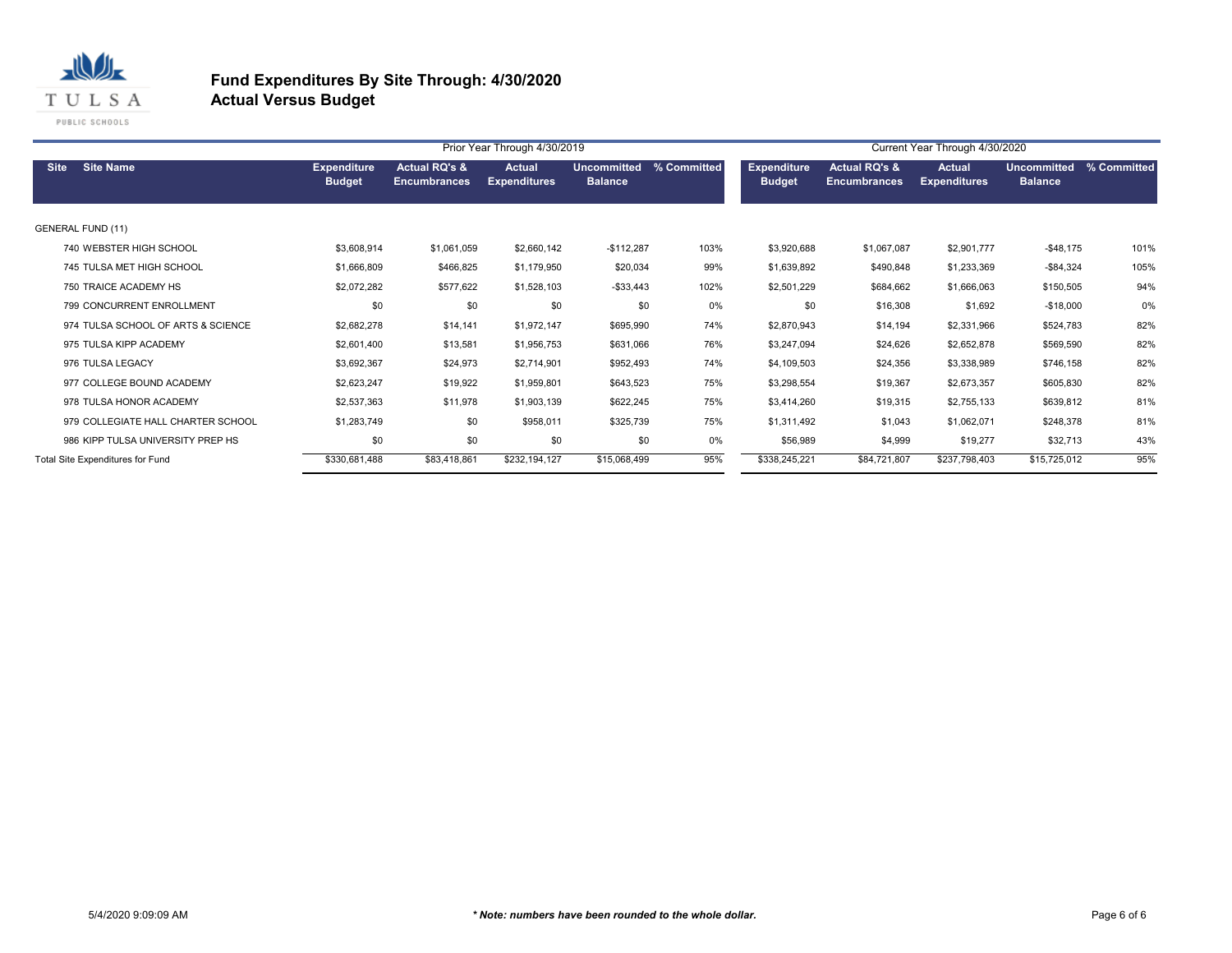

|                                                  |               |                                          | Prior Year Through 4/30/2019         |                                                  |      |                                     |                                                | Current Year Through 4/30/2020       |                                                  |      |
|--------------------------------------------------|---------------|------------------------------------------|--------------------------------------|--------------------------------------------------|------|-------------------------------------|------------------------------------------------|--------------------------------------|--------------------------------------------------|------|
|                                                  | <b>Budget</b> | Expenditure Actual RQ's &<br>Encumbrance | <b>Actual</b><br><b>Expenditures</b> | <b>Uncommitted % Committed</b><br><b>Balance</b> |      | <b>Expenditure</b><br><b>Budget</b> | <b>Actual RQ's &amp;</b><br><b>Encumbrance</b> | <b>Actual</b><br><b>Expenditures</b> | <b>Uncommitted % Committed</b><br><b>Balance</b> |      |
| <b>BUILDING FUND (21)</b>                        |               |                                          |                                      |                                                  |      |                                     |                                                |                                      |                                                  |      |
| <b>1XXX Salaries</b>                             |               |                                          |                                      |                                                  |      |                                     |                                                |                                      |                                                  |      |
| 1210 FULL TIME NON-CERTIFIED SALARI              | \$6,937,494   | \$1,229,709                              | \$5,198,535                          | \$509,250                                        | 93%  | \$7,167,931                         | \$1,285,088                                    | \$5,531,352                          | \$351,491                                        | 95%  |
| 1212 RETROACTIVE SUPPORT PAY                     | \$0           | \$0                                      | \$3,691                              | $-$ \$3,691                                      | 0%   | \$0                                 | \$0                                            | \$129,983                            | $-$129,983$                                      | 0%   |
| 1240 UNUSED LEAVE - NON-CERTIF                   | \$0           | \$0                                      | \$598                                | $-$598$                                          | 0%   | \$0                                 | \$0                                            | \$90                                 | $-$ \$90                                         | 0%   |
| 1250 BENEFIT ALLOWANCE-SUPPORT STAF              | \$91,051      | \$19,918                                 | \$59,183                             | \$11,950                                         | 87%  | \$70,565                            | \$13,942                                       | \$51,311                             | \$5,311                                          | 92%  |
| 1500 OVERTIME SALARIES - NON-CERTIF              | \$177,906     | \$0                                      | \$219,562                            | -\$41,657                                        | 123% | \$169,841                           | \$0                                            | \$304,418                            | $-$134,577$                                      | 179% |
| 1800 STIPENDS - NON-CERTIFIED                    | \$27,500      | \$0                                      | \$13,674                             | \$13,826                                         | 50%  | \$27,500                            | \$0                                            | \$16,484                             | \$11,016                                         | 60%  |
| 1930 OPTIONAL SPECIAL ASSIGNMENT -               | \$0           | \$0                                      | \$3,675                              | $-$3,675$                                        | 0%   | \$0                                 | \$0                                            | \$3,300                              | $-$3,300$                                        | 0%   |
|                                                  | \$7,233,950   | \$1,249,626                              | \$5,498,919                          | \$485,406                                        | 93%  | \$7,435,837                         | \$1,299,030                                    | \$6,036,938                          | \$99,869                                         | 99%  |
| 2XXX Benefits                                    |               |                                          |                                      |                                                  |      |                                     |                                                |                                      |                                                  |      |
| 2220 DENTAL INSURANCE - NON-CERTIFI              | \$16,987      | \$3,146                                  | \$11,315                             | \$2,527                                          | 85%  | \$18,236                            | \$2,913                                        | \$12,027                             | \$3,296                                          | 82%  |
| 2230 HEALTH INSURANCE - NON-CERTIFI              | \$1,027,969   | \$193,927                                | \$692,306                            | \$141,736                                        | 86%  | \$1,085,098                         | \$185,844                                      | \$771,219                            | \$128,035                                        | 88%  |
| 2240 LIFE INSURANCE - NON-CERTIFIED              | \$14,117      | \$2,677                                  | \$10,600                             | \$840                                            | 94%  | \$15,902                            | \$2,709                                        | \$11,309                             | \$1,884                                          | 88%  |
| 2250 L-T DISB INSUR                              | \$15,100      | \$3,543                                  | \$13,002                             | $-$1,446$                                        | 110% | \$20,940                            | \$3,569                                        | \$14,889                             | \$2,482                                          | 88%  |
| 2410 FICA - EMPLOYER'S CONTRIBUTION              | \$395,350     | \$78,782                                 | \$330,726                            | $-$14,158$                                       | 104% | \$420,090                           | \$75,164                                       | \$362,902                            | $-$17,976$                                       | 104% |
| 2420 MEDICARE - EMPLOYER'S CONTRIBU              | \$92,461      | \$18,525                                 | \$77,436                             | $-$3,500$                                        | 104% | \$98,250                            | \$17,579                                       | \$85,165                             | $-$4,493$                                        | 105% |
| 2610 RETIREMENT - DISTRICT PAID NON              | \$2,755       | \$0                                      | \$2,242                              | \$513                                            | 81%  | \$2,834                             | \$0                                            | \$2,259                              | \$575                                            | 80%  |
| 2630 RETIREMENT - EMPLOYER'S CONTRI              | \$304,171     | \$75,317                                 | \$282,421                            | $-$53,567$                                       | 118% | \$357,070                           | \$64,854                                       | \$311,504                            | $-$19,288$                                       | 105% |
| 2810 UNEMPLOYMENT COMPENSATION - NO              | \$0           | \$0                                      | \$4,412                              | $-$4,412$                                        | 0%   | \$0                                 | \$0                                            | \$6,890                              | $-$6,890$                                        | 0%   |
|                                                  | \$1,868,911   | \$375,916                                | \$1,424,461                          | \$68,533                                         | 96%  | \$2,018,420                         | \$352,630                                      | \$1,578,165                          | \$87,625                                         | 96%  |
| 3XXX Purchased Professional & Technical Services |               |                                          |                                      |                                                  |      |                                     |                                                |                                      |                                                  |      |
| 3340 ENGINEERING SERVICES                        | \$0           | \$0                                      | \$5,775                              | $-$5,775$                                        | 0%   | \$0                                 | \$0                                            | \$0                                  | \$0                                              | 0%   |
| 3360 MEDICAL SERVICES                            | \$2,975       | \$1,750                                  | \$1,050                              | \$175                                            | 94%  | \$2,975                             | \$2,800                                        | \$0                                  | \$175                                            | 94%  |
| 3370 OTHER PROFESSIONAL SERVICES                 | \$11,220      | \$0                                      | \$2,775                              | \$8,445                                          | 25%  | \$14,220                            | \$3,000                                        | \$3,000                              | \$8,220                                          | 42%  |
| 3440 SECURITY SERVICES                           | \$141,800     | \$3,470                                  | \$78,653                             | \$59,677                                         | 58%  | \$204,933                           | \$67,273                                       | \$132,727                            | \$4,933                                          | 98%  |
| 3442 SECURITY - ATHLETICS                        | \$26,554      | \$2,643                                  | \$4,357                              | \$19,554                                         | 26%  | \$26,554                            | \$3,282                                        | \$3,719                              | \$19,554                                         | 26%  |
| 3460 OTHER TECHNICAL SERVICES                    | \$0           | \$0                                      | \$0                                  | \$0                                              | 0%   | \$8,000                             | \$8,000                                        | \$0                                  | \$0                                              | 100% |
| 3590 PROFESSIONAL EMPLOYEE TRAINING              | \$0           | \$0                                      | \$0                                  | \$0                                              | 0%   | \$300                               | \$0                                            | \$0                                  | \$300                                            | 0%   |
| 3600 PROFESSIONAL EMPLOYEE TRAINING              | \$2,961       | \$0                                      | \$2,872                              | \$89                                             | 97%  | \$0                                 | \$0                                            | \$0                                  | \$0                                              | 0%   |
|                                                  | \$185,510     | \$7,863                                  | \$95,481                             | \$82,165                                         | 56%  | \$256,982                           | \$84,354                                       | \$139,446                            | \$33.182                                         | 87%  |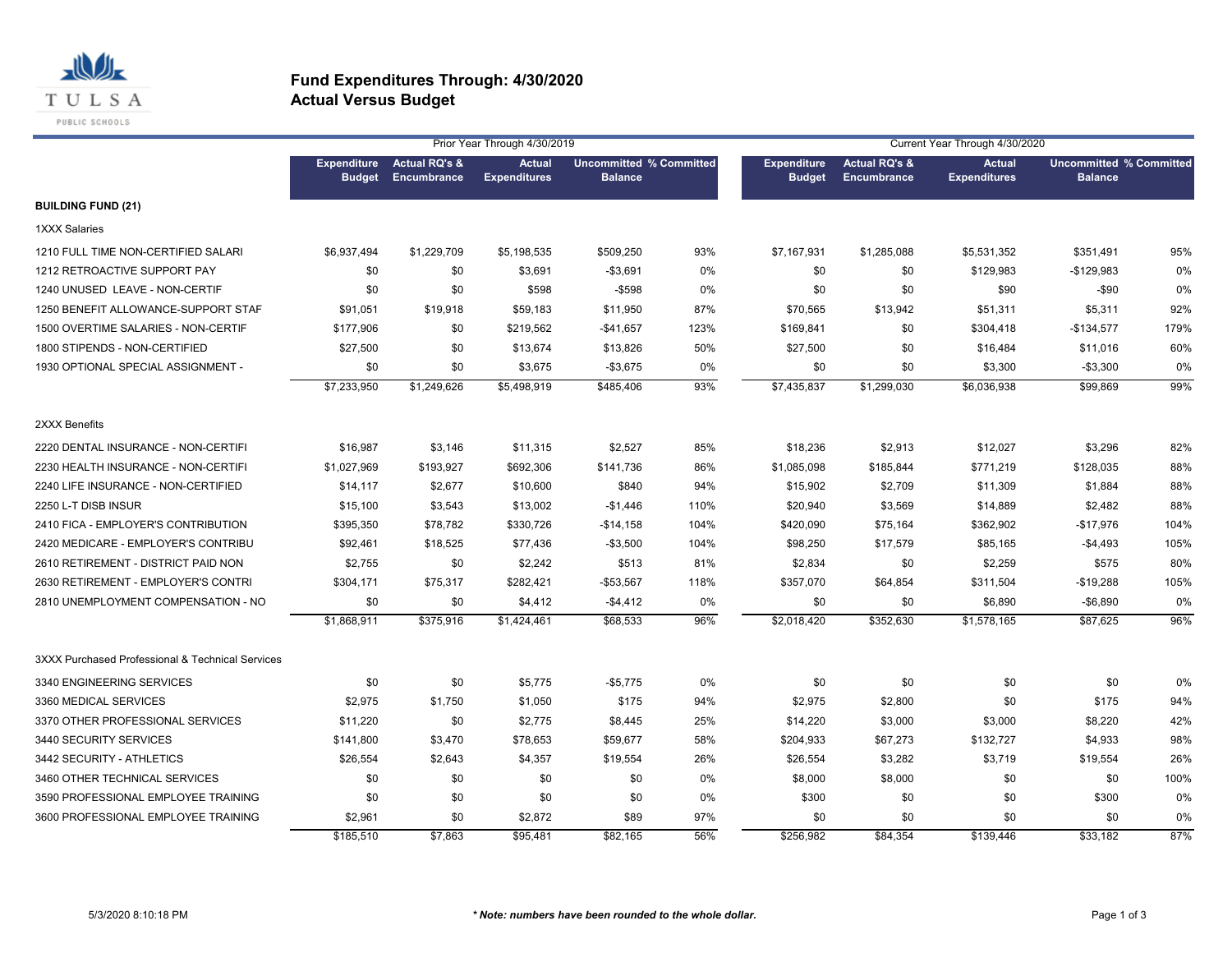

|                                         |               |                                                 | Prior Year Through 4/30/2019         |                                                  |      | Current Year Through 4/30/2020      |                                         |                                      |                                                  |      |
|-----------------------------------------|---------------|-------------------------------------------------|--------------------------------------|--------------------------------------------------|------|-------------------------------------|-----------------------------------------|--------------------------------------|--------------------------------------------------|------|
|                                         | <b>Budget</b> | <b>Expenditure</b> Actual RQ's &<br>Encumbrance | <b>Actual</b><br><b>Expenditures</b> | <b>Uncommitted % Committed</b><br><b>Balance</b> |      | <b>Expenditure</b><br><b>Budget</b> | <b>Actual RQ's &amp;</b><br>Encumbrance | <b>Actual</b><br><b>Expenditures</b> | <b>Uncommitted % Committed</b><br><b>Balance</b> |      |
| <b>BUILDING FUND (21)</b>               |               |                                                 |                                      |                                                  |      |                                     |                                         |                                      |                                                  |      |
| <b>4XXX Purchased Property Services</b> |               |                                                 |                                      |                                                  |      |                                     |                                         |                                      |                                                  |      |
| 4200 SODEXO MANAGEMENT FEE              | \$1,163,810   | \$285,192                                       | \$855,578                            | \$23,040                                         | 98%  | \$1,163,810                         | \$285,192                               | \$855,578                            | \$23,040                                         | 98%  |
| 4230 DISPOSAL SERVICES                  | \$398,729     | \$165,783                                       | \$232,380                            | \$566                                            | 100% | \$398,729                           | \$146,012                               | \$248,731                            | \$3,986                                          | 99%  |
| 4250 LAUNDRY SERVICES                   | \$2,000       | \$976                                           | \$224                                | \$800                                            | 60%  | \$2,000                             | \$1,011                                 | \$189                                | \$800                                            | 60%  |
| 4300 REPAIRS AND MAINTENANCE SERVIC     | \$1,059,113   | \$295,758                                       | \$617,143                            | \$146,212                                        | 86%  | \$1,120,648                         | \$329,426                               | \$730,774                            | \$60,448                                         | 95%  |
| 4302 REPAIRS/MAINTENANCE CONTRACT L     | \$35,000      | \$784                                           | \$34,216                             | \$0                                              | 100% | \$43,000                            | \$70                                    | \$35,992                             | \$6,939                                          | 84%  |
| 4310 NONTECHNOLOGY SERVICES             | \$0           | \$0                                             | \$0                                  | \$0                                              | 0%   | \$106,860                           | \$22,893                                | \$78,544                             | \$5,423                                          | 95%  |
| 4320 COMPUTER SERVICE                   | \$0           | \$0                                             | \$0                                  | \$0                                              | 0%   | \$2,490                             | \$0                                     | \$0                                  | \$2,490                                          | 0%   |
| 4330 COOLING SERVICES                   | \$0           | \$0                                             | \$0                                  | \$0                                              | 0%   | \$20,000                            | \$0                                     | \$11,018                             | \$8,982                                          | 55%  |
| <b>4340 ELECTRICAL SERVICES</b>         | \$0           | \$0                                             | \$0                                  | \$0                                              | 0%   | \$3,700                             | \$0                                     | \$0                                  | \$3,700                                          | 0%   |
| 4350 HEATING SERVICES                   | \$0           | \$0                                             | \$0                                  | \$0                                              | 0%   | \$5,000                             | \$0                                     | \$0                                  | \$5,000                                          | 0%   |
| 4360 REP/MAINT OFFICE MACHINE SVCS      | \$0           | \$0                                             | \$0                                  | \$0                                              | 0%   | \$2,500                             | \$0                                     | \$0                                  | \$2,500                                          | 0%   |
| 4370 PLUMBING SERVICES                  | \$0           | \$0                                             | \$0                                  | \$0                                              | 0%   | \$5,000                             | \$0                                     | \$0                                  | \$5,000                                          | 0%   |
| 4380 OTHER BUILDING SERVICES            | \$574,890     | \$113,144                                       | \$442,475                            | \$19,271                                         | 97%  | \$386,555                           | \$101,336                               | \$281,755                            | \$3,464                                          | 99%  |
| 4390 OTHER EQUIPMENT AND VEHICLE SE     | \$0           | \$0                                             | \$0                                  | \$0                                              | 0%   | \$5,000                             | \$1,370                                 | \$630                                | \$3,000                                          | 40%  |
| 4400 RENTAL OR LEASE SERVICES           | \$9,420       | \$0                                             | \$9,420                              | \$0                                              | 100% | \$0                                 | \$0                                     | \$0                                  | \$0                                              | 0%   |
| 4490 OTHER RENTAL OR LEASE SERVICES     | \$33,097      | \$0                                             | \$0                                  | \$33,097                                         | 0%   | \$33,097                            | \$0                                     | \$0                                  | \$33,097                                         | 0%   |
| 4500 CONSTRUCTION SERVICES              | \$409,574     | \$114,707                                       | \$995,354                            | $-$700,487$                                      | 271% | \$2,589,728                         | \$163,185                               | \$2,512,432                          | $-$ \$85,890                                     | 103% |
| 4530 HVAC                               | \$0           | \$0                                             | \$0                                  | \$0                                              | 0%   | \$0                                 | \$0                                     | \$15,349                             | $-$15,349$                                       | 0%   |
|                                         | \$3,685,633   | \$976,345                                       | \$3,186,789                          | $-$477,501$                                      | 113% | \$5,888,117                         | \$1,050,496                             | \$4,770,991                          | \$66,630                                         | 99%  |
| 5XXX Other Purchased Services           |               |                                                 |                                      |                                                  |      |                                     |                                         |                                      |                                                  |      |
| 5230 PROPERTY INSURANCE                 | \$1,074,240   | \$8,335                                         | \$1,065,905                          | \$0                                              | 100% | \$1,343,433                         | \$0                                     | \$1,343,433                          | \$0                                              | 100% |
| 5340 MOBILE COMM DEVICES                | \$77,005      | \$19,740                                        | \$57,164                             | \$100                                            | 100% | \$78,441                            | \$19,034                                | \$57,730                             | \$1,676                                          | 98%  |
| 5400 ADVERTISING                        | \$225         | \$0                                             | \$0                                  | \$225                                            | 0%   | \$225                               | \$0                                     | \$0                                  | \$225                                            | 0%   |
| 5500 PRINTING AND BINDING               | \$0           | \$100                                           | \$400                                | $-$500$                                          | 0%   | \$0                                 | \$0                                     | \$0                                  | \$0                                              | 0%   |
| 5592 PRINTING CLICK CHARGES             | \$5,500       | \$0                                             | \$0                                  | \$5,500                                          | 0%   | \$5,500                             | \$0                                     | \$0                                  | \$5,500                                          | 0%   |
| 5810 TRAVEL IN-DISTRICT / MILEAGE       | \$1,000       | \$0                                             | \$0                                  | \$1,000                                          | 0%   | \$1,000                             | \$0                                     | \$0                                  | \$1,000                                          | 0%   |
| 5820 TRAVEL OUT OF DISTRICT             | \$9,700       | \$512                                           | \$598                                | \$8,590                                          | 11%  | \$9,700                             | \$875                                   | \$0                                  | \$8,825                                          | 9%   |
| 5990 OTHER PURCHASED SERVICES           | \$12,962      | \$0                                             | \$10,318                             | \$2,644                                          | 80%  | \$10,262                            | \$0                                     | \$3,075                              | \$7,187                                          | 30%  |
|                                         | \$1,180,632   | \$28,688                                        | \$1,134,385                          | \$17,559                                         | 99%  | \$1,448,561                         | \$19,909                                | \$1,404,238                          | \$24,413                                         | 98%  |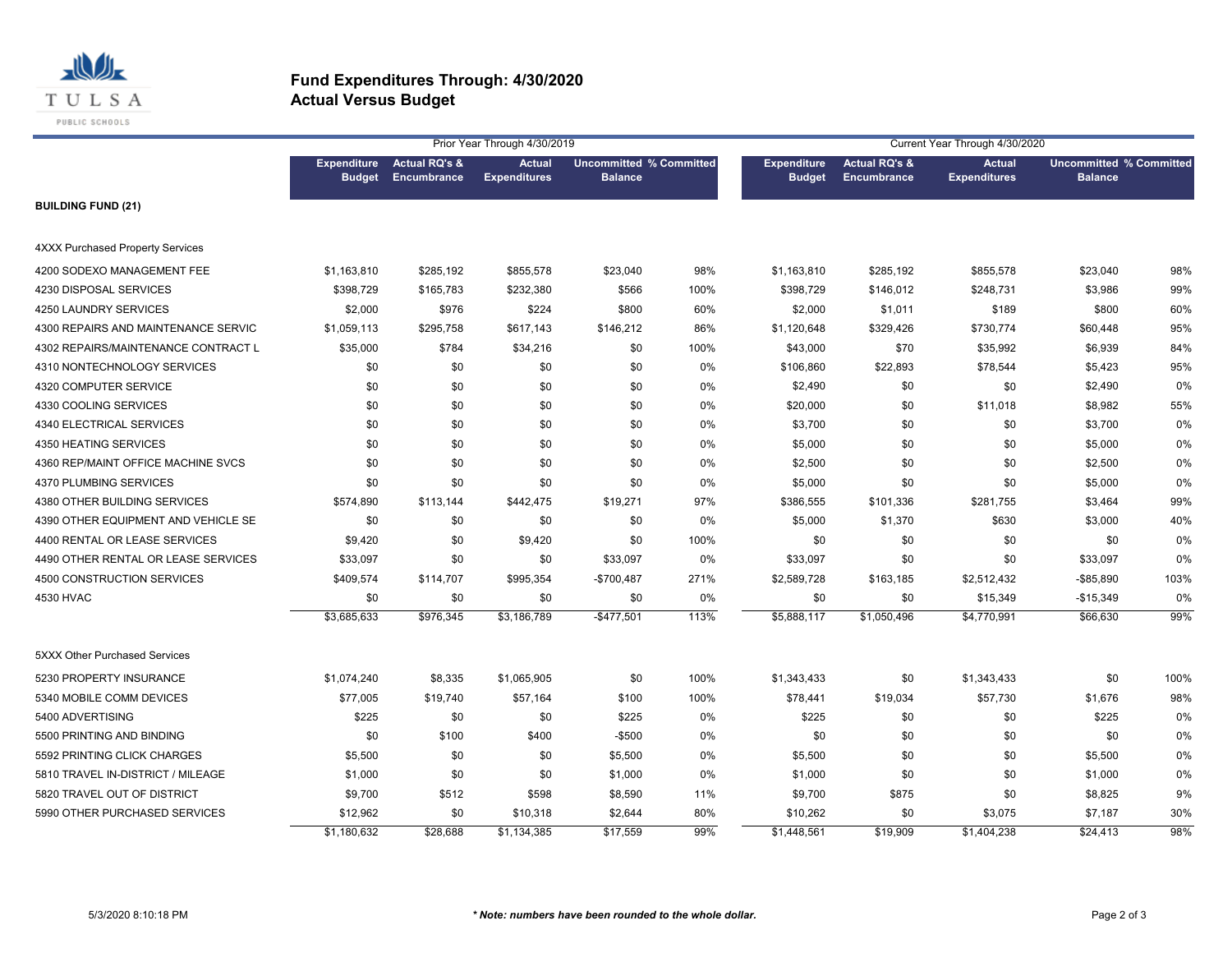

|                                      |               |                                          | Prior Year Through 4/30/2019         |                                                  |      | Current Year Through 4/30/2020      |                                         |                                      |                                                  |      |
|--------------------------------------|---------------|------------------------------------------|--------------------------------------|--------------------------------------------------|------|-------------------------------------|-----------------------------------------|--------------------------------------|--------------------------------------------------|------|
|                                      | <b>Budget</b> | Expenditure Actual RQ's &<br>Encumbrance | <b>Actual</b><br><b>Expenditures</b> | <b>Uncommitted % Committed</b><br><b>Balance</b> |      | <b>Expenditure</b><br><b>Budget</b> | <b>Actual RQ's &amp;</b><br>Encumbrance | <b>Actual</b><br><b>Expenditures</b> | <b>Uncommitted % Committed</b><br><b>Balance</b> |      |
| <b>BUILDING FUND (21)</b>            |               |                                          |                                      |                                                  |      |                                     |                                         |                                      |                                                  |      |
| <b>6XXX Supplies and Materials</b>   |               |                                          |                                      |                                                  |      |                                     |                                         |                                      |                                                  |      |
| 6111 PAPER AND COPY SUPPLIES-WAREHO  | \$3,515       | \$0                                      | \$609                                | \$2,906                                          | 17%  | \$3,515                             | \$0                                     | \$214                                | \$3,300                                          | 6%   |
| 6112 PAPER AND COPY SUPPLIES-ONLINE  | \$1,053       | \$0                                      | \$0                                  | \$1,053                                          | 0%   | \$1,053                             | \$0                                     | \$0                                  | \$1,053                                          | 0%   |
| 6119 ONLINE ORDERING ENCUMBRANCE     | \$0           | \$4,955                                  | \$0                                  | $-$4,955$                                        | 0%   | \$0                                 | \$6,119                                 | \$0                                  | $-$6,119$                                        | 0%   |
| 6180 CLEAN-MAINT SUPPLIES CHEMICALS  | \$905,244     | \$151,614                                | \$563,359                            | \$190,272                                        | 79%  | \$777,193                           | \$104,781                               | \$540,806                            | \$131,606                                        | 83%  |
| 6190 GENERAL OFFICE SUPPLIES         | \$12,460      | \$0                                      | \$41                                 | \$12,420                                         | 0%   | \$12,460                            | \$355                                   | \$3,850                              | \$8,255                                          | 34%  |
| 6191 GENERAL OFFICE SUPPLIES-WAREHO  | \$3,765       | \$0                                      | \$377                                | \$3,389                                          | 10%  | \$3,265                             | \$0                                     | \$0                                  | \$3,265                                          | 0%   |
| 6192 GENERAL OFFICE SUPPLIES-ONLINE  | \$10,052      | \$0                                      | \$6,150                              | \$3,902                                          | 61%  | \$10,052                            | \$0                                     | \$4,986                              | \$5,066                                          | 50%  |
| 6510 APPLIANCES/FURNITURE/FIXTURES   | \$0           | \$0                                      | \$0                                  | \$0                                              | 0%   | \$45,661                            | \$0                                     | \$32,215                             | \$13,446                                         | 71%  |
| 6530 TECHNOLOGY-RELATED EQUIPMENT    | \$15,960      | \$0                                      | \$10,445                             | \$5,515                                          | 65%  | \$15,909                            | \$0                                     | \$11,445                             | \$4,464                                          | 72%  |
| 6540 FURNITURE AND FIXTURES          | \$100,291     | \$0                                      | \$5,289                              | \$95,001                                         | 5%   | \$0                                 | \$0                                     | \$0                                  | \$0                                              | 0%   |
| 6570 UNIFORMS                        | \$14,064      | \$11,394                                 | \$2,606                              | \$65                                             | 100% | \$14,064                            | \$1,585                                 | \$4,563                              | \$7,916                                          | 44%  |
| 6590 FIREARMS AND AMMUNITION         | \$9,001       | \$4,845                                  | \$4,155                              | \$1                                              | 100% | \$9,001                             | \$3,800                                 | \$0                                  | \$5,201                                          | 42%  |
|                                      | \$1,075,405   | \$172,807                                | \$593,030                            | \$309,567                                        | 71%  | \$892,173                           | \$116,640                               | \$598,079                            | \$177,454                                        | 80%  |
| 7XXX Property/Equipment              |               |                                          |                                      |                                                  |      |                                     |                                         |                                      |                                                  |      |
| 7140 LANDSCAPING                     | \$0           | \$0                                      | \$0                                  | \$0                                              | 0%   | \$24,400                            | \$0                                     | \$68,185                             | $-$43,785$                                       | 279% |
| 7320 EQUIPMENT-AUDIO VISUAL          | \$13,127      | \$0                                      | \$13,127                             | \$0                                              | 100% | \$13,127                            | \$0                                     | \$0                                  | \$13,127                                         | 0%   |
| 7360 EQUIPMENT-MACHINERY             | \$58,758      | \$0                                      | \$47,672                             | \$11,086                                         | 81%  | \$58,758                            | \$8,314                                 | \$59,606                             | $-$ \$9,162                                      | 116% |
| 7600 VEHICLES                        | \$5,000       | \$0                                      | \$0                                  | \$5,000                                          | 0%   | \$5,000                             | \$0                                     | \$0                                  | \$5,000                                          | 0%   |
|                                      | \$76,885      | $\overline{50}$                          | \$60,799                             | \$16,086                                         | 79%  | \$101,285                           | \$8,314                                 | \$127,791                            | $-$34,820$                                       | 134% |
| 8XXX Other Objects and Reserves      |               |                                          |                                      |                                                  |      |                                     |                                         |                                      |                                                  |      |
| 8100 DUES AND FEES FOR SERVICES      | \$1,239       | \$0                                      | \$900                                | \$339                                            | 73%  | \$1,239                             | \$0                                     | \$1,000                              | \$239                                            | 81%  |
| 8400 BUDGET CONTINGENCY              | \$3,662,578   | \$0                                      | \$0                                  | \$3,662,578                                      | 0%   | \$705,924                           | \$0                                     | \$0                                  | \$705,924                                        | 0%   |
| 8600 STAFF REGISTRATION AND TUITION  | \$5,675       | \$425                                    | \$180                                | \$5,070                                          | 11%  | \$7,000                             | \$0                                     | \$2,320                              | \$4,680                                          | 33%  |
| 8700 COUNTY ASSESSMENTS/REVALUATION  | \$716,675     | \$0                                      | \$716,675                            | \$0                                              | 100% | \$717,839                           | \$0                                     | \$717,839                            | \$0                                              | 100% |
|                                      | \$4,386,167   | \$425                                    | \$717,755                            | \$3,667,987                                      | 16%  | \$1,432,002                         | \$0                                     | \$721,159                            | \$710,843                                        | 50%  |
| <b>Total Fund Expend./Encumb/RQs</b> | \$19,693,092  | \$2,811,670                              | \$12,711,619                         | \$4,169,802                                      | 79%  | \$19,473,377                        | \$2,931,374                             | \$15,376,806                         | \$1,165,196                                      | 94%  |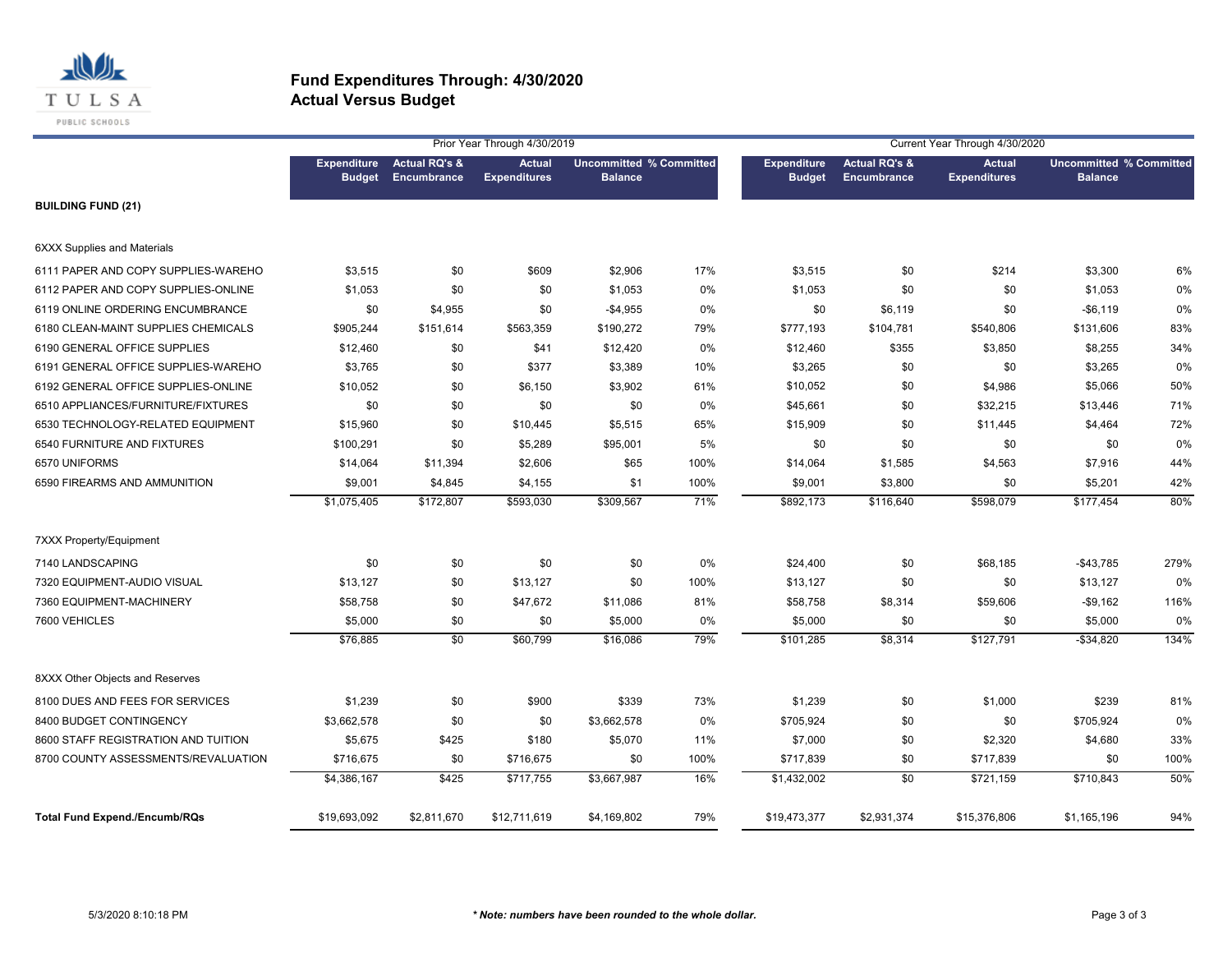

|                                                  |                                     |                                         | Prior Year Through 4/30/2019         |                                                  |      | Current Year Through 4/30/2020      |                                         |                                      |                                                  |      |  |
|--------------------------------------------------|-------------------------------------|-----------------------------------------|--------------------------------------|--------------------------------------------------|------|-------------------------------------|-----------------------------------------|--------------------------------------|--------------------------------------------------|------|--|
|                                                  | <b>Expenditure</b><br><b>Budget</b> | <b>Actual RQ's &amp;</b><br>Encumbrance | <b>Actual</b><br><b>Expenditures</b> | <b>Uncommitted % Committed</b><br><b>Balance</b> |      | <b>Expenditure</b><br><b>Budget</b> | <b>Actual RQ's &amp;</b><br>Encumbrance | <b>Actual</b><br><b>Expenditures</b> | <b>Uncommitted % Committed</b><br><b>Balance</b> |      |  |
| <b>CHILD NUTRITION (22)</b>                      |                                     |                                         |                                      |                                                  |      |                                     |                                         |                                      |                                                  |      |  |
| <b>1XXX Salaries</b>                             |                                     |                                         |                                      |                                                  |      |                                     |                                         |                                      |                                                  |      |  |
| 1200 REGULAR NONCERTIFIED SALARIES               | -\$697.005                          | \$0                                     | \$0                                  | -\$697,005                                       | 0%   | \$0                                 | \$0                                     | \$0                                  | \$0                                              | 0%   |  |
| 1210 FULL TIME NON-CERTIFIED SALARI              | \$10,490,129                        | \$1,803,517                             | \$8,621,921                          | \$64,692                                         | 99%  | \$10,052,468                        | \$1,750,393                             | \$7,924,017                          | \$378,058                                        | 96%  |  |
| 1212 RETROACTIVE SUPPORT PAY                     | \$0                                 | \$0                                     | \$2,654                              | $-$2,654$                                        | 0%   | \$0                                 | \$0                                     | \$81,390                             | -\$81,390                                        | 0%   |  |
| 1240 UNUSED LEAVE - NON-CERTIF                   | \$0                                 | \$0                                     | \$7,611                              | $-$7,611$                                        | 0%   | \$0                                 | \$0                                     | \$6,741                              | $-$6,741$                                        | 0%   |  |
| 1250 BENEFIT ALLOWANCE-SUPPORT STAF              | \$514,439                           | \$158,486                               | \$393,042                            | -\$37,089                                        | 107% | \$532,650                           | \$102,053                               | \$346,753                            | \$83,843                                         | 84%  |  |
| 1500 OVERTIME SALARIES - NON-CERTIF              | \$0                                 | \$0                                     | \$2,718                              | $-$2,718$                                        | 0%   | \$0                                 | \$0                                     | \$2,442                              | $-$2,442$                                        | 0%   |  |
| 1800 STIPENDS - NON-CERTIFIED                    | \$0                                 | \$0                                     | \$1,046                              | $-$1,046$                                        | 0%   | \$0                                 | \$0                                     | \$1,548                              | $-$1,548$                                        | 0%   |  |
|                                                  | \$10,307,564                        | \$1,962,003                             | \$9,028,991                          | -\$683,431                                       | 107% | \$10,585,117                        | \$1,852,447                             | \$8,362,892                          | \$369,779                                        | 97%  |  |
| 2XXX Benefits                                    |                                     |                                         |                                      |                                                  |      |                                     |                                         |                                      |                                                  |      |  |
| 2220 DENTAL INSURANCE - NON-CERTIFI              | \$41,747                            | \$5,909                                 | \$22,998                             | \$12,841                                         | 69%  | \$38,909                            | \$5,511                                 | \$21,938                             | \$11,460                                         | 71%  |  |
| 2230 HEALTH INSURANCE - NON-CERTIFI              | \$2,498,157                         | \$415,114                               | \$1,563,249                          | \$519,795                                        | 79%  | \$2,102,478                         | \$389,261                               | \$1,506,555                          | \$206,663                                        | 90%  |  |
| 2240 LIFE INSURANCE - NON-CERTIFIED              | \$22,233                            | \$3,910                                 | \$15,313                             | \$3,011                                          | 86%  | \$24,328                            | \$3,924                                 | \$14,311                             | \$6,093                                          | 75%  |  |
| 2250 L-T DISB INSUR                              | \$21,544                            | \$6,894                                 | \$18,184                             | $-$3,533$                                        | 116% | \$30,484                            | \$4,971                                 | \$18,132                             | \$7,381                                          | 76%  |  |
| 2410 FICA - EMPLOYER'S CONTRIBUTION              | \$577,476                           | \$108,540                               | \$531,260                            | $-$ \$62,324                                     | 111% | \$648,066                           | \$100,397                               | \$496,708                            | \$50,961                                         | 92%  |  |
| 2420 MEDICARE - EMPLOYER'S CONTRIBU              | \$142,299                           | \$25,271                                | \$127,719                            | $-$10,691$                                       | 108% | \$152,057                           | \$26,799                                | \$118,178                            | \$7,080                                          | 95%  |  |
| 2630 RETIREMENT - EMPLOYER'S CONTRI              | \$307,326                           | \$80,770                                | \$247,258                            | $-$20,702$                                       | 107% | \$316,280                           | \$70,473                                | \$240,249                            | \$5,558                                          | 98%  |  |
| 2810 UNEMPLOYMENT COMPENSATION - NO              | \$0                                 | \$0                                     | \$4,390                              | $-$4,390$                                        | 0%   | \$0                                 | \$0                                     | \$5,442                              | $-$5,442$                                        | 0%   |  |
| 2831 WORKERS' COMPENSATION - NON-CE              | \$210,000                           | \$210,000                               | \$0                                  | \$0                                              | 100% | \$500,000                           | \$0                                     | \$0                                  | \$500,000                                        | 0%   |  |
|                                                  | \$3,820,783                         | \$856,407                               | \$2,530,369                          | \$434,007                                        | 89%  | \$3,812,604                         | \$601,336                               | \$2,421,514                          | \$789,754                                        | 79%  |  |
| 3XXX Purchased Professional & Technical Services |                                     |                                         |                                      |                                                  |      |                                     |                                         |                                      |                                                  |      |  |
| 3460 OTHER TECHNICAL SERVICES                    | \$8,640                             | \$0                                     | \$8,640                              | \$0                                              | 100% | \$7,390                             | \$0                                     | \$6,760                              | \$630                                            | 91%  |  |
| 3590 PROFESSIONAL EMPLOYEE TRAINING              | \$0                                 | \$0                                     | \$0                                  | \$0                                              | 0%   | \$3,000                             | \$0                                     | \$0                                  | \$3,000                                          | 0%   |  |
| 3600 PROFESSIONAL EMPLOYEE TRAINING              | \$3,000                             | \$203                                   | \$2,771                              | \$26                                             | 99%  | \$0                                 | \$0                                     | \$0                                  | \$0                                              | 0%   |  |
|                                                  | \$11,640                            | \$203                                   | \$11,411                             | \$26                                             | 100% | \$10,390                            | \$0                                     | \$6,760                              | \$3,630                                          | 65%  |  |
| <b>4XXX Purchased Property Services</b>          |                                     |                                         |                                      |                                                  |      |                                     |                                         |                                      |                                                  |      |  |
| 4301 REPAIRS/MAINTENANCE MATERIALS               | \$239,433                           | \$31,840                                | \$142,621                            | \$64,972                                         | 73%  | \$384,517                           | \$73,280                                | \$224,739                            | \$86,498                                         | 78%  |  |
| 4302 REPAIRS/MAINTENANCE CONTRACT L              | \$77,850                            | \$28,646                                | \$28,954                             | \$20,250                                         | 74%  | \$47,150                            | \$25,367                                | \$21,783                             | \$0                                              | 100% |  |
|                                                  | \$317,283                           | \$60.487                                | \$171,575                            | \$85.222                                         | 73%  | \$431,667                           | \$98,647                                | \$246.522                            | \$86,498                                         | 80%  |  |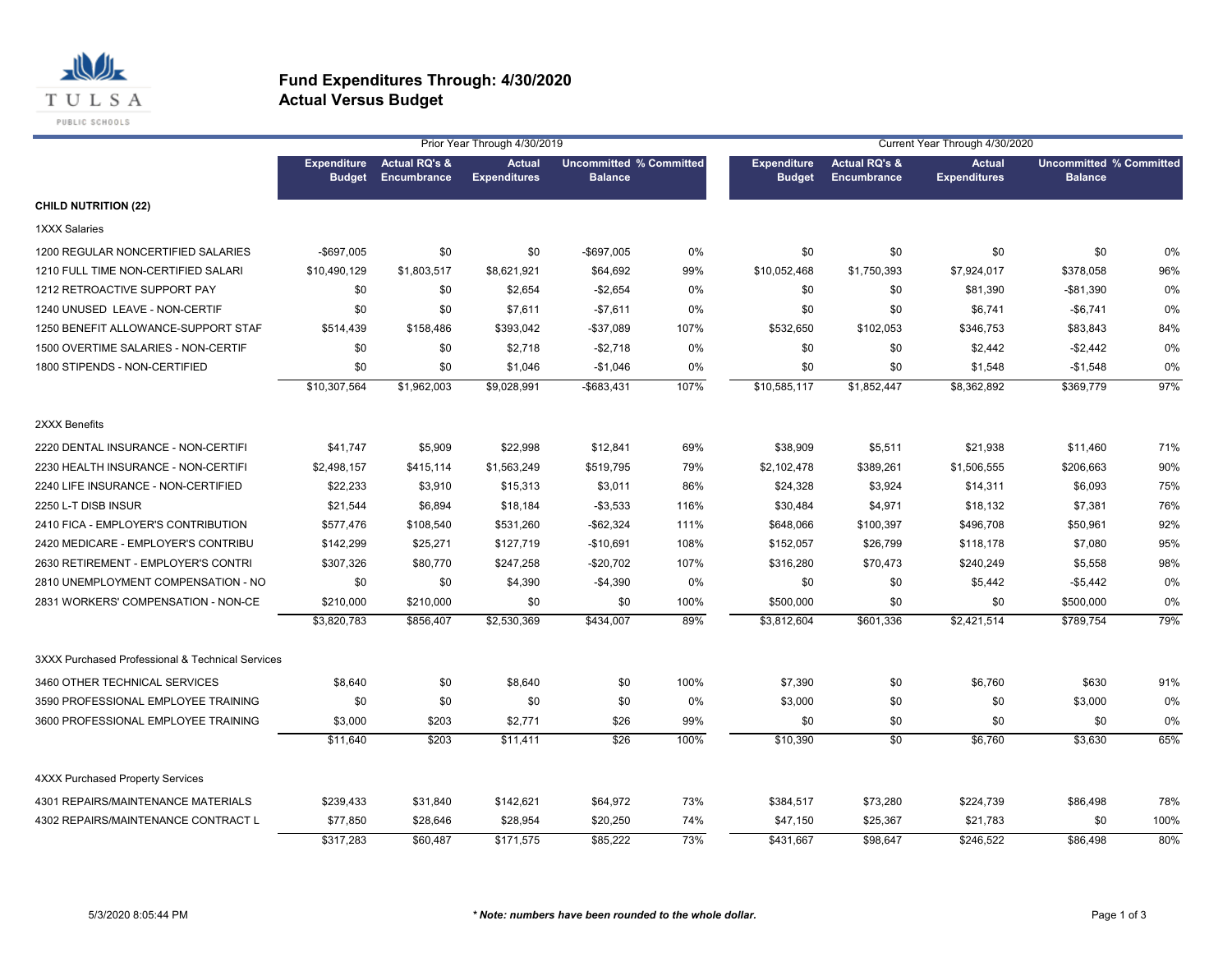

|                                     |                                     |                                         | Prior Year Through 4/30/2019         |                                                  |      | Current Year Through 4/30/2020      |                                         |                                      |                                                  |      |
|-------------------------------------|-------------------------------------|-----------------------------------------|--------------------------------------|--------------------------------------------------|------|-------------------------------------|-----------------------------------------|--------------------------------------|--------------------------------------------------|------|
|                                     | <b>Expenditure</b><br><b>Budget</b> | <b>Actual RQ's &amp;</b><br>Encumbrance | <b>Actual</b><br><b>Expenditures</b> | <b>Uncommitted % Committed</b><br><b>Balance</b> |      | <b>Expenditure</b><br><b>Budget</b> | <b>Actual RQ's &amp;</b><br>Encumbrance | <b>Actual</b><br><b>Expenditures</b> | <b>Uncommitted % Committed</b><br><b>Balance</b> |      |
| <b>CHILD NUTRITION (22)</b>         |                                     |                                         |                                      |                                                  |      |                                     |                                         |                                      |                                                  |      |
| 5XXX Other Purchased Services       |                                     |                                         |                                      |                                                  |      |                                     |                                         |                                      |                                                  |      |
| 5310 POSTAGE SERVICES               | \$1,000                             | \$500                                   | \$0                                  | \$500                                            | 50%  | \$1,000                             | \$0                                     | \$0                                  | \$1,000                                          | 0%   |
| 5340 MOBILE COMM DEVICES            | \$14,899                            | \$4,844                                 | \$10,054                             | \$0                                              | 100% | \$14,899                            | \$3,456                                 | \$10,433                             | \$1,010                                          | 93%  |
| 5400 ADVERTISING                    | \$2,738                             | \$0                                     | \$0                                  | \$2,738                                          | 0%   | \$2,000                             | \$0                                     | \$0                                  | \$2,000                                          | 0%   |
| 5591 PRINTING IN HOUSE              | \$21,909                            | \$428                                   | \$21,481                             | \$0                                              | 100% | \$21,909                            | \$0                                     | \$3,800                              | \$18,109                                         | 17%  |
| 5592 PRINTING CLICK CHARGES         | \$13,305                            | \$3,220                                 | \$9,659                              | \$426                                            | 97%  | \$13,305                            | \$728                                   | \$3,634                              | \$8,943                                          | 33%  |
| 5700 FOOD SERRVICE MANAGEMENT       | \$570,369                           | \$124,883                               | \$395,486                            | \$50,000                                         | 91%  | \$8,196,251                         | \$1,623,272                             | \$6,539,564                          | \$33,414                                         | 100% |
| 5810 TRAVEL IN-DISTRICT / MILEAGE   | \$26,401                            | \$0                                     | \$28,690                             | $-$2,289$                                        | 109% | \$26,401                            | \$0                                     | \$27,703                             | $-$1,302$                                        | 105% |
| 5820 TRAVEL OUT OF DISTRICT         | \$221                               | \$0                                     | \$199                                | \$22                                             | 90%  | \$221                               | \$0                                     | \$0                                  | \$221                                            | 0%   |
| 5990 OTHER PURCHASED SERVICES       | \$11,639                            | \$884                                   | \$10,820                             | $-$ \$66                                         | 101% | \$11,605                            | \$1,113                                 | \$10,492                             | \$0                                              | 100% |
|                                     | \$662,480                           | \$134,759                               | \$476,390                            | $\overline{$}51,332$                             | 92%  | \$8,287,591                         | \$1,628,570                             | \$6,595,625                          | \$63,396                                         | 99%  |
| <b>6XXX Supplies and Materials</b>  |                                     |                                         |                                      |                                                  |      |                                     |                                         |                                      |                                                  |      |
| 6111 PAPER AND COPY SUPPLIES-WAREHO | \$7,000                             | \$0                                     | \$6,571                              | \$429                                            | 94%  | \$4,068                             | \$0                                     | \$4,068                              | \$0                                              | 100% |
| 6112 PAPER AND COPY SUPPLIES-ONLINE | \$4,000                             | \$0                                     | \$700                                | \$3,300                                          | 18%  | \$4,000                             | \$0                                     | \$0                                  | \$4,000                                          | 0%   |
| 6119 ONLINE ORDERING ENCUMBRANCE    | \$0                                 | \$7,801                                 | \$0                                  | $-$7,801$                                        | 0%   | \$0                                 | \$10,625                                | \$0                                  | $-$10,625$                                       | 0%   |
| 6170 PAPER PRODUCTS                 | \$43,874                            | \$0                                     | \$0                                  | \$43,874                                         | 0%   | \$0                                 | \$0                                     | \$0                                  | \$0                                              | 0%   |
| 6178 KITCHEN SUPPLIES TO SITES - WH | \$0                                 | \$0                                     | \$733,362                            | -\$733,362                                       | 0%   | \$0                                 | \$0                                     | \$128,239                            | $-$128,239$                                      | 0%   |
| 6180 CLEAN-MAINT SUPPLIES CHEMICALS | \$68,000                            | \$14,000                                | \$43,848                             | \$10,152                                         | 85%  | \$0                                 | \$0                                     | \$0                                  | \$0                                              | 0%   |
| 6191 GENERAL OFFICE SUPPLIES-WAREHO | \$1,982                             | \$0                                     | \$984                                | \$998                                            | 50%  | \$496                               | \$0                                     | \$496                                | \$0                                              | 100% |
| 6192 GENERAL OFFICE SUPPLIES-ONLINE | \$9,028                             | \$0                                     | \$4,526                              | \$4,501                                          | 50%  | \$9,028                             | \$0                                     | \$2,403                              | \$6,625                                          | 27%  |
| 6300 FOOD AND MILK                  | \$7,035,635                         | \$313,495                               | \$6,174,543                          | \$547,596                                        | 92%  | \$2,007,897                         | \$90,778                                | \$1,629,826                          | \$287,293                                        | 86%  |
| 6301 FOOD AND MILK                  | \$50,000                            | \$0                                     | \$47,993                             | \$2,007                                          | 96%  | \$48,000                            | \$48,000                                | \$0                                  | \$0                                              | 100% |
| 6302 INVENTORY CAFETERIA            | \$200,000                           | \$0                                     | \$0                                  | \$200,000                                        | 0%   | \$200,000                           | \$0                                     | \$0                                  | \$200,000                                        | 0%   |
| 6304 RECEIPT TIME VARIANCE - CA     | \$0                                 | \$0                                     | \$7,923                              | $-$7,923$                                        | 0%   | \$0                                 | \$0                                     | $-$ \$48,402                         | \$48,402                                         | 0%   |
| 6308 FOOD ISSUED TO SITES - WAREHOU | \$0                                 | \$0                                     | \$5,225,020                          | $-$5,225,020$                                    | 0%   | \$0                                 | \$0                                     | \$852,156                            | $-$ \$852,156                                    | 0%   |
| 6309 INVENTORY ISSUED               | \$0                                 | \$0                                     | -\$5,938,702                         | \$5,938,702                                      | 0%   | \$0                                 | \$0                                     | -\$932,863                           | \$932,863                                        | 0%   |
| 6310 FOOD-EXCEPT PRODUCE AND BREAD  | \$3,065,367                         | \$314,059                               | \$2,592,758                          | \$158,550                                        | 95%  | \$399,335                           | \$1,355                                 | \$348,292                            | \$49,688                                         | 88%  |
| 6390 INVENTORY COMMODITIES          | \$37,698                            | \$7,749                                 | \$24,116                             | \$5,833                                          | 85%  | \$37,698                            | \$0                                     | \$0                                  | \$37,698                                         | 0%   |
| 6510 APPLIANCES/FURNITURE/FIXTURES  | \$26,559                            | \$417                                   | \$25,969                             | \$173                                            | 99%  | \$11,626                            | \$483                                   | \$4,975                              | \$6,168                                          | 47%  |
| 6530 TECHNOLOGY-RELATED EQUIPMENT   | \$57,736                            | \$2,250                                 | \$55,460                             | \$26                                             | 100% | \$59,757                            | \$1,000                                 | \$56,743                             | \$2,014                                          | 97%  |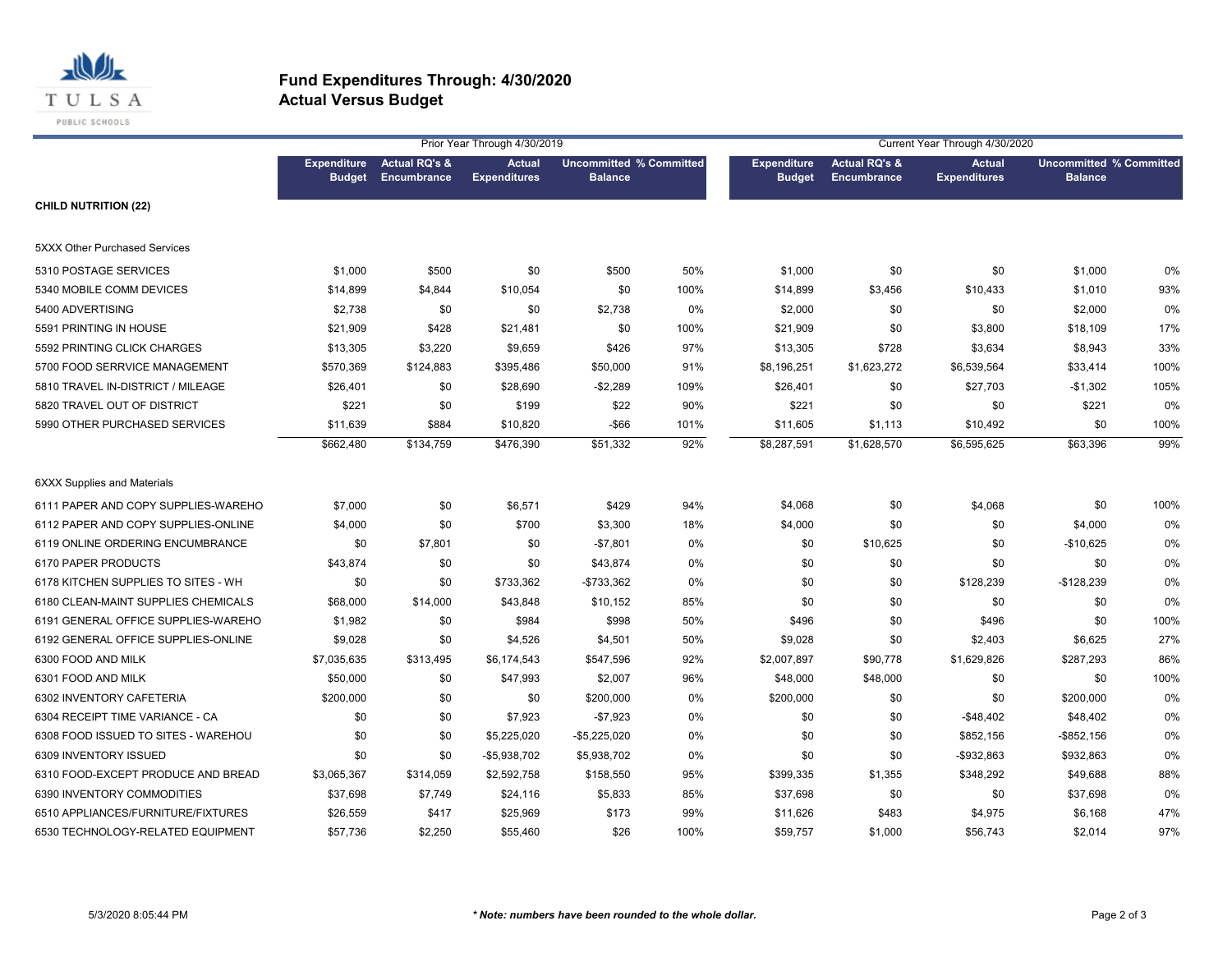

|                                      |                                     |                                         | Prior Year Through 4/30/2019         |                                                  |      |                                     |                                         | Current Year Through 4/30/2020 |                                                  |     |
|--------------------------------------|-------------------------------------|-----------------------------------------|--------------------------------------|--------------------------------------------------|------|-------------------------------------|-----------------------------------------|--------------------------------|--------------------------------------------------|-----|
|                                      | <b>Expenditure</b><br><b>Budget</b> | <b>Actual RQ's &amp;</b><br>Encumbrance | <b>Actual</b><br><b>Expenditures</b> | <b>Uncommitted % Committed</b><br><b>Balance</b> |      | <b>Expenditure</b><br><b>Budget</b> | <b>Actual RQ's &amp;</b><br>Encumbrance | Actual<br><b>Expenditures</b>  | <b>Uncommitted % Committed</b><br><b>Balance</b> |     |
| <b>CHILD NUTRITION (22)</b>          |                                     |                                         |                                      |                                                  |      |                                     |                                         |                                |                                                  |     |
| 6560 MACHINERY                       | \$1,096                             | \$0                                     | \$1,096                              | \$0                                              | 100% | \$0                                 | \$0                                     | \$0                            | \$0                                              | 0%  |
| 6570 UNIFORMS                        | \$10,697                            | \$0                                     | \$6,356                              | \$4,341                                          | 59%  | \$0                                 | \$0                                     | \$0                            | \$0                                              | 0%  |
|                                      | \$10,618,672                        | \$659,770                               | \$9,012,524                          | \$946,377                                        | 91%  | \$2,781,905                         | \$152,241                               | \$2,045,933                    | \$583,732                                        | 79% |
| 7XXX Property/Equipment              |                                     |                                         |                                      |                                                  |      |                                     |                                         |                                |                                                  |     |
| 7310 APPLIANCES/FURNITURE/FIXTURES   | \$116,516                           | \$0                                     | \$104,882                            | \$11,634                                         | 90%  | \$46,963                            | \$0                                     | \$38,139                       | \$8,823                                          | 81% |
|                                      | \$116,516                           | \$0                                     | \$104,882                            | \$11,634                                         | 90%  | \$46,963                            | \$0                                     | \$38,139                       | \$8,823                                          | 81% |
| 8XXX Other Objects and Reserves      |                                     |                                         |                                      |                                                  |      |                                     |                                         |                                |                                                  |     |
| 8600 STAFF REGISTRATION AND TUITION  | \$1,173                             | \$0                                     | \$100                                | \$1,073                                          | 9%   | \$1,173                             | \$0                                     | \$0                            | \$1,173                                          | 0%  |
|                                      | \$1,173                             | $\sqrt{50}$                             | \$100                                | \$1,073                                          | 9%   | \$1,173                             | \$0                                     | \$0                            | \$1,173                                          | 0%  |
| 9XXX Other Uses of Funds             |                                     |                                         |                                      |                                                  |      |                                     |                                         |                                |                                                  |     |
| 9300 REIMBURSEMENT                   | \$465,500                           | \$1,064,500                             | \$0                                  | -\$599,000                                       | 229% | \$1,700,000                         | \$0                                     | \$0                            | \$1,700,000                                      | 0%  |
|                                      | \$465,500                           | \$1,064,500                             | $\overline{50}$                      | $-$599,000$                                      | 229% | \$1,700,000                         | \$0                                     | \$0                            | \$1,700,000                                      | 0%  |
| <b>Total Fund Expend./Encumb/RQs</b> | \$26,321,611                        | \$4,738,129                             | \$21,336,243                         | \$247,239                                        | 99%  | \$27,657,410                        | \$4,333,240                             | \$19,717,384                   | \$3,606,786                                      | 87% |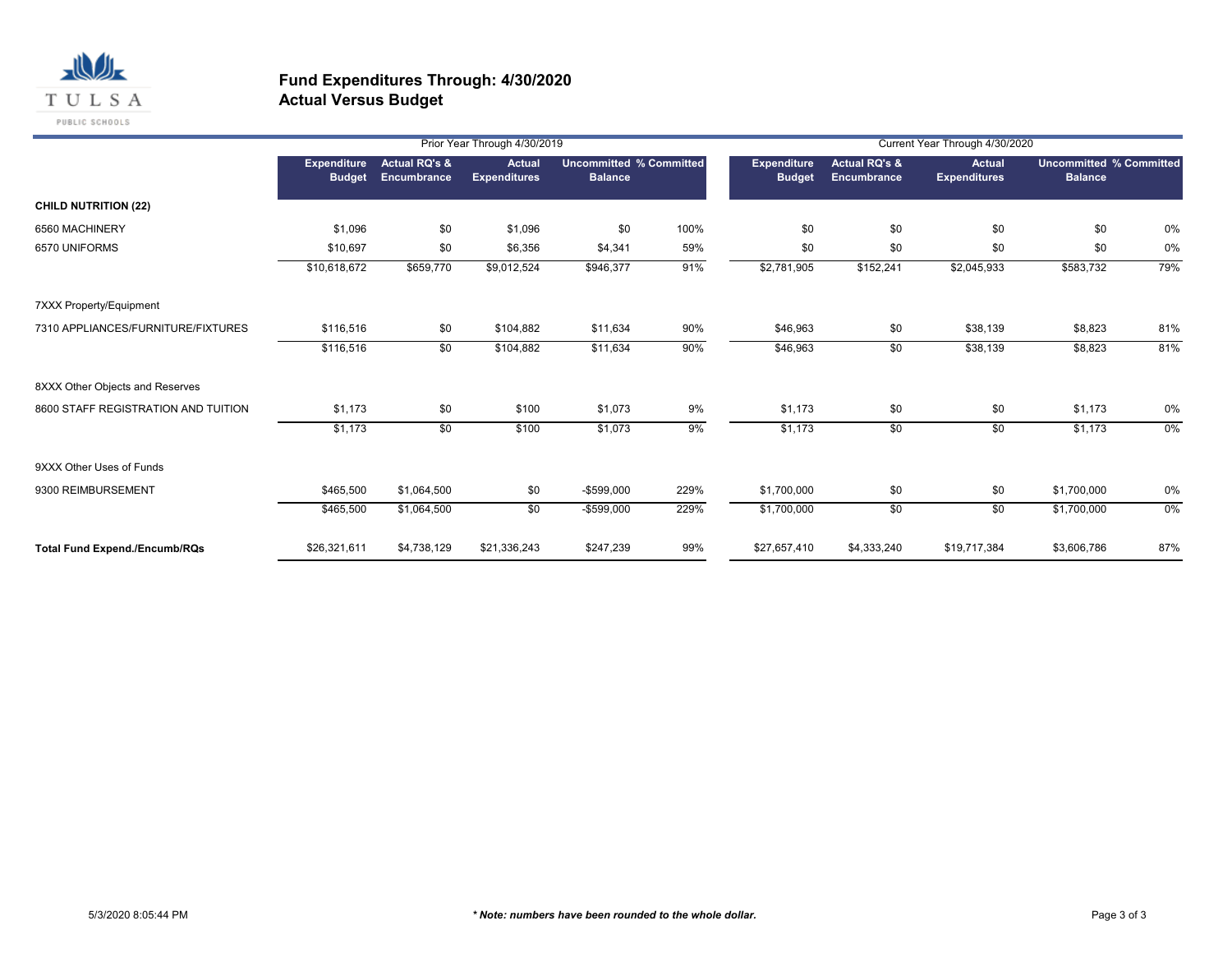

# **Bond Fund Expenditures By Project Through: 4/30/2020**

|                                     |                           |                                                | Current Year Through 4/30/2020 |                                                |             |
|-------------------------------------|---------------------------|------------------------------------------------|--------------------------------|------------------------------------------------|-------------|
| <b>Project Project Description</b>  | <b>Expenditure Budget</b> | <b>Actual RQ's &amp;</b><br><b>Encumbrance</b> |                                | <b>Actual Expenditures</b> Uncommitted Balance | % Committed |
| 30 - BOND BALANCING FUND            |                           |                                                |                                |                                                |             |
| 0000 UNRESTRICTED FUNDS             | \$1,407,590               | \$0                                            | \$0                            | \$1,407,590                                    | 0%          |
| SUM OF FUND 30                      | \$1,407,590               | $\overline{50}$                                | \$0                            | \$1,407,590                                    | $0\%$       |
|                                     |                           |                                                |                                |                                                |             |
| 31 - BOND FUND - 2016B              |                           |                                                |                                |                                                |             |
| 1172 BOND TECHNOLOGY INFRASTRUCTURE | \$18,900                  | \$0                                            | \$18,900                       | \$0                                            | 100%        |
| 1173 BOND SYSTEMS UPGRADES, PHONE,  | \$134,866                 | \$0                                            | \$134,866                      | \$0                                            | 100%        |
| <b>1527 LIBRARY MATERIAL</b>        | \$0                       | \$0                                            | \$0                            | \$0                                            | #DIV/0!     |
| SUM OF FUND 31                      | \$153,766                 | \$0                                            | \$153,766                      | \$0                                            | 100%        |
|                                     |                           |                                                |                                |                                                |             |
| 32 - BOND FUND - 2018B              |                           |                                                |                                |                                                |             |
| 1110 BOND CLASSROOM TEXTBOOKS       | \$418,193                 | \$9,434                                        | \$402,688                      | \$6,072                                        | 99%         |
| 1119 BOND CLASSROOM MANAGEMENT FEES | \$84,541                  | \$0                                            | \$84,541                       | \$0                                            | 100%        |
| 1130 BOND CLASSROOM FURNITURE / FIX | \$16,807                  | \$0                                            | \$16,807                       | \$0                                            | 100%        |
| 1133 BOND FINE ARTS: UNIFORMS, EQUI | \$8,921                   | \$0                                            | \$0                            | \$8,921                                        | 0%          |
| 1135 BOND AUDITORIUM REMODEL        | \$164,948                 | \$0                                            | \$164,948                      | \$0                                            | 100%        |
| 1136 BOND PE / HEALTH EDUCATION EQU | \$51.643                  | \$16,525                                       | \$34,172                       | \$947                                          | 98%         |
| 1145 BOND 21ST CENTURY CLASSROOM TE | \$315                     | \$0                                            | \$0                            | \$315                                          | 0%          |
| 1147 MANAGED PRINT SERVICE          | \$90,814                  | \$0                                            | \$90,814                       | \$0                                            | 100%        |
| 1169 CLASSROOM COMPUTERS            | \$292,669                 | \$0                                            | \$289,344                      | \$3,325                                        | 99%         |
| 1173 BOND SYSTEMS UPGRADES, PHONE,  | \$20,542                  | \$1,440                                        | \$19,102                       | \$0                                            | 100%        |
| 1180 BOND UPGRADE POOL LOCKER ROOMS | \$0                       | \$0                                            | \$0                            | \$0                                            | 0%          |
| 1200 FACILITIES - BOND              | \$148,071                 | \$0                                            | \$148,071                      | \$0                                            | 100%        |
| 1210 BOND-CONSTRUCTION BUILDING ADD | \$42,166                  | \$0                                            | \$42,166                       | \$0                                            | 100%        |
| 1212 BOND-PAVING                    | \$22,572                  | \$0                                            | \$22,572                       | \$0                                            | 100%        |
| 1215 BOND-ENERGY MANAGEMENT FEES    | \$312,613                 | \$43,299                                       | \$252,690                      | \$16,625                                       | 95%         |
| 1219 BOND MANAGEMENT FEES           | \$107,606                 | \$0                                            | \$107,606                      | \$0                                            | 100%        |
| 1230 BOND-BLDG RENOVATIONS          | \$1,956,006               | \$0                                            | \$1,956,006                    | \$0                                            | 100%        |
| 1250 BOND-P.E. UPGRADES             | \$280                     | \$0                                            | \$280                          | \$0                                            | 100%        |
| 1270 BOND-HVAC                      | \$264,932                 | \$0                                            | \$264,932                      | \$0                                            | 100%        |
| 1410 BOND SCHOOL BUSES / ROUTE MAIN | \$5,640                   | \$0                                            | \$5,640                        | \$0                                            | 100%        |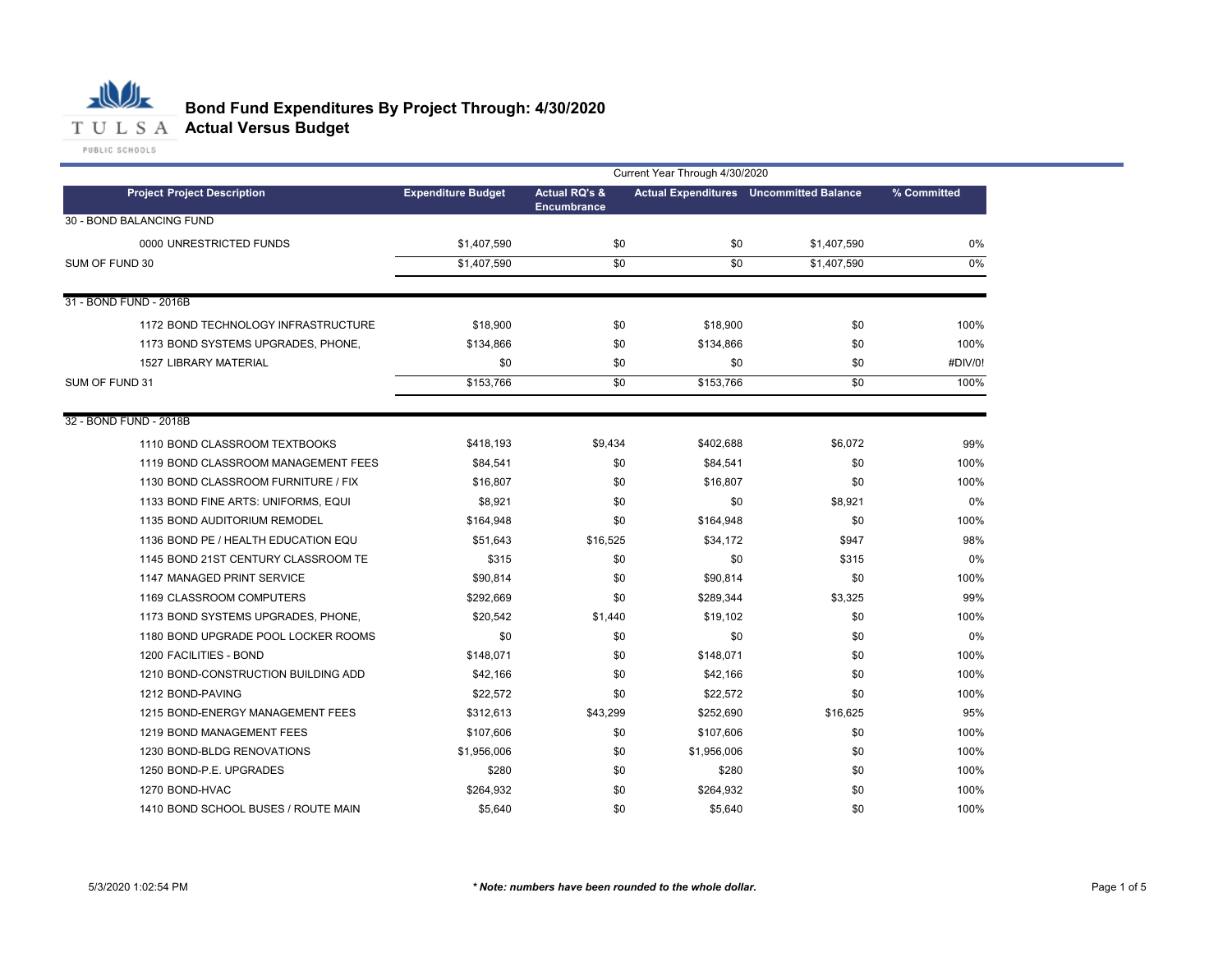

|                                     | Current Year Through 4/30/2020 |                                                |             |                                                |             |  |
|-------------------------------------|--------------------------------|------------------------------------------------|-------------|------------------------------------------------|-------------|--|
| <b>Project Project Description</b>  | <b>Expenditure Budget</b>      | <b>Actual RQ's &amp;</b><br><b>Encumbrance</b> |             | <b>Actual Expenditures</b> Uncommitted Balance | % Committed |  |
| 1522 BOND LIBRARY CONSTRUCTION      | \$44,576                       | \$0                                            | \$44,576    | \$0                                            | 100%        |  |
| <b>1527 LIBRARY MATERIAL</b>        | \$354,005                      | \$5                                            | \$354,001   | \$0                                            | 100%        |  |
| SUM OF FUND 32                      | \$4.407.860                    | \$70.701                                       | \$4,300,955 | \$36,204                                       | 99%         |  |
| 33 - BOND FUND - 2018C              |                                |                                                |             |                                                |             |  |
| 1110 BOND CLASSROOM TEXTBOOKS       | \$1,243                        | \$0                                            | \$1,243     | \$0                                            | 100%        |  |
| 1111 BOND READING AND STEM MATERIAL | \$106,640                      | \$0                                            | \$85,301    | \$21,339                                       | 80%         |  |
| 1139 BOND SCIENCE SAFETY EQUIPMENT  | \$49,772                       | \$0                                            | \$46,840    | \$2,932                                        | 94%         |  |
| 1145 BOND 21ST CENTURY CLASSROOM TE | \$3,448                        | \$798                                          | \$1,690     | \$960                                          | 72%         |  |
| 1146 DESKTOP & APP VIRTUALIZATION   | \$1,006,273                    | \$11,646                                       | \$764,718   | \$229,910                                      | 77%         |  |
| 1169 CLASSROOM COMPUTERS            | \$95,920                       | \$0                                            | \$92,270    | \$3,650                                        | 96%         |  |
| 1171 PROFESSIONAL DEVELOPMENT       | \$235,022                      | \$0                                            | \$204,377   | \$30,644                                       | 87%         |  |
| 1173 BOND SYSTEMS UPGRADES, PHONE,  | \$10,412                       | \$0                                            | \$10,412    | \$0                                            | 100%        |  |
| 1177 INSTRUCTIONAL LEARNING RESOURC | \$509,571                      | \$0                                            | \$506,863   | \$2,708                                        | 99%         |  |
| SUM OF FUND 33                      | \$2,018,300                    | \$12,443                                       | \$1,713,714 | \$292,143                                      | 86%         |  |
| 34 - BOND FUND - 2019A              |                                |                                                |             |                                                |             |  |
| 1110 BOND CLASSROOM TEXTBOOKS       | \$348,103                      | \$0                                            | \$346,084   | \$2,019                                        | 99%         |  |
| 1111 BOND READING AND STEM MATERIAL | \$1,300,000                    | \$56,793                                       | \$348,403   | \$894,804                                      | 31%         |  |
| 1119 BOND CLASSROOM MANAGEMENT FEES | \$153,531                      | \$0                                            | \$153.531   | \$0                                            | 100%        |  |
| 1130 BOND CLASSROOM FURNITURE / FIX | \$4,876                        | \$0                                            | \$1,026     | \$3,850                                        | 21%         |  |
| 1133 BOND FINE ARTS: UNIFORMS, EQUI | \$44,238                       | \$1,909                                        | \$42,032    | \$296                                          | 99%         |  |
| 1135 BOND AUDITORIUM REMODEL        | \$272,420                      | \$63,820                                       | \$201,942   | \$6,658                                        | 98%         |  |
| 1136 BOND PE / HEALTH EDUCATION EQU | \$161,268                      | \$2,567                                        | \$0         | \$158,701                                      | 2%          |  |
| 1139 BOND SCIENCE SAFETY EQUIPMENT  | \$100,000                      | \$86,384                                       | \$13,616    | \$0                                            | 100%        |  |
| 1145 BOND 21ST CENTURY CLASSROOM TE | \$349,398                      | \$10,188                                       | \$334,131   | \$5,079                                        | 99%         |  |
| 1147 MANAGED PRINT SERVICE          | \$379,114                      | \$147,827                                      | \$212,677   | \$18,610                                       | 95%         |  |
| 1169 CLASSROOM COMPUTERS            | \$673,540                      | \$35,386                                       | \$636,737   | \$1,418                                        | 100%        |  |
| 1173 BOND SYSTEMS UPGRADES, PHONE,  | \$96,757                       | \$7,000                                        | \$89,757    | \$0                                            | 100%        |  |
| 1180 BOND UPGRADE POOL LOCKER ROOMS | \$83,939                       | \$8,372                                        | \$74,946    | \$621                                          | 99%         |  |
| 1200 FACILITIES - BOND              | \$32,490                       | \$8,521                                        | \$23,300    | \$670                                          | 98%         |  |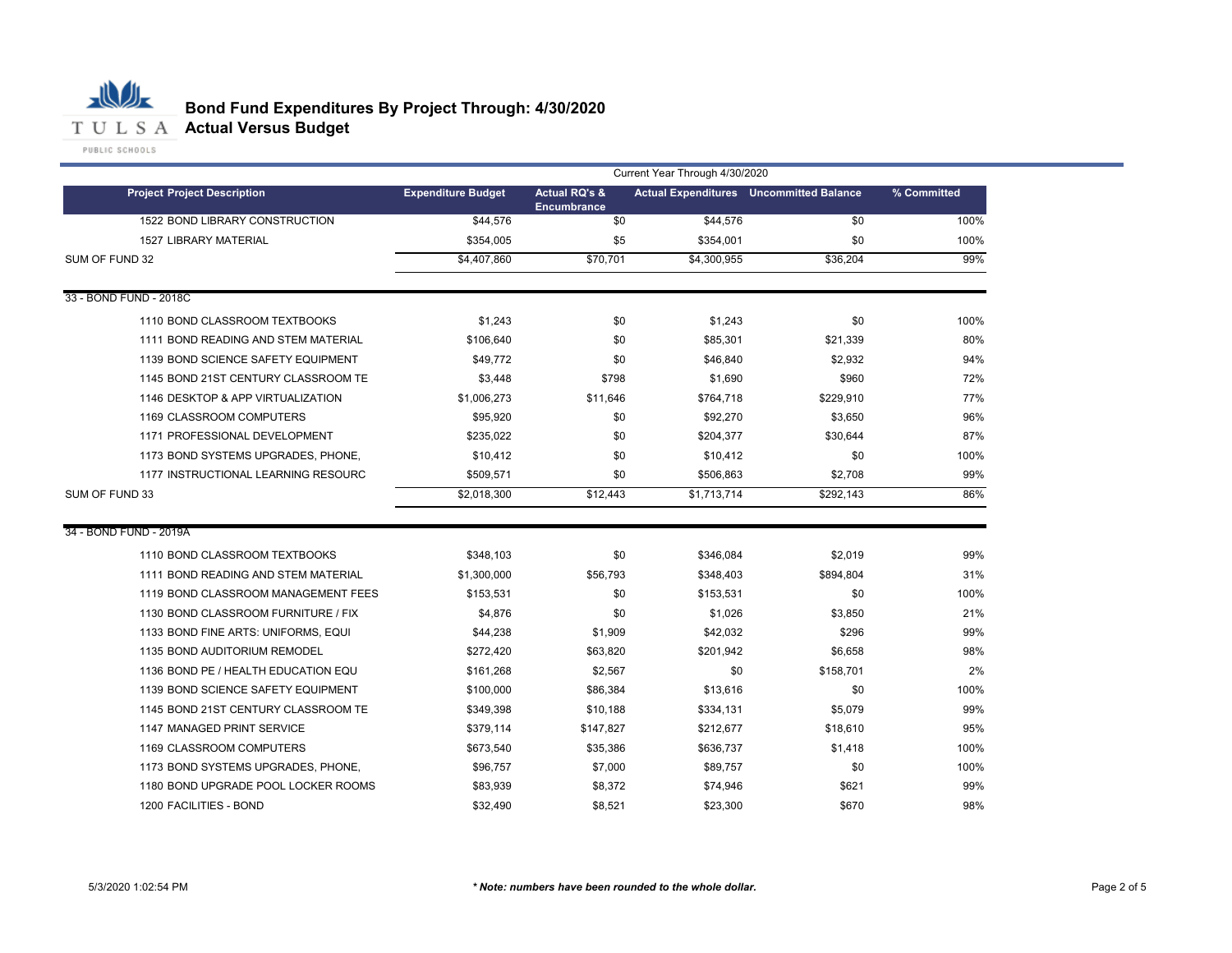

|                                     |                           |                                         | Current Year Through 4/30/2020 |                                                |             |
|-------------------------------------|---------------------------|-----------------------------------------|--------------------------------|------------------------------------------------|-------------|
| <b>Project Project Description</b>  | <b>Expenditure Budget</b> | <b>Actual RQ's &amp;</b><br>Encumbrance |                                | <b>Actual Expenditures</b> Uncommitted Balance | % Committed |
| 1210 BOND-CONSTRUCTION BUILDING ADD | \$47,055                  | \$21,593                                | \$25,463                       | \$0                                            | 100%        |
| 1212 BOND-PAVING                    | \$35,979                  | \$0                                     | \$35,545                       | \$434                                          | 99%         |
| 1215 BOND-ENERGY MANAGEMENT FEES    | \$314,759                 | \$0                                     | \$300,500                      | \$14,259                                       | 95%         |
| 1219 BOND MANAGEMENT FEES           | \$468,038                 | \$5,255                                 | \$460,201                      | \$2,582                                        | 99%         |
| 1230 BOND-BLDG RENOVATIONS          | \$1,020,330               | \$0                                     | \$1,020,330                    | \$0                                            | 100%        |
| 1250 BOND-P.E. UPGRADES             | \$50,400                  | \$0                                     | \$50,400                       | \$0                                            | 100%        |
| 1260 BOND-ROOFING                   | \$98,802                  | \$0                                     | \$98,802                       | \$0                                            | 100%        |
| 1270 BOND-HVAC                      | \$491,006                 | \$0                                     | \$491,006                      | \$0                                            | 100%        |
| SUM OF FUND 34                      | \$6,526,042               | \$455.613                               | \$4,960,428                    | \$1.110.001                                    | 83%         |
| 35 - BOND FUND - 2019B              |                           |                                         |                                |                                                |             |
| 1110 BOND CLASSROOM TEXTBOOKS       | \$500,000                 | \$390,714                               | \$103,651                      | \$5,635                                        | 99%         |
| 1119 BOND CLASSROOM MANAGEMENT FEES | \$242,906                 | \$58,853                                | \$184,053                      | \$0                                            | 100%        |
| 1133 BOND FINE ARTS: UNIFORMS, EQUI | \$818,508                 | \$1,639                                 | \$6,289                        | \$810,580                                      | 1%          |
| 1135 BOND AUDITORIUM REMODEL        | \$684,756                 | \$45,753                                | \$637,003                      | \$2,000                                        | 100%        |
| 1139 BOND SCIENCE SAFETY EQUIPMENT  | \$100,000                 | \$86,232                                | \$13.768                       | \$0                                            | 100%        |
| 1145 BOND 21ST CENTURY CLASSROOM TE | \$2,222,072               | \$246,535                               | \$1,914,746                    | \$60,792                                       | 97%         |
| 1169 CLASSROOM COMPUTERS            | \$1,228,414               | \$554,083                               | \$450,877                      | \$223,454                                      | 82%         |
| 1180 BOND UPGRADE POOL LOCKER ROOMS | \$463,664                 | \$46,844                                | \$415,164                      | \$1,656                                        | 100%        |
| 1200 FACILITIES - BOND              | \$857,467                 | \$90,543                                | \$766,694                      | \$230                                          | 100%        |
| 1212 BOND-PAVING                    | \$77,648                  | \$0                                     | \$75,143                       | \$2,505                                        | 97%         |
| 1215 BOND-ENERGY MANAGEMENT FEES    | \$565,000                 | \$193,248                               | \$253,345                      | \$118,407                                      | 79%         |
| 1219 BOND MANAGEMENT FEES           | \$584,375                 | \$53,921                                | \$530,454                      | \$0                                            | 100%        |
| 1225 BOND-PLAYGROUND CONST/EQUIPMNT | \$46,171                  | \$0                                     | \$46,171                       | \$0                                            | 100%        |
| 1230 BOND-BLDG RENOVATIONS          | \$3,174,198               | \$212,248                               | \$2,961,950                    | \$0                                            | 100%        |
| 1250 BOND-P.E. UPGRADES             | \$4,405,621               | \$2,880,625                             | \$1,524,996                    | \$0                                            | 100%        |
| 1260 BOND-ROOFING                   | \$96,774                  | \$0                                     | \$96,774                       | \$0                                            | 100%        |
| 1270 BOND-HVAC                      | \$1,304,232               | \$31,210                                | \$1,273,022                    | \$0                                            | 100%        |
| 1410 BOND SCHOOL BUSES / ROUTE MAIN | \$275,000                 | \$20,100                                | \$248,843                      | \$6,056                                        | 98%         |
| 1419 BOND TRANSPORTATION MANAGEMENT | \$30,000                  | \$0                                     | \$30,000                       | \$0                                            | 100%        |
| 1519 BOND LIBRARY MANAGEMENT FEES   | \$50,000                  | \$0                                     | \$50,000                       | \$0                                            | 100%        |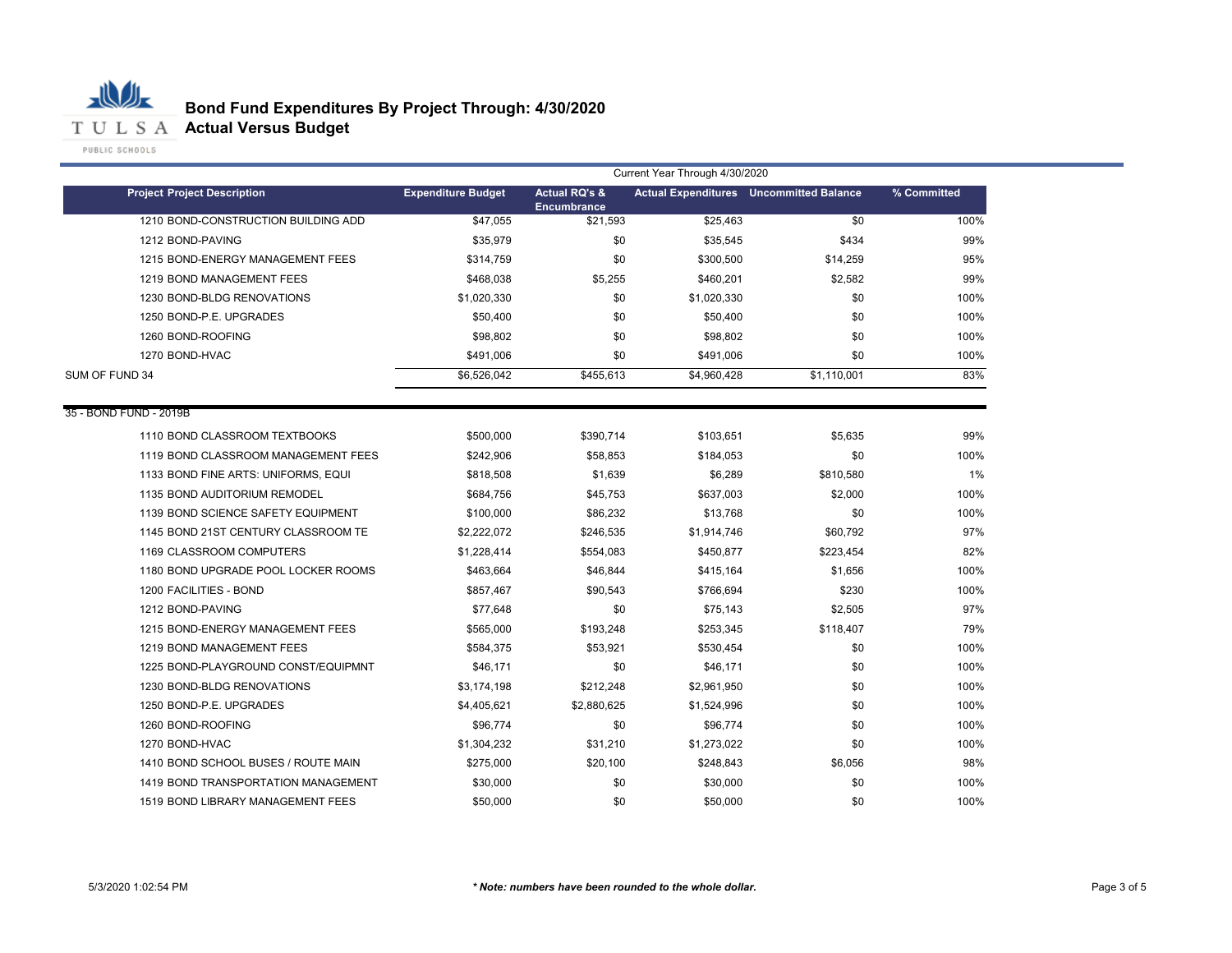

|                                     | Current Year Through 4/30/2020 |                                                |              |                                                |             |  |  |
|-------------------------------------|--------------------------------|------------------------------------------------|--------------|------------------------------------------------|-------------|--|--|
| <b>Project Project Description</b>  | <b>Expenditure Budget</b>      | <b>Actual RQ's &amp;</b><br><b>Encumbrance</b> |              | <b>Actual Expenditures</b> Uncommitted Balance | % Committed |  |  |
| 1522 BOND LIBRARY CONSTRUCTION      | \$1,484,176                    | \$503,607                                      | \$973,091    | \$7,478                                        | 99%         |  |  |
| <b>1527 LIBRARY MATERIAL</b>        | \$1,770,824                    | \$440,908                                      | \$620,300    | \$709,616                                      | 60%         |  |  |
| SUM OF FUND 35                      | \$20,981,806                   | \$5,857,065                                    | \$13,176,333 | \$1,948,408                                    | 91%         |  |  |
| 36 - BOND FUND - 2019C              |                                |                                                |              |                                                |             |  |  |
| 1111 BOND READING AND STEM MATERIAL | \$97,217                       | \$0                                            | \$97,217     | \$0                                            | 100%        |  |  |
| 1119 BOND CLASSROOM MANAGEMENT FEES | \$50,094                       | \$0                                            | \$50,094     | \$0                                            | 100%        |  |  |
| 1146 DESKTOP & APP VIRTUALIZATION   | \$429,823                      | \$0                                            | \$0          | \$429,823                                      | $0\%$       |  |  |
| 1169 CLASSROOM COMPUTERS            | \$2,359,807                    | \$1,391,872                                    | \$836,392    | \$131,542                                      | 94%         |  |  |
| 1171 PROFESSIONAL DEVELOPMENT       | \$250,000                      | \$0                                            | \$0          | \$250,000                                      | 0%          |  |  |
| 1172 BOND TECHNOLOGY INFRASTRUCTURE | \$2,110,926                    | \$109,000                                      | \$0          | \$2,001,926                                    | 5%          |  |  |
| 1173 BOND SYSTEMS UPGRADES, PHONE,  | \$3,239,775                    | \$918,984                                      | \$1,989,679  | \$331,112                                      | 90%         |  |  |
| 1177 INSTRUCTIONAL LEARNING RESOURC | \$947,000                      | \$0                                            | \$28,602     | \$918,398                                      | 3%          |  |  |
| SUM OF FUND 36                      | \$9,484,641                    | \$2,419,856                                    | \$3,001,984  | \$4,062,801                                    | 57%         |  |  |
| 37 - BOND FUND - 2020A              |                                |                                                |              |                                                |             |  |  |
| 1110 BOND CLASSROOM TEXTBOOKS       | \$1,322,853                    | \$906,731                                      | \$0          | \$416,122                                      | 69%         |  |  |
| 1111 BOND READING AND STEM MATERIAL | \$1,025,000                    | \$0                                            | \$0          | \$1,025,000                                    | 0%          |  |  |
| 1119 BOND CLASSROOM MANAGEMENT FEES | \$290,000                      | \$0                                            | \$37,381     | \$252,619                                      | 13%         |  |  |
| 1130 BOND CLASSROOM FURNITURE / FIX | \$1,374,999                    | \$646,986                                      | \$5,686      | \$722,327                                      | 47%         |  |  |
| 1135 BOND AUDITORIUM REMODEL        | \$197,804                      | \$92,491                                       | \$0          | \$105,313                                      | 47%         |  |  |
| 1139 BOND SCIENCE SAFETY EQUIPMENT  | \$100,000                      | \$28,546                                       | \$0          | \$71,454                                       | 29%         |  |  |
| 1145 BOND 21ST CENTURY CLASSROOM TE | \$377,928                      | \$0                                            | \$0          | \$377,928                                      | 0%          |  |  |
| 1147 MANAGED PRINT SERVICE          | \$464,875                      | \$0                                            | \$0          | \$464,875                                      | 0%          |  |  |
| 1169 CLASSROOM COMPUTERS            | \$2,003,349                    | \$1,882,980                                    | \$0          | \$120,369                                      | 94%         |  |  |
| 1180 BOND UPGRADE POOL LOCKER ROOMS | \$2,178,192                    | \$2,120,631                                    | \$57,561     | \$0                                            | 100%        |  |  |
| 1200 FACILITIES - BOND              | \$1,489,098                    | \$1,065,129                                    | \$161,277    | \$262,692                                      | 82%         |  |  |
| 1210 BOND-CONSTRUCTION BUILDING ADD | \$68,000                       | \$40,000                                       | \$28,000     | \$0                                            | 100%        |  |  |
| 1212 BOND-PAVING                    | \$250,000                      | \$3,485                                        | \$0          | \$246,515                                      | 1%          |  |  |
| 1215 BOND-ENERGY MANAGEMENT FEES    | \$565,000                      | \$0                                            | \$0          | \$565,000                                      | 0%          |  |  |
| 1219 BOND MANAGEMENT FEES           | \$514,698                      | \$443,541                                      | \$71.157     | \$0                                            | 100%        |  |  |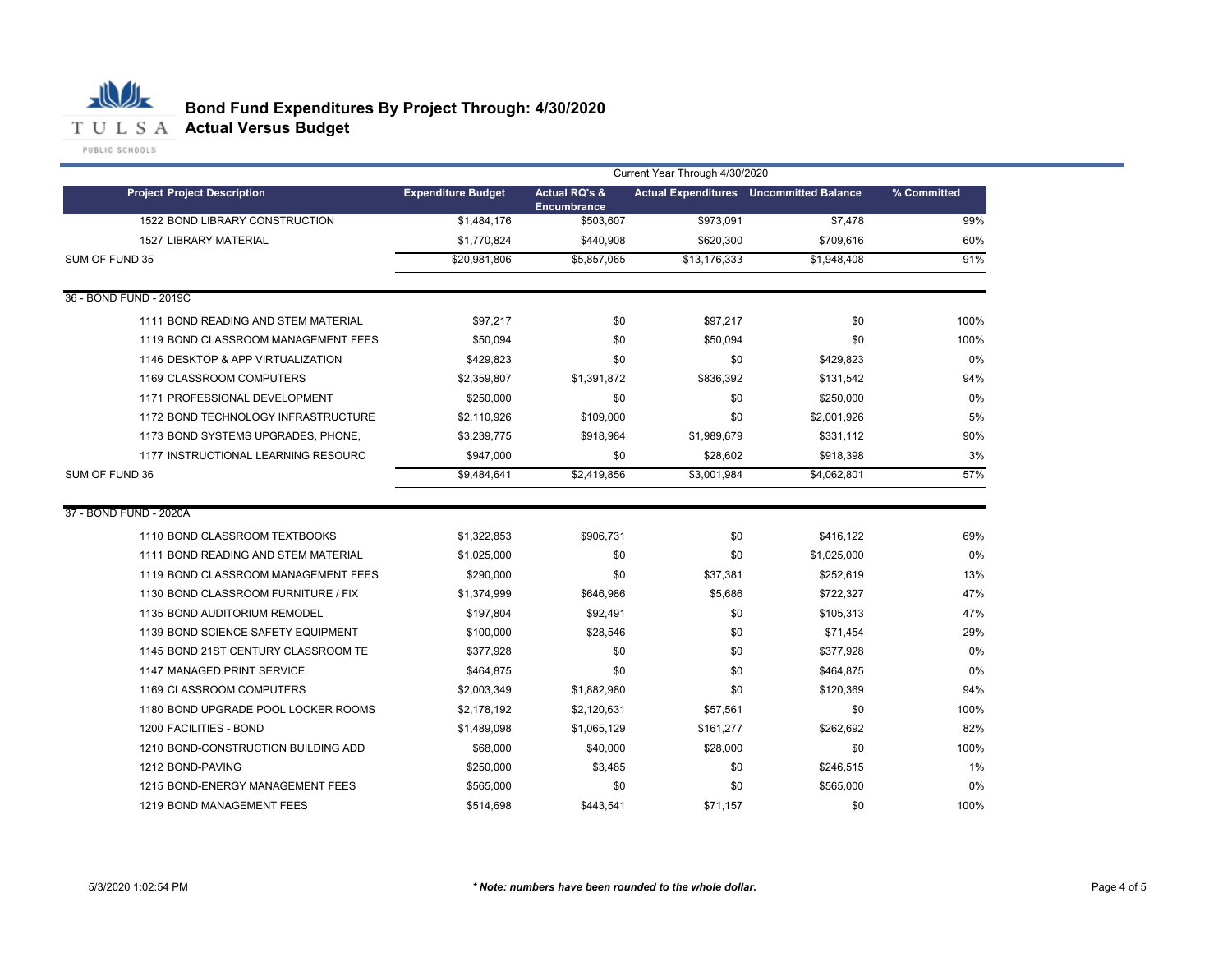

|                                     | Current Year Through 4/30/2020 |                                                |              |                                                |             |  |
|-------------------------------------|--------------------------------|------------------------------------------------|--------------|------------------------------------------------|-------------|--|
| <b>Project Project Description</b>  | <b>Expenditure Budget</b>      | <b>Actual RQ's &amp;</b><br><b>Encumbrance</b> |              | <b>Actual Expenditures</b> Uncommitted Balance | % Committed |  |
| 1223 TRANSPORTATION SUPPORT         | \$2,897,719                    | \$0                                            | \$2,897,719  | \$0                                            | 100%        |  |
| 1225 BOND-PLAYGROUND CONST/EQUIPMNT | \$378,528                      | \$378,528                                      | \$0          | \$0                                            | 100%        |  |
| 1230 BOND-BLDG RENOVATIONS          | \$3,334,603                    | \$3,210,372                                    | \$124,231    | \$0                                            | 100%        |  |
| 1231 BOND-ACCESSIBILITY             | \$200,000                      | \$138,130                                      | \$0          | \$61,870                                       | 69%         |  |
| 1250 BOND-P.E. UPGRADES             | \$3,267,354                    | \$3,195,354                                    | \$72,000     | \$0                                            | 100%        |  |
| 1519 BOND LIBRARY MANAGEMENT FEES   | \$2,803                        | \$0                                            | \$2,803      | \$0                                            | 100%        |  |
| 1522 BOND LIBRARY CONSTRUCTION      | \$697,197                      | \$549,986                                      | \$0          | \$147,211                                      | 79%         |  |
| SUM OF FUND 37                      | \$23,000,000                   | \$14,702,891                                   | \$3,457,814  | \$4,839,295                                    | 79%         |  |
| 38 - BOND FUND - 2017B              |                                |                                                |              |                                                |             |  |
| 1172 BOND TECHNOLOGY INFRASTRUCTURE | \$1,147                        | \$0                                            | \$1,147      | \$0                                            | 100%        |  |
| 1173 BOND SYSTEMS UPGRADES, PHONE,  | \$4,047                        | \$0                                            | \$4,047      | \$0                                            | 100%        |  |
| 1177 INSTRUCTIONAL LEARNING RESOURC | \$10,298                       | \$0                                            | \$10,298     | \$0                                            | 100%        |  |
| 1200 FACILITIES - BOND              | \$3,283                        | \$0                                            | \$3,283      | \$0                                            | 100%        |  |
| 1215 BOND-ENERGY MANAGEMENT FEES    | \$12,763                       | \$0                                            | \$12,763     | \$0                                            | 100%        |  |
| 1219 BOND MANAGEMENT FEES           | \$1,761                        | \$0                                            | \$1.761      | \$0                                            | 100%        |  |
| <b>1527 LIBRARY MATERIAL</b>        | \$88                           | \$0                                            | \$88         | \$0                                            | 100%        |  |
| SUM OF FUND 38                      | \$33,387                       | \$0                                            | \$33,387     | \$0                                            | 100%        |  |
| 39 - BOND FUND - 2018A              |                                |                                                |              |                                                |             |  |
| 1110 BOND CLASSROOM TEXTBOOKS       | \$9,180                        | \$0                                            | \$9,180      | \$0                                            | 100%        |  |
| 1119 BOND CLASSROOM MANAGEMENT FEES | \$13,680                       | \$0                                            | \$13,680     | \$0                                            | 100%        |  |
| 1169 CLASSROOM COMPUTERS            | \$3,261                        | \$0                                            | \$3,261      | \$0                                            | 100%        |  |
| 1177 INSTRUCTIONAL LEARNING RESOURC | \$68,435                       | \$0                                            | \$68,435     | \$0                                            | 100%        |  |
| 1200 FACILITIES - BOND              | \$4,462                        | \$0                                            | \$4,462      | \$0                                            | 100%        |  |
| 1215 BOND-ENERGY MANAGEMENT FEES    | \$379                          | \$0                                            | \$379        | \$0                                            | 100%        |  |
| 1219 BOND MANAGEMENT FEES           | \$1                            | \$0                                            | \$1          | \$0                                            | 100%        |  |
| SUM OF FUND 39                      | \$99,397                       | \$0                                            | \$99.397     | \$0                                            | 100%        |  |
| Grand Total of all Funds:           | \$68,112,789                   | \$23,518,569                                   | \$30,897,778 | \$13,696,441                                   | 80%         |  |